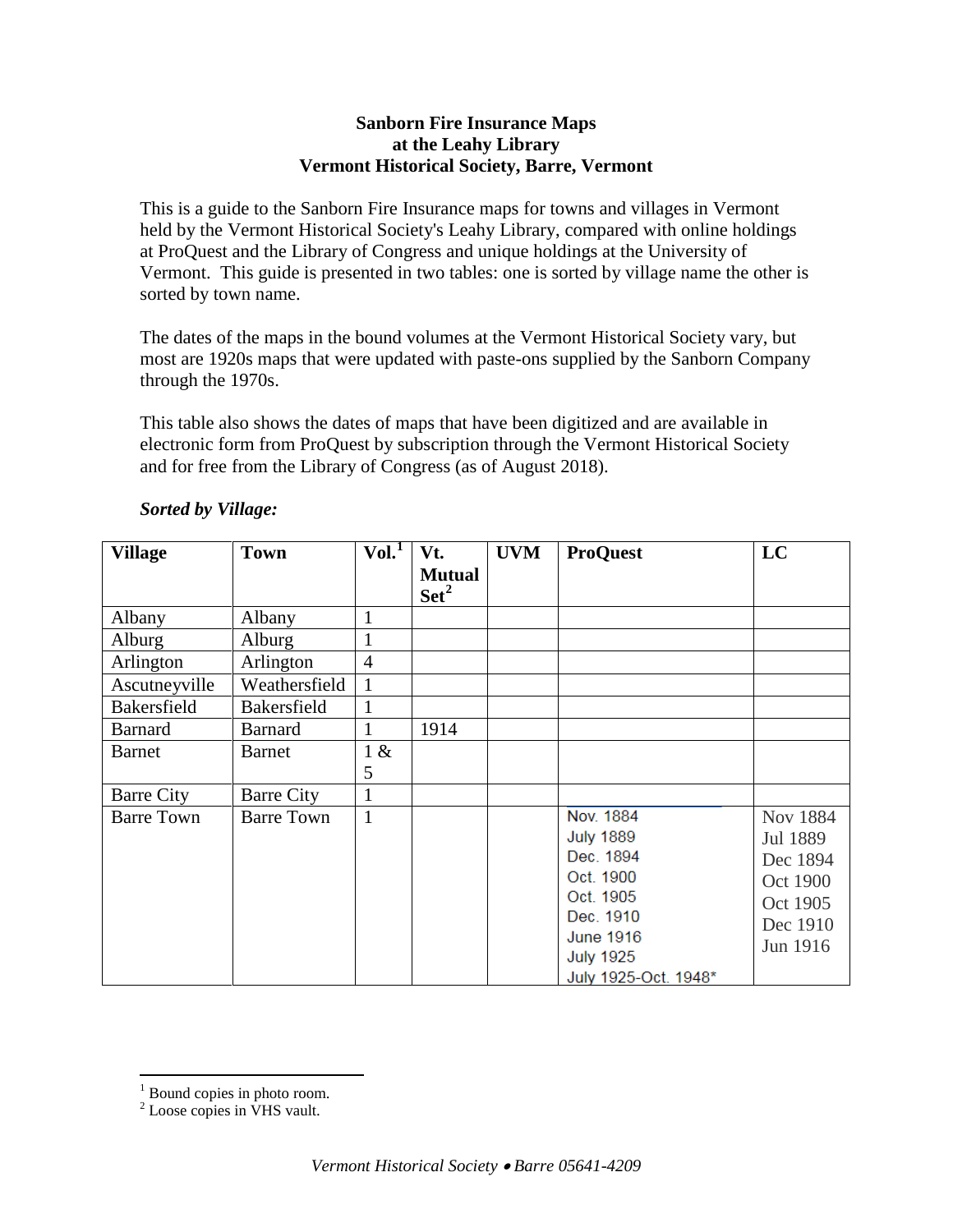| <b>Village</b>       | <b>Town</b>        | Vol. <sup>1</sup> | Vt.              | <b>UVM</b> | <b>ProQuest</b>      | LC       |
|----------------------|--------------------|-------------------|------------------|------------|----------------------|----------|
|                      |                    |                   | <b>Mutual</b>    |            |                      |          |
|                      |                    |                   | Set <sup>2</sup> |            |                      |          |
| <b>Barton</b>        | <b>Barton</b>      | $\mathbf{1}$      |                  |            | Dec. 1886            | Dec 1886 |
|                      |                    |                   |                  |            | <b>July 1892</b>     | Jul 1892 |
|                      |                    |                   |                  |            | Aug. 1897            | Aug 1897 |
|                      |                    |                   |                  |            | Dec. 1904            | Dec 1904 |
|                      |                    |                   |                  |            | <b>July 1912</b>     | Jul 1912 |
|                      |                    |                   |                  |            | <b>July 1922</b>     | Jul 1922 |
|                      |                    |                   |                  |            | Oct. 1928            |          |
|                      |                    |                   |                  |            | Oct. 1928-June 1938* |          |
| <b>Barton</b>        | <b>Barton</b>      |                   |                  |            | <b>July 1887</b>     | Jul 1887 |
| Landing              |                    |                   |                  |            | Jan. 1895            | Jan 1895 |
|                      |                    |                   |                  |            | Nov. 1900            | Nov 1900 |
|                      |                    |                   |                  |            | <b>June 1905</b>     | Jun 1905 |
| <b>Beebe Plain</b>   | Derby              | $\mathbf{1}$      |                  |            |                      |          |
| <b>Beecher Falls</b> | Canaan             | $\mathbf{1}$      |                  |            |                      |          |
| <b>Bellows Falls</b> | Rockingham         | $\mathbf{1}$      |                  |            | <b>June 1885</b>     | Jun 1885 |
|                      |                    |                   |                  |            | Oct. 1891            |          |
|                      |                    |                   |                  |            | Aug. 1896            | Oct 1891 |
|                      |                    |                   |                  |            | Apr. 1901            | Aug 1896 |
|                      |                    |                   |                  |            | Sept. 1906           | Apr 1901 |
|                      |                    |                   |                  |            | <b>June 1912</b>     | Sep 1906 |
|                      |                    |                   |                  |            | Oct. 1920            | Jun 1912 |
|                      |                    |                   |                  |            | Apr. 1927            | Oct 1920 |
|                      |                    |                   |                  |            |                      |          |
| Belmont              | <b>Mount Holly</b> | $\mathbf{1}$      | 1914             |            | Apr. 1927-Aug. 1949* |          |
|                      |                    | $\overline{2}$    |                  |            | <b>May 1885</b>      |          |
| Bennington           | Bennington         |                   |                  |            |                      | May 1885 |
|                      |                    |                   |                  |            | Oct. 1891            | Oct 1891 |
|                      |                    |                   |                  |            | <b>July 1896</b>     | Jul 1896 |
|                      |                    |                   |                  |            | Sept. 1901           | Apr 1901 |
|                      |                    |                   |                  |            | <b>June 1906</b>     | Sep 1901 |
|                      |                    |                   |                  |            | <b>June 1912</b>     | Jun 1906 |
|                      |                    |                   |                  |            | Mar. 1921            | Jun 1912 |
|                      |                    |                   |                  |            | Apr. 1925            | Mar 1921 |
|                      |                    |                   |                  |            | Apr. 1925-May 1946*  |          |
| Benson               | Benson             | $\overline{2}$    |                  |            |                      |          |
| <b>Berkshire</b>     | Berkshire          | $\overline{2}$    |                  |            |                      |          |
| <b>Bethel</b>        | <b>Bethel</b>      | $\overline{2}$    |                  |            | <b>July 1887</b>     | Jul 1887 |
|                      |                    |                   |                  |            | Oct. 1894            | Oct 1894 |
|                      |                    |                   |                  |            | Feb. 1901            | Feb 1901 |
|                      |                    |                   |                  |            | Oct. 1906            | Oct 1906 |
|                      |                    |                   |                  |            | Sept. 1914           | Sep 1914 |
|                      |                    |                   |                  |            | Nov. 1922            | Nov 1922 |
|                      |                    |                   |                  |            | Apr. 1929            |          |
|                      |                    |                   |                  |            | Apr. 1929-July 1945* |          |
| Binghamville         | Fletcher           | $\overline{2}$    | 1915             |            |                      |          |
| Boltonville          | Newbury            | 6                 |                  |            |                      |          |
| (Wells River)        |                    |                   |                  |            |                      |          |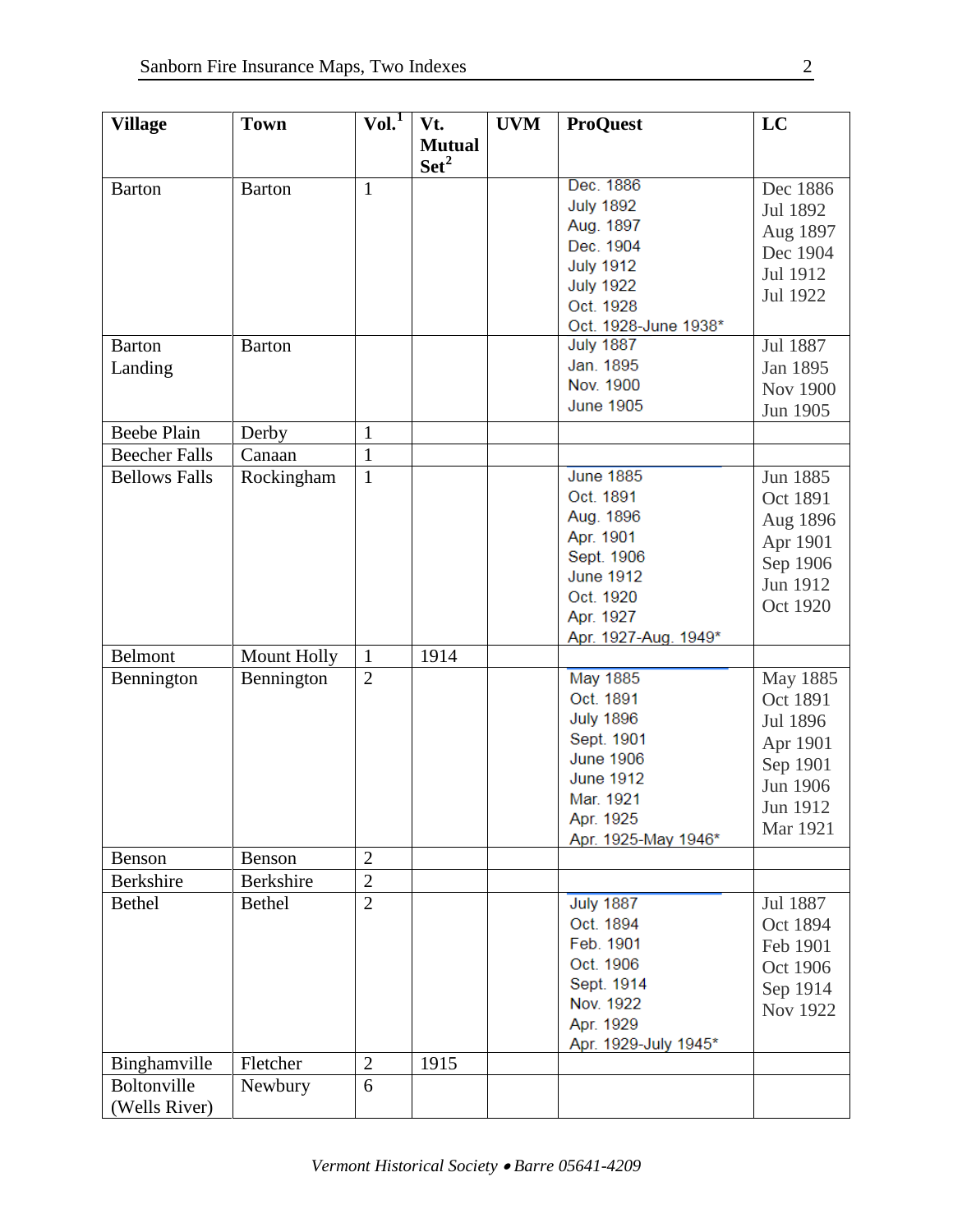| <b>Village</b>             | <b>Town</b>        | Vol. <sup>1</sup> | Vt.                               | <b>UVM</b> | <b>ProQuest</b>                                                                                                              | LC                                                                                                |
|----------------------------|--------------------|-------------------|-----------------------------------|------------|------------------------------------------------------------------------------------------------------------------------------|---------------------------------------------------------------------------------------------------|
|                            |                    |                   | <b>Mutual</b><br>Set <sup>2</sup> |            |                                                                                                                              |                                                                                                   |
| Bondville                  | Winhall            | $\overline{2}$    |                                   |            |                                                                                                                              |                                                                                                   |
| <b>Bradford</b>            | <b>Bradford</b>    | $\overline{2}$    |                                   |            | <b>July 1887</b><br><b>July 1892</b><br>Oct. 1898<br>Apr. 1905<br><b>June 1912</b><br>Aug. 1922<br>Aug. 1922-Apr. 1942*      | Jul 1887<br>Jul 1892<br>Oct 1898<br>Apr 1905<br>Jun 1912<br>Aug 1922<br>Aug<br>1922-Aug<br>1942*  |
| <b>Bradford</b><br>Station | <b>Bradford</b>    | $\overline{2}$    |                                   |            |                                                                                                                              |                                                                                                   |
| <b>Brandon</b>             | <b>Brandon</b>     | $\overline{2}$    |                                   |            | Jan. 1885<br><b>July 1892</b><br>Sept. 1897<br>Dec. 1904<br>Oct. 1909<br>May 1920<br>Jan. 1929<br>Jan. 1929-Apr. 1937*       | Jan 1885<br>Jul 1892<br>Sep 1897<br>Dec 1904<br>Oct 1909<br>May 1920                              |
| <b>Brattleboro</b>         | <b>Brattleboro</b> | $\overline{2}$    |                                   |            | May 1885<br>Nov. 1891<br>Aug. 1896<br>Apr. 1901<br>Aug. 1906<br>Apr. 1912<br>Jan. 1919<br>Sept. 1925<br>Sept. 1925-May 1950* | May 1885<br>Nov 1891<br>Aug 1896<br>Apr 1901<br>Aug 1906<br>Apr 1912<br>Jan 1919                  |
| <b>Bridgewater</b>         | <b>Bridgewater</b> | $\overline{2}$    |                                   |            |                                                                                                                              |                                                                                                   |
| Bridgewater<br>Corner      | Bridgewater        | $\overline{2}$    |                                   |            |                                                                                                                              |                                                                                                   |
| <b>Bridport</b>            | <b>Bridport</b>    | $\overline{2}$    |                                   |            |                                                                                                                              |                                                                                                   |
| <b>Bristol</b>             | <b>Bristol</b>     | $\overline{2}$    |                                   |            | Feb. 1885<br>Jan. 1895<br>Sept. 1901<br>May 1906<br>Sept. 1914<br>May 1920<br>Feb. 1927<br>Feb. 1927-May 1935*               | Jan 1895<br>Sep 1901<br>May 1906<br>Sep 1914<br>May 1920<br>Feb 1927<br>Feb 1927-<br>Feb<br>1935* |
| <b>Brookfield</b>          | <b>Brookfield</b>  | $\overline{2}$    | 1914                              |            |                                                                                                                              |                                                                                                   |
| Brownsville                | West               | $\overline{2}$    | 1915                              |            |                                                                                                                              |                                                                                                   |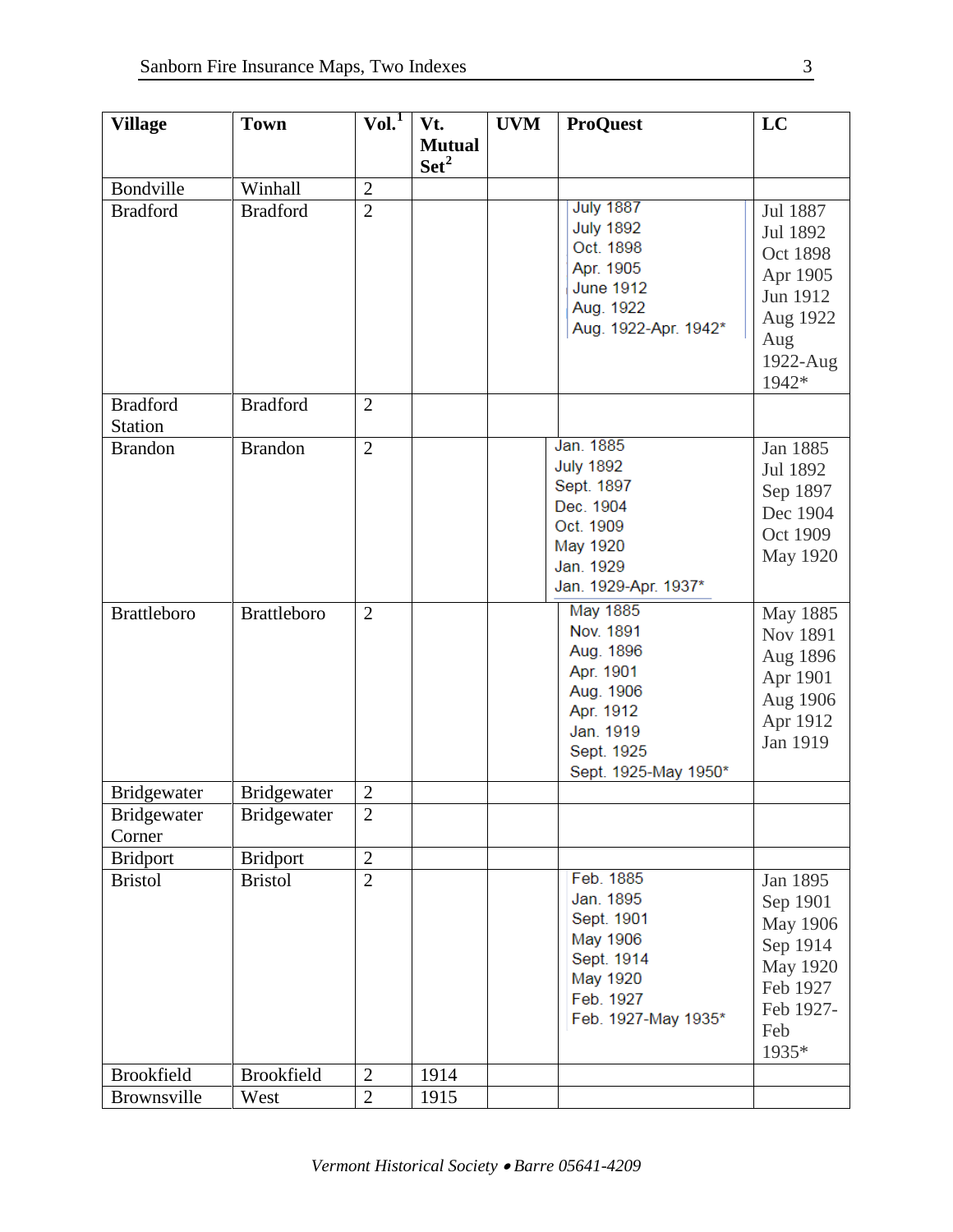| <b>Village</b>       | <b>Town</b>          | VoI.                             | Vt.              | <b>UVM</b> | <b>ProQuest</b>               | LC          |
|----------------------|----------------------|----------------------------------|------------------|------------|-------------------------------|-------------|
|                      |                      |                                  | <b>Mutual</b>    |            |                               |             |
|                      |                      |                                  | $\mathbf{Set}^2$ |            |                               |             |
|                      | Windsor              |                                  |                  |            |                               |             |
| <b>Burke</b>         | <b>Burke</b>         | $\overline{2}$                   |                  |            |                               |             |
| <b>Burlington</b>    | Burlington           | 7 &                              |                  |            | Jan. 1885                     | Jan 1885    |
|                      |                      | 8                                |                  |            | <b>June 1889</b><br>Nov. 1894 | Jun 1889    |
|                      |                      |                                  |                  |            | Jan. 1900                     | Nov 1894    |
|                      |                      |                                  |                  |            | Mar. 1906                     | Jan 1900    |
|                      |                      |                                  |                  |            | Oct. 1912                     | Mar 1906    |
|                      |                      |                                  |                  |            | May 1919                      | Oct 1912    |
|                      |                      |                                  |                  |            | Apr. 1926                     | May 1919    |
|                      |                      |                                  |                  |            | 1942                          | Apr 1926    |
|                      |                      |                                  |                  |            | 1942-June 1950*               | 1942        |
|                      |                      |                                  |                  |            |                               | 1942-Jun 19 |
| Cabot                | Cabot                | $\overline{2}$                   |                  |            |                               |             |
| Cambridge            | Cambridge            | $\overline{2}$                   | 1915             |            |                               |             |
| Cambridgeport        | Rockingham<br>Canaan | $\overline{2}$<br>$\overline{2}$ | 1915             |            |                               |             |
| Canaan<br>Castleton  | Castleton            | 3                                |                  |            |                               |             |
| Castleton            | Castleton            | $\overline{2}$                   |                  |            |                               |             |
| Corner               |                      |                                  |                  |            |                               |             |
| Cavendish            | Cavendish            | $\overline{2}$                   |                  |            |                               |             |
| Cedar Beach          | Charlotte            | $\overline{2}$                   | 1915             |            |                               |             |
| Center               | Rutland              | $\overline{2}$                   |                  |            |                               |             |
| Rutland              |                      |                                  |                  |            |                               |             |
| Charlotte            | Charlotte            | $\overline{2}$                   | 1915             |            |                               |             |
| Chelsea              | Chelsea              | $\overline{2}$                   |                  |            |                               |             |
| Chester              | Chester              | $\overline{2}$                   |                  |            | Sept. 1900                    | Sep 1900    |
|                      |                      |                                  |                  |            | <b>July 1905</b>              | Jul 1905    |
|                      |                      |                                  |                  |            | <b>June 1912</b>              | Jun 1912    |
|                      |                      |                                  |                  |            | Oct. 1925                     |             |
|                      |                      |                                  |                  |            | Oct. 1925-Mar. 1944*          |             |
| <b>Chester Depot</b> | Chester              | $\overline{2}$                   |                  |            |                               |             |
| Colbyville           | Waterbury            | $\overline{2}$                   |                  |            |                               |             |
| Colchester           | Colchester           | 2, 7<br>&8                       |                  |            |                               |             |
| Concord              | Concord              | $\overline{2}$                   | 1914             |            |                               |             |
| Cookville            | Corinth              | $\overline{2}$                   |                  |            |                               |             |
| Corinth              | Corinth              | $\overline{2}$                   | 1914             |            |                               |             |
| Coventry             | Coventry             | $\overline{2}$                   |                  |            |                               |             |
| Craftsbury           | Craftsbury           | $\overline{2}$                   |                  |            |                               |             |
| Craftsbury           | Craftsbury           | $\overline{2}$                   |                  |            |                               |             |
| Common               |                      |                                  |                  |            |                               |             |
| Cuttingsville        | Shrewsbury           | $\overline{2}$                   | 1914             |            |                               |             |
| Danby                | Danby                | 2 &                              |                  |            |                               |             |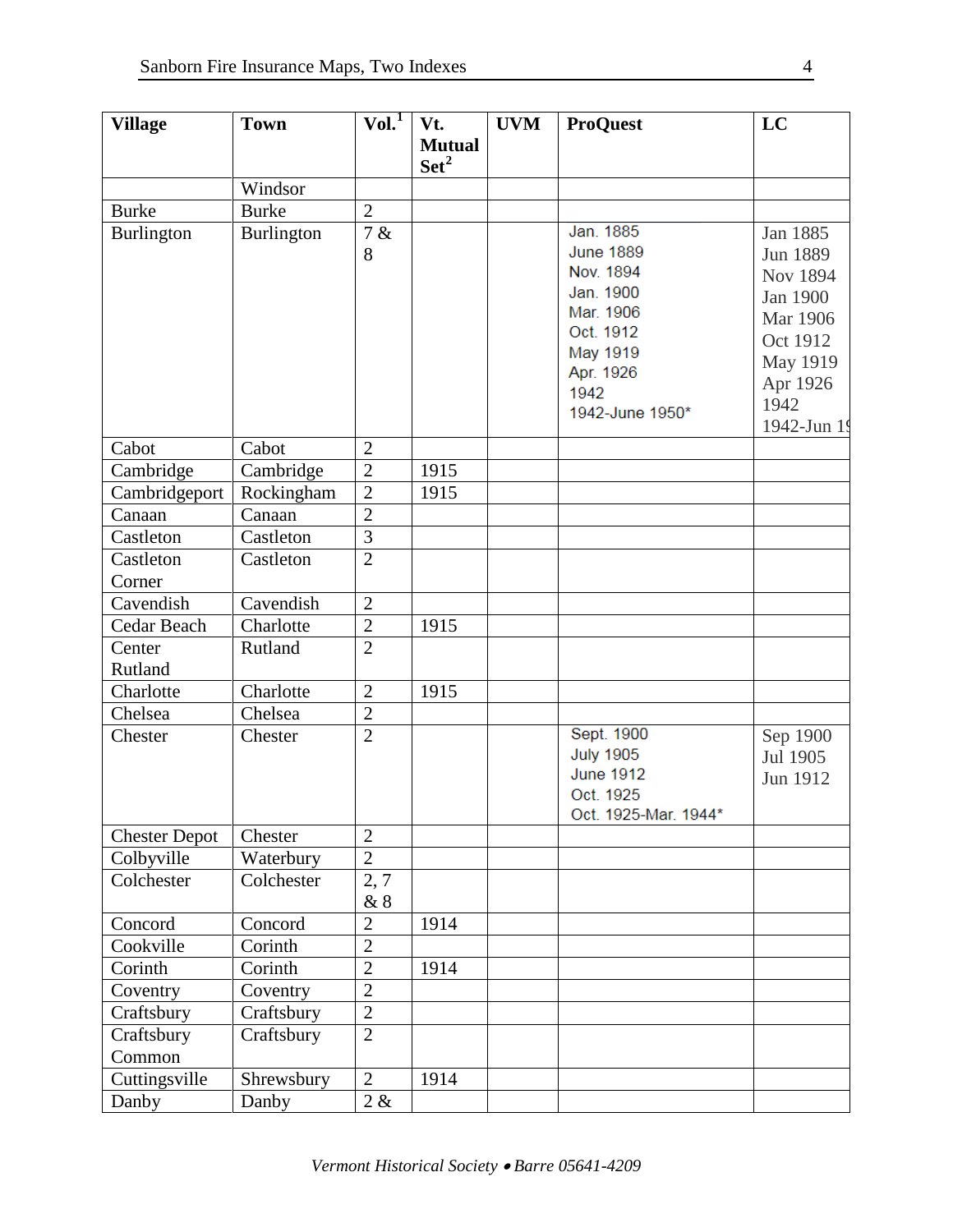| <b>Village</b>                                                                                                                                                                                                                                                                                   | <b>Town</b>                                                                                                                                                                               | Vol. <sup>1</sup>                                                                                                                                                     | Vt.              | <b>UVM</b> | <b>ProQuest</b>        | LC              |
|--------------------------------------------------------------------------------------------------------------------------------------------------------------------------------------------------------------------------------------------------------------------------------------------------|-------------------------------------------------------------------------------------------------------------------------------------------------------------------------------------------|-----------------------------------------------------------------------------------------------------------------------------------------------------------------------|------------------|------------|------------------------|-----------------|
|                                                                                                                                                                                                                                                                                                  |                                                                                                                                                                                           |                                                                                                                                                                       | <b>Mutual</b>    |            |                        |                 |
|                                                                                                                                                                                                                                                                                                  |                                                                                                                                                                                           |                                                                                                                                                                       | Set <sup>2</sup> |            |                        |                 |
|                                                                                                                                                                                                                                                                                                  |                                                                                                                                                                                           | $\overline{4}$                                                                                                                                                        |                  |            |                        |                 |
| Danville                                                                                                                                                                                                                                                                                         | Danville                                                                                                                                                                                  | $\overline{2}$                                                                                                                                                        |                  |            |                        |                 |
| Derby                                                                                                                                                                                                                                                                                            | Derby                                                                                                                                                                                     | $\overline{2}$                                                                                                                                                        | 1916             |            |                        |                 |
| Derby Line                                                                                                                                                                                                                                                                                       | Derby                                                                                                                                                                                     | $\overline{2}$                                                                                                                                                        |                  |            | <b>July 1897</b>       | Jul 1897        |
|                                                                                                                                                                                                                                                                                                  |                                                                                                                                                                                           |                                                                                                                                                                       |                  |            | Nov. 1904              | <b>Nov 1904</b> |
|                                                                                                                                                                                                                                                                                                  |                                                                                                                                                                                           |                                                                                                                                                                       |                  |            | Oct. 1909              | Oct 1909        |
|                                                                                                                                                                                                                                                                                                  |                                                                                                                                                                                           |                                                                                                                                                                       |                  |            | Aug. 1919<br>Nov. 1925 | Aug 1919        |
|                                                                                                                                                                                                                                                                                                  |                                                                                                                                                                                           |                                                                                                                                                                       |                  |            | Nov. 1925-June 1938*   |                 |
| Dorset                                                                                                                                                                                                                                                                                           | Dorset                                                                                                                                                                                    | $\overline{4}$                                                                                                                                                        |                  |            |                        |                 |
| Dover                                                                                                                                                                                                                                                                                            | Dover                                                                                                                                                                                     | $\mathbf{1}$                                                                                                                                                          |                  |            |                        |                 |
| Duxbury                                                                                                                                                                                                                                                                                          | Duxbury                                                                                                                                                                                   | 6                                                                                                                                                                     |                  |            |                        |                 |
| <b>East Alburg</b>                                                                                                                                                                                                                                                                               | Alburg                                                                                                                                                                                    | $\mathbf{1}$                                                                                                                                                          |                  |            |                        |                 |
| <b>East Barnet</b>                                                                                                                                                                                                                                                                               | <b>Barnet</b>                                                                                                                                                                             | $\mathbf{1}$                                                                                                                                                          |                  |            |                        |                 |
| <b>East Barre</b>                                                                                                                                                                                                                                                                                | <b>Barre Town</b>                                                                                                                                                                         | $\mathbf{1}$                                                                                                                                                          |                  |            |                        |                 |
| <b>East Berkshire</b>                                                                                                                                                                                                                                                                            |                                                                                                                                                                                           |                                                                                                                                                                       |                  |            |                        |                 |
| <b>East Bethel</b>                                                                                                                                                                                                                                                                               | <b>Bethel</b>                                                                                                                                                                             | $\overline{2}$                                                                                                                                                        |                  |            |                        |                 |
| <b>East Burke</b>                                                                                                                                                                                                                                                                                | <b>Burke</b>                                                                                                                                                                              | $\overline{4}$                                                                                                                                                        |                  |            |                        |                 |
| <b>East Calais</b>                                                                                                                                                                                                                                                                               | Calais                                                                                                                                                                                    | $\overline{2}$                                                                                                                                                        |                  |            |                        |                 |
| East                                                                                                                                                                                                                                                                                             | Charleston                                                                                                                                                                                | $\overline{2}$                                                                                                                                                        |                  |            |                        |                 |
| Charleston                                                                                                                                                                                                                                                                                       |                                                                                                                                                                                           |                                                                                                                                                                       |                  |            |                        |                 |
| East                                                                                                                                                                                                                                                                                             | Clarendon                                                                                                                                                                                 | $\overline{2}$                                                                                                                                                        |                  |            |                        |                 |
| Clarendon                                                                                                                                                                                                                                                                                        |                                                                                                                                                                                           |                                                                                                                                                                       |                  |            |                        |                 |
|                                                                                                                                                                                                                                                                                                  |                                                                                                                                                                                           |                                                                                                                                                                       |                  |            |                        |                 |
|                                                                                                                                                                                                                                                                                                  |                                                                                                                                                                                           |                                                                                                                                                                       |                  |            |                        |                 |
|                                                                                                                                                                                                                                                                                                  |                                                                                                                                                                                           |                                                                                                                                                                       |                  |            |                        |                 |
|                                                                                                                                                                                                                                                                                                  |                                                                                                                                                                                           |                                                                                                                                                                       |                  |            |                        |                 |
|                                                                                                                                                                                                                                                                                                  |                                                                                                                                                                                           |                                                                                                                                                                       |                  |            |                        |                 |
|                                                                                                                                                                                                                                                                                                  |                                                                                                                                                                                           |                                                                                                                                                                       |                  |            |                        |                 |
|                                                                                                                                                                                                                                                                                                  |                                                                                                                                                                                           |                                                                                                                                                                       |                  |            |                        |                 |
|                                                                                                                                                                                                                                                                                                  |                                                                                                                                                                                           |                                                                                                                                                                       |                  |            |                        |                 |
|                                                                                                                                                                                                                                                                                                  |                                                                                                                                                                                           |                                                                                                                                                                       |                  |            |                        |                 |
|                                                                                                                                                                                                                                                                                                  |                                                                                                                                                                                           |                                                                                                                                                                       |                  |            |                        |                 |
|                                                                                                                                                                                                                                                                                                  |                                                                                                                                                                                           |                                                                                                                                                                       |                  |            |                        |                 |
|                                                                                                                                                                                                                                                                                                  |                                                                                                                                                                                           |                                                                                                                                                                       |                  |            |                        |                 |
|                                                                                                                                                                                                                                                                                                  |                                                                                                                                                                                           |                                                                                                                                                                       |                  |            |                        |                 |
|                                                                                                                                                                                                                                                                                                  |                                                                                                                                                                                           |                                                                                                                                                                       |                  |            |                        |                 |
|                                                                                                                                                                                                                                                                                                  |                                                                                                                                                                                           |                                                                                                                                                                       |                  |            |                        |                 |
|                                                                                                                                                                                                                                                                                                  |                                                                                                                                                                                           |                                                                                                                                                                       |                  |            |                        |                 |
|                                                                                                                                                                                                                                                                                                  |                                                                                                                                                                                           |                                                                                                                                                                       |                  |            |                        |                 |
|                                                                                                                                                                                                                                                                                                  |                                                                                                                                                                                           |                                                                                                                                                                       |                  |            |                        |                 |
| <b>East Corinth</b><br>East<br>Craftsbury<br><b>East Dorset</b><br><b>East Fairfield</b><br>East Hardwick<br>East Highgate<br>East<br>Montpelier<br>East Randolph<br><b>East Richford</b><br><b>East Ryegate</b><br>(Wells River<br>map)<br>East St.<br>Johnsbury<br>East<br>Wallingford<br>Eden | <b>Berkshire</b><br>Corinth<br>Craftsbury<br>Dorset<br>Fairfield<br>Hardwick<br>Highgate<br>East<br>Montpelier<br>Randolph<br>Richford<br>Ryegate<br>St. Johnsbury<br>Wallingford<br>Eden | $\overline{2}$<br>$\overline{2}$<br>$\overline{2}$<br>$\overline{4}$<br>$\overline{3}$<br>3<br>3<br>$\overline{4}$<br>$\overline{4}$<br>6<br>5<br>6<br>$\overline{2}$ | 1914             |            |                        |                 |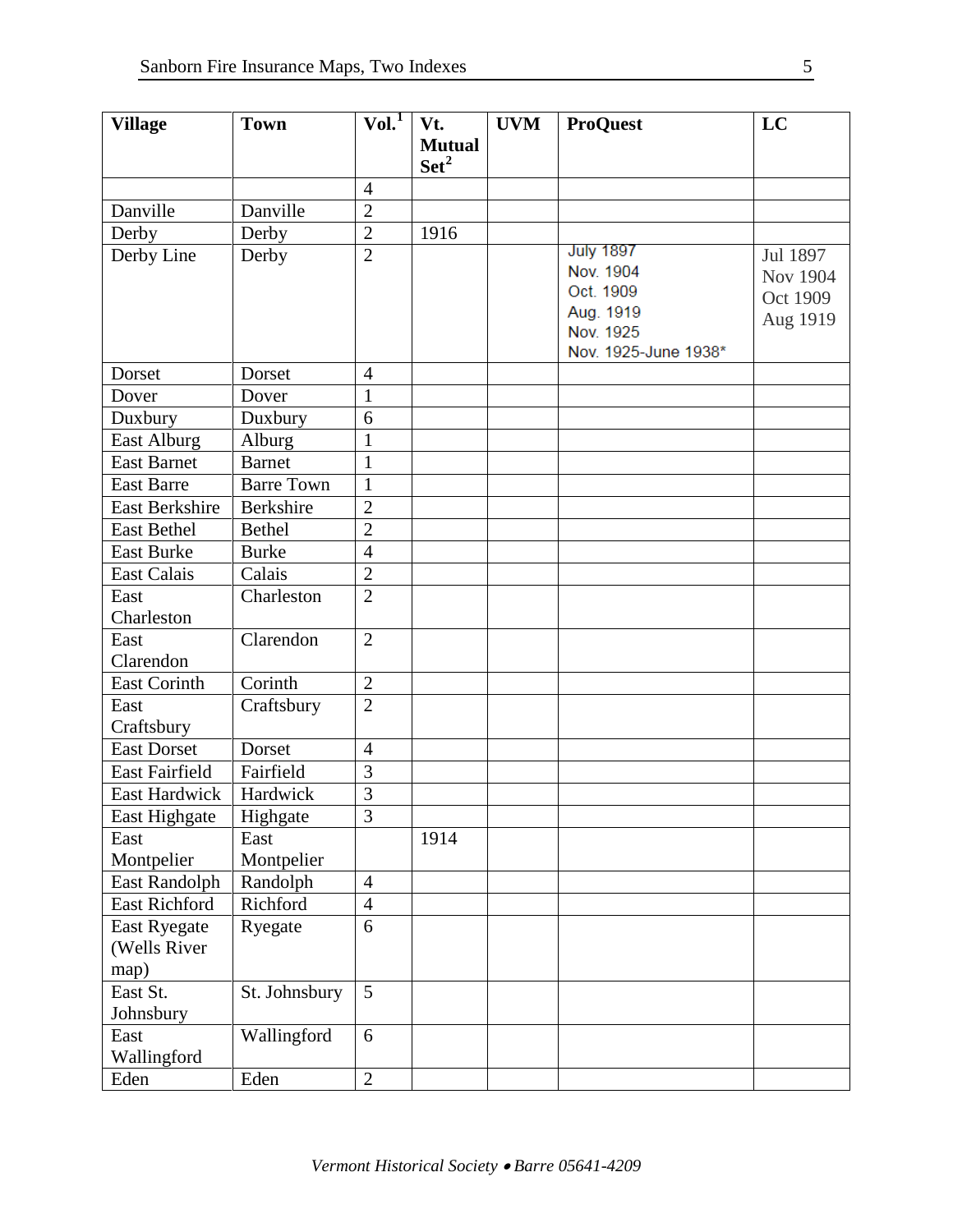| <b>Village</b>        | <b>Town</b>    | Vol. <sup>1</sup> | Vt.              | <b>UVM</b> | <b>ProQuest</b>      | LC              |
|-----------------------|----------------|-------------------|------------------|------------|----------------------|-----------------|
|                       |                |                   | <b>Mutual</b>    |            |                      |                 |
|                       |                |                   | Set <sup>2</sup> |            |                      |                 |
| <b>Enosburg Falls</b> | Enosburg       | $\overline{3}$    |                  |            | Jan. 1895            | Jan 1895        |
|                       |                |                   |                  |            | Nov. 1900            | <b>Nov 1900</b> |
|                       |                |                   |                  |            | <b>July 1905</b>     |                 |
|                       |                |                   |                  |            | Jan. 1911            | Jul 1905        |
|                       |                |                   |                  |            | <b>July 1920</b>     | Jan 1911        |
|                       |                |                   |                  |            | <b>July 1930</b>     | Jul 1920        |
|                       |                |                   |                  |            | July 1930*           |                 |
| <b>Essex Center</b>   | <b>Essex</b>   | 3                 |                  |            |                      |                 |
| <b>Essex Junction</b> | <b>Essex</b>   | $\overline{3}$    |                  |            | Nov. 1894            | Nov 1894        |
|                       |                |                   |                  |            | Nov. 1899            | Nov 1899        |
|                       |                |                   |                  |            | Dec. 1904            | Dec 1904        |
|                       |                |                   |                  |            | Oct. 1910            |                 |
|                       |                |                   |                  |            | Apr. 1922            | Oct 1910        |
|                       |                |                   |                  |            | Nov. 1928            | Apr 1922        |
|                       |                |                   |                  |            | Nov. 1928-May 1944*  |                 |
| Evansville            | Brownington    | 3                 | 1914             |            |                      |                 |
| Evarts                | Hartland       | 6                 |                  |            |                      |                 |
| Fair Haven            | Fair Haven     | 3                 |                  |            | Apr. 1885            | Apr 1885        |
|                       |                |                   |                  |            | <b>June 1892</b>     | Jun 1892        |
|                       |                |                   |                  |            | Sept. 1897           | Sep 1897        |
|                       |                |                   |                  |            | Dec. 1904            |                 |
|                       |                |                   |                  |            | Oct. 1909            | Dec 1904        |
|                       |                |                   |                  |            | Feb. 1922            | Oct 1909        |
|                       |                |                   |                  |            | Mar. 1929            | Feb 1922        |
|                       |                |                   |                  |            | Mar. 1929-Apr. 1944* |                 |
| Fairfax               | Fairfax        | 3                 |                  |            |                      |                 |
| Fairfield             | Fairfield      | $\overline{3}$    |                  |            |                      |                 |
| Fairlee               | Fairlee        | 3                 |                  |            | <b>July 1927</b>     |                 |
|                       |                |                   |                  |            | July 1927-Apr. 1942* |                 |
| Felchville            | Reading        | 4                 |                  |            |                      |                 |
| Ferrisburg            | Ferrisburg     | 6                 |                  |            |                      |                 |
| Fletcher              | Fletcher       |                   | 1915             |            |                      |                 |
| Florence              | Pittsford      | 3                 |                  |            |                      |                 |
| <b>Forest Dale</b>    | <b>Brandon</b> | $\overline{2}$    | 1915             |            |                      |                 |
| Franklin              | Franklin       | $\overline{3}$    |                  |            |                      |                 |
| Gaysville             | Stockbridge    | $\overline{3}$    |                  |            |                      |                 |
| Gilman                | Lunenburg      | 3                 |                  |            | Aug. 1925            |                 |
|                       |                |                   |                  |            | Aug. 1925*           |                 |
| Glover                | Glover         | 3                 |                  |            |                      |                 |
| Grafton               | Grafton        | 3                 | 1915             |            |                      |                 |
| Greensboro            | Greensboro     |                   |                  | 1914       |                      |                 |
| Greensboro            | Greensboro     |                   |                  | 1914       |                      |                 |
| Bend                  |                |                   |                  |            |                      |                 |
| Groton                | Groton         | 3                 |                  |            |                      |                 |
| Guildhall             | Guildhall      | 3                 | 1914             |            |                      |                 |
|                       |                |                   |                  |            |                      |                 |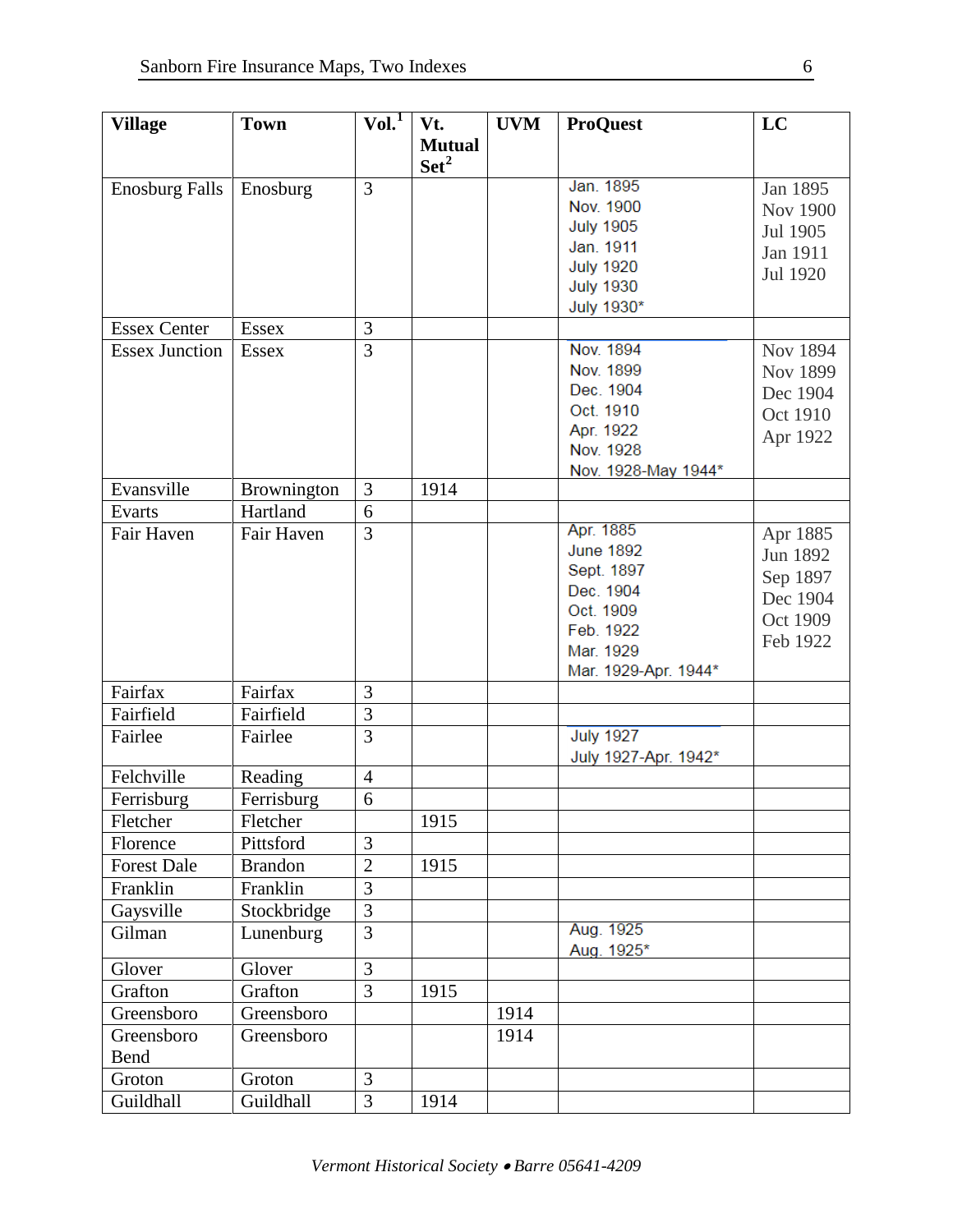| <b>Village</b>                 | <b>Town</b>                | Vol. <sup>1</sup> | Vt.              | <b>UVM</b> | <b>ProQuest</b>               | LC         |
|--------------------------------|----------------------------|-------------------|------------------|------------|-------------------------------|------------|
|                                |                            |                   | <b>Mutual</b>    |            |                               |            |
|                                |                            |                   | Set <sup>2</sup> |            |                               |            |
| Hancock                        | Hancock                    | 3                 | 1914             |            |                               |            |
| Hardwick                       | Hardwick                   | $\overline{3}$    |                  |            | Oct. 1898                     | Oct 1898   |
|                                |                            |                   |                  |            | Jan. 1905                     | Jan 1905   |
|                                |                            |                   |                  |            | Nov. 1912                     | Nov 1912   |
|                                |                            |                   |                  |            | <b>June 1922</b><br>Jan. 1929 | Jun 1922   |
|                                |                            |                   |                  |            | Jan. 1929-Apr. 1939*          |            |
| Harmonyville                   | Townshend                  | 6                 |                  |            |                               |            |
| Hartford                       | Hartford                   | 6                 |                  |            |                               |            |
| Hartland                       | Hartland                   | 3                 | 1915             |            | <b>June 1925</b>              | Jun 1925   |
|                                |                            |                   |                  |            | June 1925*                    |            |
| Highgate                       | Highgate                   | 3                 |                  |            |                               |            |
| Highgate                       | Highgate                   | $\overline{3}$    |                  |            |                               |            |
| Center                         |                            |                   |                  |            |                               |            |
| Highgate                       | Highgate                   | $\overline{3}$    |                  |            |                               |            |
| Springs                        |                            |                   |                  |            |                               |            |
| Hinesburg                      | Hinesburg                  | 3                 | 1915             |            |                               |            |
| Huntington                     | Huntington                 | $\overline{3}$    | 1915             |            |                               |            |
| Huntington                     | Huntington                 | $\overline{3}$    | 1915             |            |                               |            |
| Center                         |                            |                   |                  |            | <b>July 1896</b>              |            |
| <b>Hyde Park</b>               | <b>Hyde Park</b>           | $\overline{3}$    |                  |            | Oct. 1909                     | Jul 1896   |
|                                |                            |                   |                  |            | <b>June 1922</b>              | Oct 1909   |
|                                |                            |                   |                  |            | June 1922-June 1943*          | Jun 1922   |
|                                |                            |                   |                  |            |                               | Jun 1922 - |
|                                |                            | 3                 | 1915             |            |                               | Jun 1943*  |
| Hydeville<br>Inwood            | Hyde Park<br><b>Barnet</b> | $\mathbf{1}$      |                  |            |                               |            |
|                                |                            |                   |                  |            |                               |            |
| Irasburg<br><b>Island Pond</b> | Irasburg                   | 3<br>3            |                  |            | <b>July 1889</b>              |            |
|                                | <b>Brighton</b>            |                   |                  |            | Jan. 1895                     | Jul 1889   |
|                                |                            |                   |                  |            | Nov. 1904                     | Jan 1895   |
|                                |                            |                   |                  |            | Aug. 1909                     | Nov 1904   |
|                                |                            |                   |                  |            | Oct. 1920                     | Aug 1909   |
|                                |                            |                   |                  |            | Oct. 1920-July 1928*          | Oct 1920   |
|                                |                            |                   |                  |            |                               | Oct 1920   |
| Isle La Mott                   | Isle La Mott               | 3                 | 1915             |            |                               | - Jul 1928 |
| Jacksonville                   | <b>Barton</b>              | 3                 |                  |            |                               |            |
| Jamaica                        | Jamaica                    | 3                 | 1915             |            |                               |            |
| Jeffersonville                 | Cambridge                  | 3                 | 1915             |            |                               |            |
| Jericho                        | Jericho                    | 3                 |                  |            |                               |            |
| Jericho Center                 | Jericho                    | 3                 | 1915             |            |                               |            |
|                                |                            |                   |                  |            |                               |            |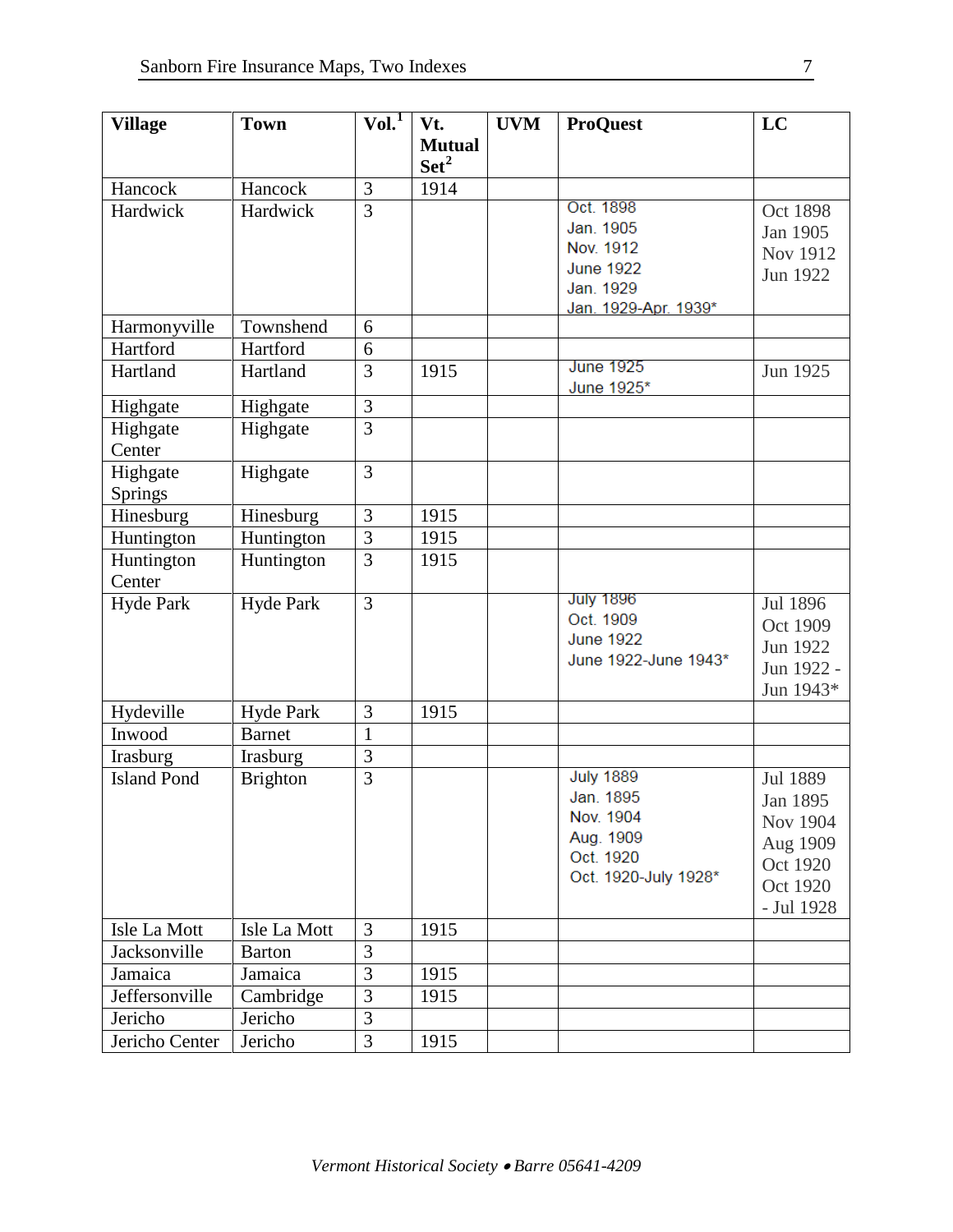| <b>Village</b>        | <b>Town</b>       | VoI.                             | Vt.            | <b>UVM</b> | <b>ProQuest</b>                  | LC              |
|-----------------------|-------------------|----------------------------------|----------------|------------|----------------------------------|-----------------|
|                       |                   |                                  | <b>Mutual</b>  |            |                                  |                 |
|                       |                   |                                  | $\text{Set}^2$ |            |                                  |                 |
| Johnson               | Johnson           | 3                                |                |            | <b>July 1887</b>                 | Jul 1887        |
|                       |                   |                                  |                |            | Sept. 1897                       | Sep 1897        |
|                       |                   |                                  |                |            | Dec. 1904                        | Dec 1904        |
|                       |                   |                                  |                |            | Oct. 1909                        | Oct 1909        |
|                       |                   |                                  |                |            | Nov. 1925<br>Nov. 1925-May 1936* |                 |
| Johnson               | Johnson           | 3                                |                |            |                                  |                 |
| Center                |                   |                                  |                |            |                                  |                 |
| Lincoln               | Lincoln           | $\overline{2}$                   | 1915           |            |                                  |                 |
| Londonderry           | Londonderry       | $\overline{3}$                   |                |            |                                  |                 |
|                       | Ferrisburg        | 3                                | 1915           |            |                                  |                 |
| Long Point<br>Lowell  | Lowell            | 3                                |                |            |                                  |                 |
| <b>Lower Cabot</b>    | Cabot             | $\overline{2}$                   |                |            |                                  |                 |
|                       |                   |                                  |                |            |                                  |                 |
| Lower<br>Graniteville | <b>Barre Town</b> | $\mathbf{1}$                     |                |            |                                  |                 |
|                       |                   |                                  |                |            |                                  |                 |
| Lower                 | Rochester         | 5                                |                |            |                                  |                 |
| Rochester             |                   |                                  |                |            | <b>June 1885</b>                 |                 |
| Ludlow                | Ludlow            | $\overline{3}$                   |                |            | Aug. 1894                        | Jun 1885        |
|                       |                   |                                  |                |            | Sept. 1900                       | Aug 1894        |
|                       |                   |                                  |                |            | <b>July 1905</b>                 | Sep 1900        |
|                       |                   |                                  |                |            | <b>July 1912</b>                 | Jul 1905        |
|                       |                   |                                  |                |            | <b>June 1921</b>                 | Jul 1912        |
|                       |                   |                                  |                |            | June 1921-Apr. 1940*             | Jun 1921        |
|                       |                   |                                  |                |            |                                  | Jun 1921 -      |
|                       |                   |                                  |                |            |                                  | Apr             |
|                       |                   |                                  |                |            |                                  | 1940*           |
| Lunenburg             | Lunenburg         | $\overline{4}$<br>$\overline{4}$ | 1914           |            | Oct. 1884                        | Oct 1884        |
| Lyndon                | Lyndon            |                                  |                |            | <b>June 1889</b>                 |                 |
|                       |                   |                                  |                |            | Nov. 1895                        | Jun 1889        |
|                       |                   |                                  |                |            | Nov. 1900                        | Nov 1895        |
| Lyndon Center         | Lyndon            | $\overline{4}$                   |                |            |                                  | <b>Nov 1900</b> |
| Lyndonville           | Lyndon            | $\overline{4}$                   |                |            | Nov. 1884                        | Nov 1884        |
|                       |                   |                                  |                |            | <b>June 1889</b>                 | Jun 1889        |
|                       |                   |                                  |                |            | Nov. 1895                        | Nov 1895        |
|                       |                   |                                  |                |            | Nov. 1900                        | <b>Nov 1900</b> |
|                       |                   |                                  |                |            | <b>June 1905</b>                 | Jun 1905        |
|                       |                   |                                  |                |            | Apr. 1912                        |                 |
|                       |                   |                                  |                |            | Aug. 1922                        | Apr 1912        |
|                       |                   |                                  |                |            | Oct. 1928                        | Aug 1922        |
|                       |                   |                                  |                |            | Oct. 1928-July 1945*             | Oct 1928        |
|                       |                   |                                  |                |            |                                  |                 |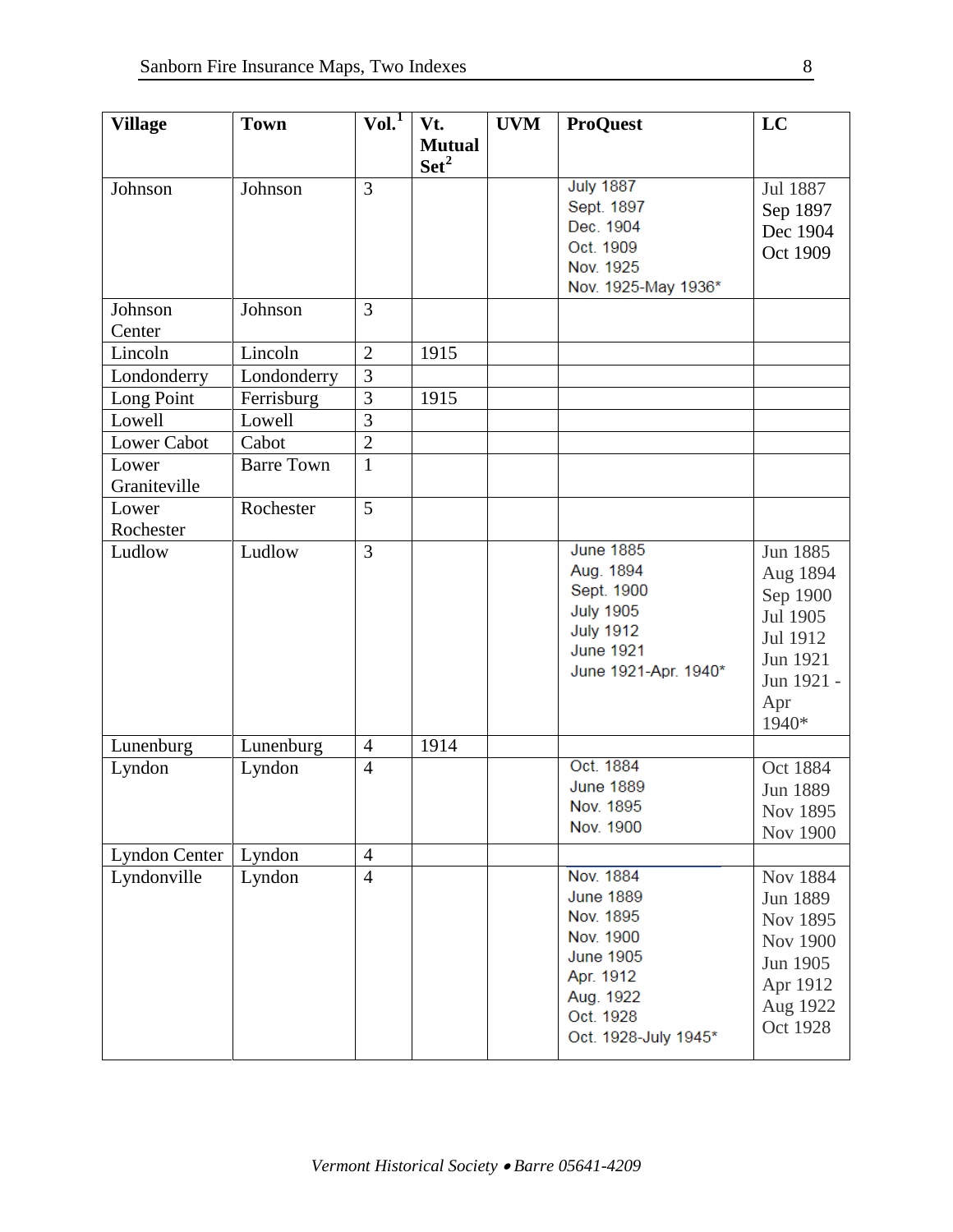| <b>Village</b>       | <b>Town</b>    | Vol. <sup>1</sup> | Vt.              | <b>UVM</b> | <b>ProQuest</b>         | LC         |
|----------------------|----------------|-------------------|------------------|------------|-------------------------|------------|
|                      |                |                   | <b>Mutual</b>    |            |                         |            |
|                      |                |                   | Set <sup>2</sup> |            |                         |            |
| Manchester           | Manchester     |                   |                  |            | Apr. 1885               | Apr 1885   |
|                      |                |                   |                  |            | <b>June 1892</b>        | Jun 1892   |
|                      |                |                   |                  |            | Oct. 1897               | Oct 1897   |
|                      |                |                   |                  |            | Dec. 1904               | Dec 1904   |
|                      |                |                   |                  |            | Sept. 1909              | Sep 1909   |
|                      |                |                   |                  |            | May 1921                |            |
|                      |                |                   |                  |            | May 1921-July 1943*     | May 1921   |
|                      |                |                   |                  |            |                         | May 1921   |
|                      |                |                   |                  |            |                         | - Jul      |
|                      |                |                   |                  |            |                         | 1943*      |
| Manchester           | Manchester     | $\overline{4}$    |                  |            |                         |            |
| Center               |                |                   |                  |            |                         |            |
| Manchester           | Manchester     | $\overline{4}$    |                  |            |                         |            |
| Depot                |                |                   |                  |            |                         |            |
| Manchester           | Manchester     | $\overline{4}$    |                  |            |                         |            |
| Village              |                |                   |                  |            |                         |            |
| Marshfield           | Marshfield     | $\overline{4}$    |                  |            |                         |            |
| <b>McIndoe Falls</b> | <b>Barnet</b>  | $\overline{4}$    |                  |            |                         |            |
| McIndoes             | <b>Barnet</b>  | $\overline{5}$    |                  |            |                         |            |
| Middlebury           | Middlebury     |                   |                  | 1927       | Jan. 1885               | Jan 1885   |
|                      |                |                   |                  |            | <b>July 1892</b>        | Jul 1892   |
|                      |                |                   |                  |            | Jan. 1905               | Jan 1905   |
|                      |                |                   |                  |            | Sept. 1910<br>Feb. 1920 | Sep 1910   |
|                      |                |                   |                  |            | Jan. 1927               | Feb 1920   |
|                      |                |                   |                  |            | Jan. 1927-Apr. 1944*    | Jan 1927   |
|                      |                |                   |                  |            |                         | Jan 1927 - |
|                      |                |                   |                  |            |                         | Apr        |
|                      |                |                   |                  |            |                         | 1944*      |
| Middlesex            | Middlesex      |                   | 1914             |            |                         |            |
| Middletown           | Middletown     |                   | 1915             |            |                         |            |
| <b>Springs</b>       | <b>Springs</b> |                   |                  |            |                         |            |
| Milton               | Milton         |                   |                  | 1938       |                         |            |
| Montgomery           | Montgomery     | $\overline{4}$    |                  |            |                         |            |
| Montgomery           | Montgomery     | $\overline{4}$    |                  |            |                         |            |
| Center               |                |                   |                  |            |                         |            |
| Montpelier           | Montpelier     | $\overline{4}$    |                  |            | Nov. 1884               | Nov 1884   |
|                      |                |                   |                  |            | <b>July 1889</b>        | Jul 1889   |
|                      |                |                   |                  |            | Nov. 1894               | Nov 1894   |
|                      |                |                   |                  |            | Oct. 1899               | Oct 1899   |
|                      |                |                   |                  |            | Jan. 1905<br>Dec. 1909  | Jan 1905   |
|                      |                |                   |                  |            | Mar. 1915               | Dec 1909   |
|                      |                |                   |                  |            | Aug. 1925               | Mar 1915   |
|                      |                |                   |                  |            | Aug. 1925-July 1945*    |            |
| Moretown             | Moretown       |                   |                  | 1914       |                         |            |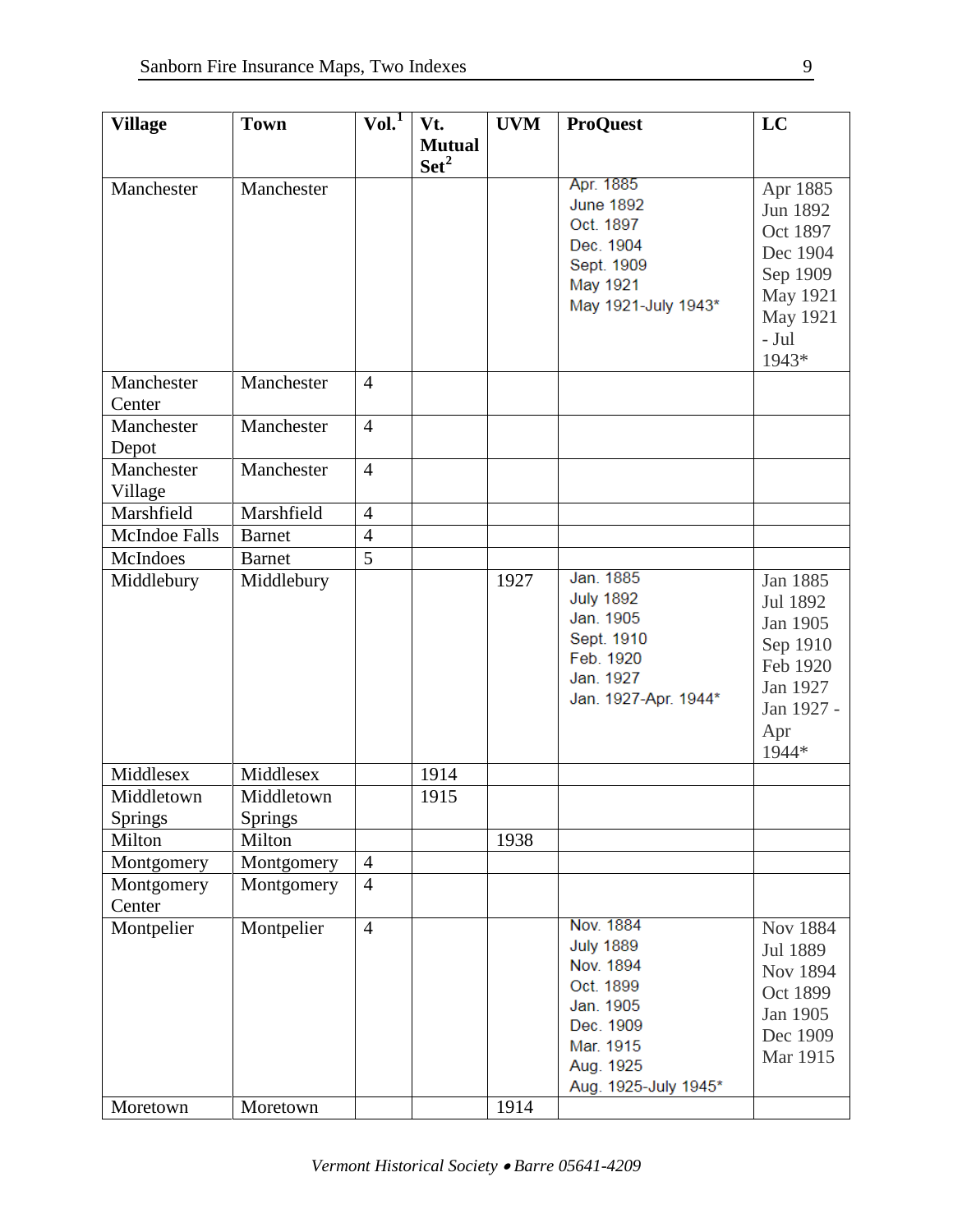| <b>Village</b>     | <b>Town</b> | Vol.           | Vt.              | <b>UVM</b> | <b>ProQuest</b>      | LC       |
|--------------------|-------------|----------------|------------------|------------|----------------------|----------|
|                    |             |                | <b>Mutual</b>    |            |                      |          |
|                    |             |                | Set <sup>2</sup> |            |                      |          |
| Morrisville        | Morristown  |                |                  | 1928       | <b>July 1887</b>     | Jul 1887 |
|                    |             |                |                  |            | <b>July 1892</b>     | Jul 1892 |
|                    |             |                |                  |            | Aug. 1897            |          |
|                    |             |                |                  |            | Oct. 1903            | Aug 1897 |
|                    |             |                |                  |            | Oct. 1909            | Oct 1903 |
|                    |             |                |                  |            | May 1922             | Oct 1909 |
|                    |             |                |                  |            | Nov. 1928            | May 1922 |
|                    |             |                |                  |            | Nov. 1928-July 1945* |          |
| <b>Mount Holly</b> | Mount Holly |                | 1914             |            |                      |          |
| New Haven          | New Haven   | $\overline{2}$ |                  |            |                      |          |
| Mills              |             |                |                  |            |                      |          |
| New Haven          | New Haven   |                | 1915             |            |                      |          |
| <b>Street</b>      |             |                |                  |            |                      |          |
| Newbury            | Newbury     |                | 1914             |            |                      |          |
| Newfane            | Newfane     |                |                  | 1915       |                      |          |
| Newport            | Newport     | $\overline{4}$ |                  |            | Sept. 1885           | Sep 1885 |
|                    |             |                |                  |            | <b>June 1889</b>     | Jun 1889 |
|                    |             |                |                  |            | Jan. 1895            | Jan 1895 |
|                    |             |                |                  |            | Oct. 1900            | Oct 1900 |
|                    |             |                |                  |            | <b>July 1905</b>     | Jul 1905 |
|                    |             |                |                  |            | Aug. 1909            |          |
|                    |             |                |                  |            | Nov. 1913            | Aug 1909 |
|                    |             |                |                  |            | <b>July 1919</b>     | Nov 1913 |
|                    |             |                |                  |            | Nov. 1925            | Jul 1919 |
|                    |             |                |                  |            | Nov. 1925-June 1943* |          |
| Newport            | Newport     |                |                  | 1914       |                      |          |
| Center             |             |                |                  |            |                      |          |
| North              | Bennington  | $\overline{2}$ |                  |            | <b>May 1885</b>      | May 1885 |
| Bennington         |             |                |                  |            | Oct. 1891            | Oct 1891 |
|                    |             |                |                  |            | <b>July 1896</b>     | Jul 1896 |
|                    |             |                |                  |            | Sept. 1901           | Sep 1901 |
|                    |             |                |                  |            | <b>July 1906</b>     | Jul 1906 |
|                    |             |                |                  |            | Apr. 1921            | Apr 1921 |
|                    |             |                |                  |            | Jan. 1928            |          |
|                    |             |                |                  |            | Jan. 1928-Dec. 1941* |          |
| North              | Clarendon   | $\overline{2}$ |                  |            |                      |          |
| Clarendon          |             |                |                  |            |                      |          |
| North              | Craftsbury  | $\overline{2}$ |                  |            |                      |          |
| Craftsbury         |             |                |                  |            |                      |          |
| North Danville     | Danville    | $\overline{2}$ |                  |            |                      |          |
| North              | Ferrisburg  |                | 1915             |            |                      |          |
| Ferrisburg         |             |                |                  |            |                      |          |
| North              | Ferrisburg  | $\overline{3}$ |                  |            |                      |          |
| Ferrisburg         |             |                |                  |            |                      |          |
| North              | Hartland    |                | 1914             |            |                      |          |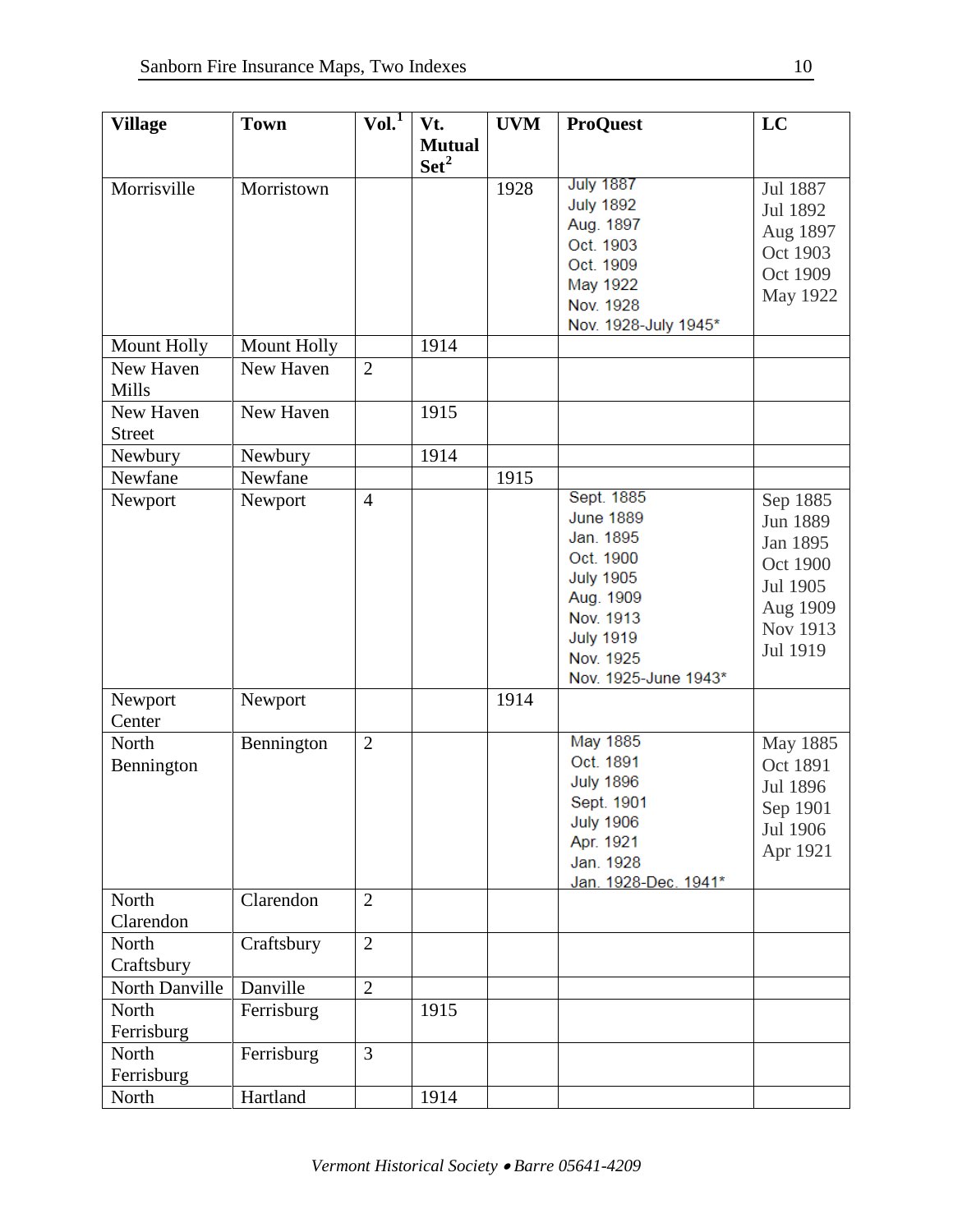| <b>Village</b>         | <b>Town</b>      | Vol. <sup>1</sup> | Vt.              | <b>UVM</b> | <b>ProQuest</b>      | LC       |
|------------------------|------------------|-------------------|------------------|------------|----------------------|----------|
|                        |                  |                   | <b>Mutual</b>    |            |                      |          |
|                        |                  |                   | $\mathbf{Set}^2$ |            |                      |          |
| Hartland               |                  |                   |                  |            |                      |          |
| North                  | Hartland         | 3 &               |                  |            |                      |          |
| Hartland               |                  | 6                 |                  |            |                      |          |
| North Hyde             | <b>Hyde Park</b> | 3                 |                  |            |                      |          |
| Park                   |                  |                   |                  |            |                      |          |
| North                  | East             |                   | 1914             |            |                      |          |
| Montpelier             | Montpelier       |                   |                  |            |                      |          |
| North Pownal           | Pownal           |                   |                  | 1915       |                      |          |
| North                  | Springfield      | 6                 |                  |            |                      |          |
| Springfield            |                  |                   |                  |            |                      |          |
| North                  | Thetford         | 6                 |                  |            |                      |          |
| Thetford               |                  |                   |                  |            |                      |          |
| (Northboro)            |                  |                   |                  |            |                      |          |
| North Troy             | Troy             | 6                 |                  |            | <b>July 1887</b>     | Jul 1887 |
|                        |                  |                   |                  |            | Jan. 1895            | Jan 1895 |
|                        |                  |                   |                  |            | Dec. 1904            | Dec 1904 |
|                        |                  |                   |                  |            | Aug. 1909            | Aug 1909 |
|                        |                  |                   |                  |            | Aug. 1919            | Aug 1919 |
|                        |                  |                   |                  |            | Nov. 1925            |          |
| North                  | Tunbridge        | 6                 |                  |            | Nov. 1925-June 1938* |          |
|                        |                  |                   |                  |            |                      |          |
| Tunbridge<br>North     | N.H.             | $\mathbf{1}$      |                  |            |                      |          |
|                        |                  |                   |                  |            |                      |          |
| Walpole, N.H.<br>North | Westminster      | $\mathbf{1}$      |                  |            |                      |          |
| Westminster            |                  |                   |                  |            |                      |          |
| North                  | Williston        |                   | 1915             |            |                      |          |
| Williston              |                  |                   |                  |            |                      |          |
|                        | Williston        |                   |                  |            |                      |          |
| North<br>Williston     |                  | 6                 |                  |            |                      |          |
|                        | Thetford         | 6                 |                  |            |                      |          |
| Northboro              |                  |                   |                  |            |                      |          |
| (North                 |                  |                   |                  |            |                      |          |
| Thetford)              |                  |                   |                  |            | <b>June 1885</b>     |          |
| Northfield             | Northfield       |                   |                  | 1926       | Aug. 1892            | Jun 1885 |
|                        |                  |                   |                  |            | Aug. 1897            | Aug 1892 |
|                        |                  |                   |                  |            | Oct. 1903            | Aug 1897 |
|                        |                  |                   |                  |            | Nov. 1910            | Oct 1903 |
|                        |                  |                   |                  |            | Sept. 1919           | Nov 1910 |
|                        |                  |                   |                  |            | Jan. 1926            | Sep 1919 |
|                        |                  |                   |                  |            | Jan. 1926-Apr. 1940* |          |
| Norwich                | Norwich          |                   | 1914             |            |                      |          |
| Orford, N.H.           | N.H.             | 3                 |                  |            |                      |          |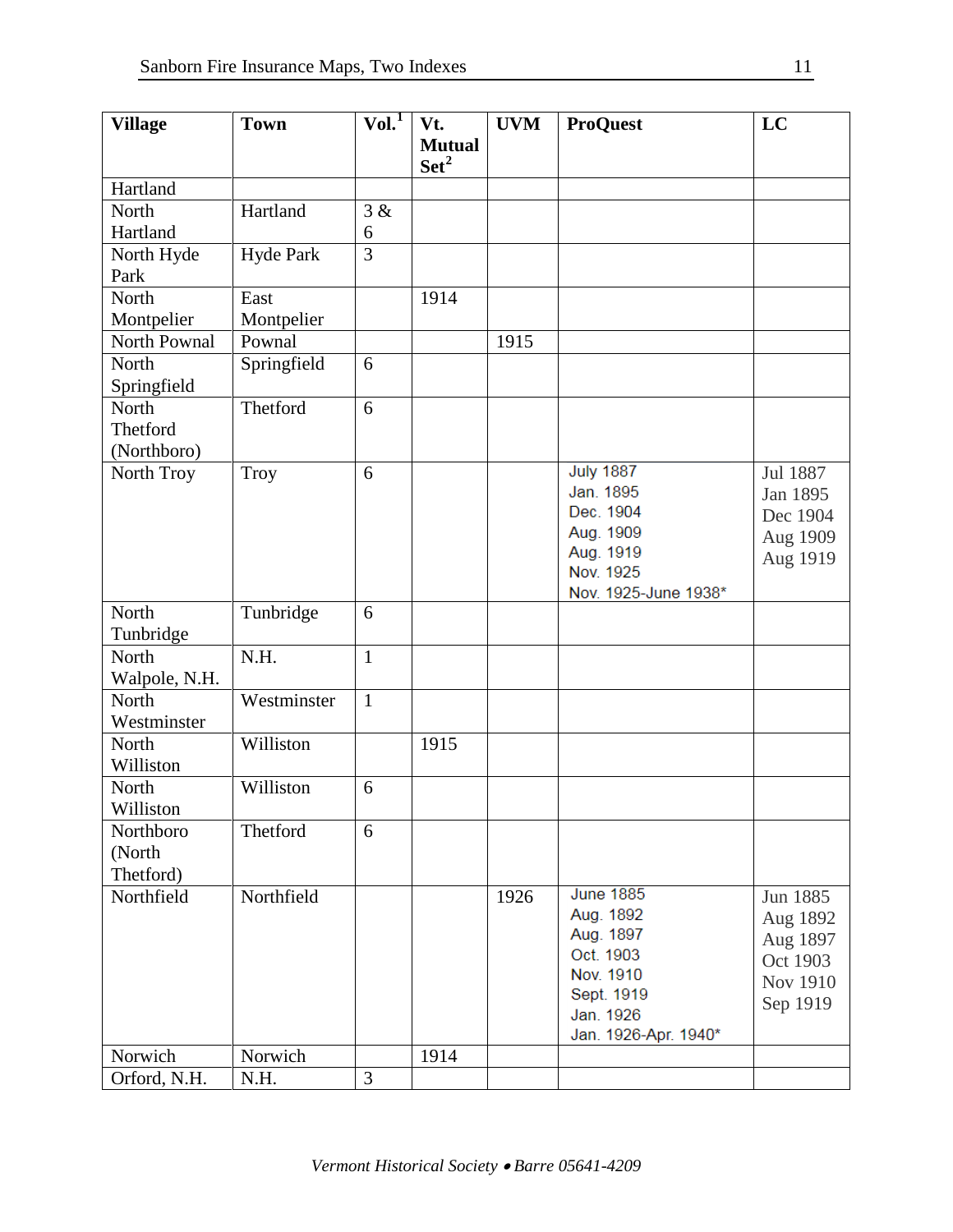| <b>Village</b> | <b>Town</b>   | Vol.           | Vt.              | <b>UVM</b> | <b>ProQuest</b>      | LC              |
|----------------|---------------|----------------|------------------|------------|----------------------|-----------------|
|                |               |                | <b>Mutual</b>    |            |                      |                 |
|                |               |                | $\mathbf{Set}^2$ |            |                      |                 |
| Orleans        | <b>Barton</b> |                |                  | 1928       | Dec. 1910            | Dec 1910        |
|                |               |                |                  |            | <b>June 1922</b>     |                 |
|                |               |                |                  |            | Oct. 1928            | Jun 1922        |
|                |               |                |                  |            | Oct. 1928-Apr. 1941* |                 |
| Orwell         | Orwell        |                | 1915             |            |                      |                 |
| Passumpsic     | <b>Barnet</b> | 5              |                  |            |                      |                 |
| Pawlet         | Pawlet        |                |                  | 1915       |                      |                 |
| Peacham        | Peacham       |                |                  | 1937       |                      |                 |
|                | N.H.          | $\overline{2}$ |                  |            |                      |                 |
| Piermont,      |               |                |                  |            |                      |                 |
| N.H.           |               |                |                  |            |                      |                 |
| Pittsfield     | Pittsfield    |                | 1914             |            |                      |                 |
| Pittsford      | Pittsford     |                |                  | 1915       |                      |                 |
| Plainfield     | Plainfield    |                |                  | 1914       |                      |                 |
| Poultney       | Poultney      |                |                  | 1929       | Apr. 1885            | Apr 1885        |
|                |               |                |                  |            | <b>June 1892</b>     | Jun 1892        |
|                |               |                |                  |            | Sept. 1897           | Sep 1897        |
|                |               |                |                  |            | Dec. 1904            | Dec 1904        |
|                |               |                |                  |            | Sept. 1909           | Sep 1909        |
|                |               |                |                  |            | Mar. 1922            | Mar 1922        |
|                |               |                |                  |            | Apr. 1929            |                 |
|                |               |                |                  |            | Apr. 1929-Apr. 1940* |                 |
| Pownal         | Pownal        |                |                  | 1915       |                      |                 |
| Proctor        | Proctor       | $\overline{4}$ |                  |            | Sept. 1910           | Sep 1910        |
|                |               |                |                  |            | Jan. 1922            | Jan 1922        |
|                |               |                |                  |            | Feb. 1929            |                 |
|                |               |                |                  |            | Feb. 1929-Apr. 1944* |                 |
| Proctorsville  | Cavendish     | $\overline{4}$ |                  |            |                      |                 |
| Putnamville    | Middlesex     | $\overline{4}$ | 1914             |            |                      |                 |
| Putney         | Putney        | $\overline{4}$ | 1915             |            |                      |                 |
| Quechee        | Hartford      | 6              |                  |            |                      |                 |
| Randolph       | Randolph      | $\overline{4}$ |                  |            | Sept. 1897           | Sep 1897        |
|                |               |                |                  |            | Jan. 1905            | Jan 1905        |
|                |               |                |                  |            | Nov. 1910            | <b>Nov 1910</b> |
|                |               |                |                  |            | Oct. 1922            | Oct 1922        |
|                |               |                |                  |            | Apr. 1929            |                 |
|                |               |                |                  |            | Apr. 1929-July 1945* |                 |
| Randolph       | Randolph      | $\overline{4}$ |                  |            |                      |                 |
| Center         |               |                |                  |            |                      |                 |
| Reading        | Reading       | $\overline{4}$ |                  |            |                      |                 |
| (Felchville)   |               |                |                  |            |                      |                 |
| Readsboro      | Readsboro     | $\overline{4}$ |                  |            | Sept. 1909           | Sep 1909        |
|                |               |                |                  |            | Oct. 1919            | Oct 1919        |
|                |               |                |                  |            | Aug. 1927            | Aug 1927        |
|                |               |                |                  |            | Aug. 1927*           |                 |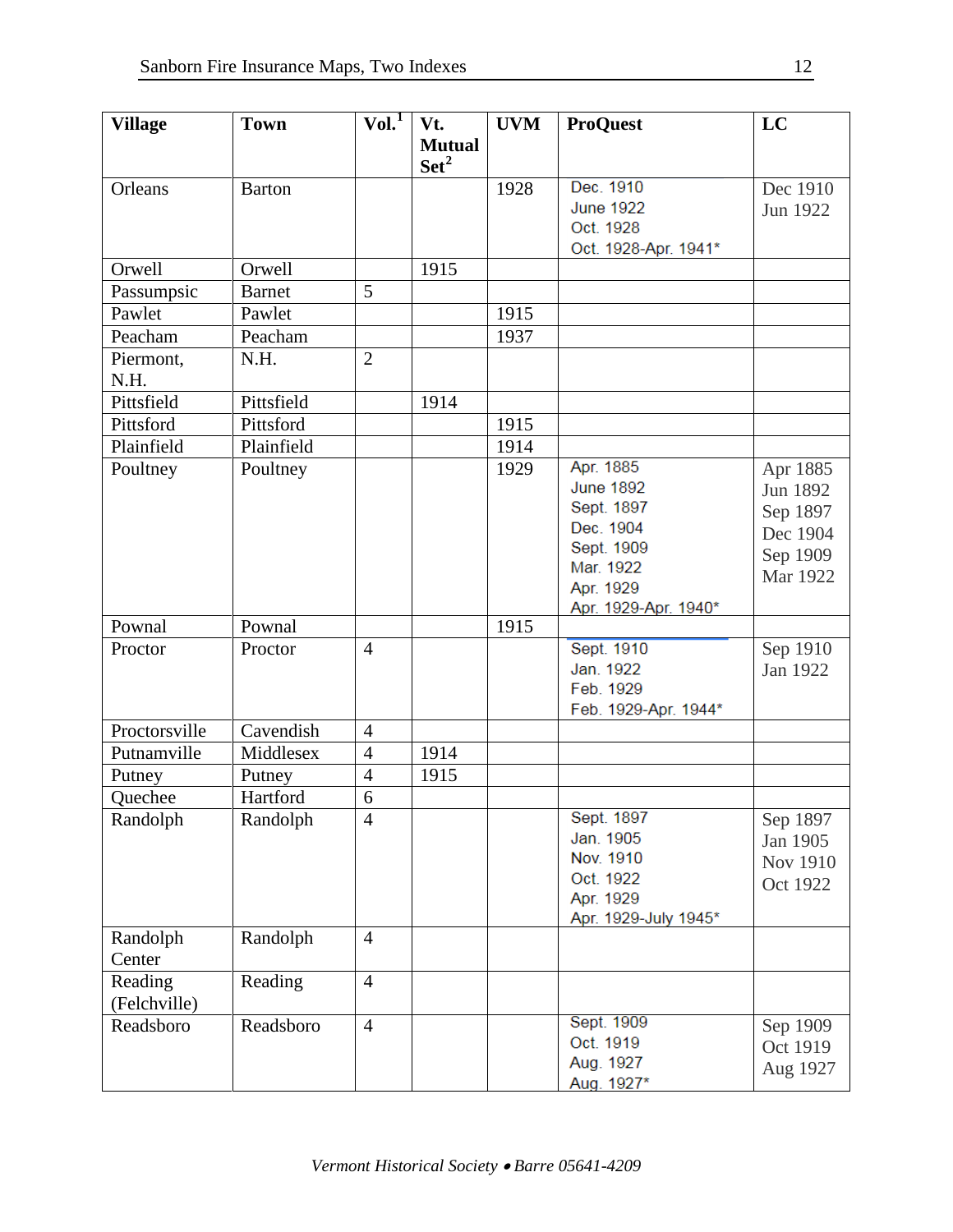| <b>Village</b>       | <b>Town</b> | $VoI^{T}$      | Vt.            | <b>UVM</b> | <b>ProQuest</b>      | LC       |
|----------------------|-------------|----------------|----------------|------------|----------------------|----------|
|                      |             |                | <b>Mutual</b>  |            |                      |          |
|                      |             |                | $\text{Set}^2$ |            |                      |          |
| Richford             | Richford    | $\overline{4}$ |                |            | <b>July 1892</b>     | Jul 1892 |
|                      |             |                |                |            | Aug. 1897            | Aug 1897 |
|                      |             |                |                |            | Dec. 1904            | Dec 1904 |
|                      |             |                |                |            | Sept. 1909           | Sep 1909 |
|                      |             |                |                |            | Aug. 1920            | Aug 1920 |
|                      |             |                |                |            | <b>July 1930</b>     |          |
|                      |             |                |                |            | July 1930-July 1943* |          |
| Richmond             | Richmond    | 5              |                |            | Nov. 1894            | Nov 1894 |
|                      |             |                |                |            | Nov. 1899            | Nov 1899 |
|                      |             |                |                |            | Dec. 1904            | Dec 1904 |
|                      |             |                |                |            | Oct. 1910            | Oct 1910 |
|                      |             |                |                |            | Jan. 1926            |          |
|                      |             |                |                |            | Jan. 1926-Apr. 1939* |          |
| Richville            | Manchester  | $\overline{4}$ |                |            |                      |          |
| Riverside,           | N.H.        | $\mathbf{1}$   |                |            |                      |          |
| N.H.                 |             |                |                |            |                      |          |
| Rochester            | Rochester   | 5              |                |            | Jan. 1900            | Jan 1900 |
|                      |             |                |                |            | Oct. 1905            | Oct 1905 |
|                      |             |                |                |            | Dec. 1910            | Dec 1910 |
|                      |             |                |                |            | Jan. 1917            | Jan 1917 |
|                      |             |                |                |            | Aug. 1928            |          |
|                      |             |                |                |            | Aug. 1928*           |          |
| Rock Island,         | Quebec      | $\overline{2}$ |                |            |                      |          |
| Que.                 |             |                |                |            |                      |          |
| Roxbury              | Roxbury     | 5              | 1914           |            |                      |          |
| Royalton             | Royalton    | 5              |                |            |                      |          |
| Rutland              | Rutland     | $\overline{5}$ |                |            | Oct. 1879            | Oct 1879 |
|                      |             |                |                |            | Mar. 1885            | Mar 1885 |
|                      |             |                |                |            | Oct. 1890            | Oct 1890 |
|                      |             |                |                |            | Dec. 1895            | Dec 1895 |
|                      |             |                |                |            | Oct. 1900            | Oct 1900 |
|                      |             |                |                |            | Nov. 1905            | Nov 1905 |
|                      |             |                |                |            | Aug. 1910            | Aug 1910 |
|                      |             |                |                |            | Mar. 1916            |          |
|                      |             |                |                |            | Apr. 1925            | Mar 1916 |
|                      |             |                |                |            | Apr. 1925-Apr. 1948* |          |
| Salisbury            | Salisbury   | 5              | 1915           |            |                      |          |
| <b>Saxtons River</b> | Rockingham  | 5              |                |            | <b>June 1885</b>     | Jun 1885 |
|                      |             |                |                |            | Aug. 1894            | Aug 1894 |
|                      |             |                |                |            | Sept. 1904           | Sep 1904 |
|                      |             |                |                |            | <b>June 1912</b>     | Jun 1912 |
|                      |             |                |                |            | Feb. 1928            |          |
|                      |             |                |                |            | Feb. 1928-Mar. 1944* |          |
| Sharon               | Sharon      | 5              |                |            |                      |          |
| Sheffield            | Sheffield   | 5              |                |            |                      |          |
| Shelburne            | Shelburne   | 7 &            |                |            |                      |          |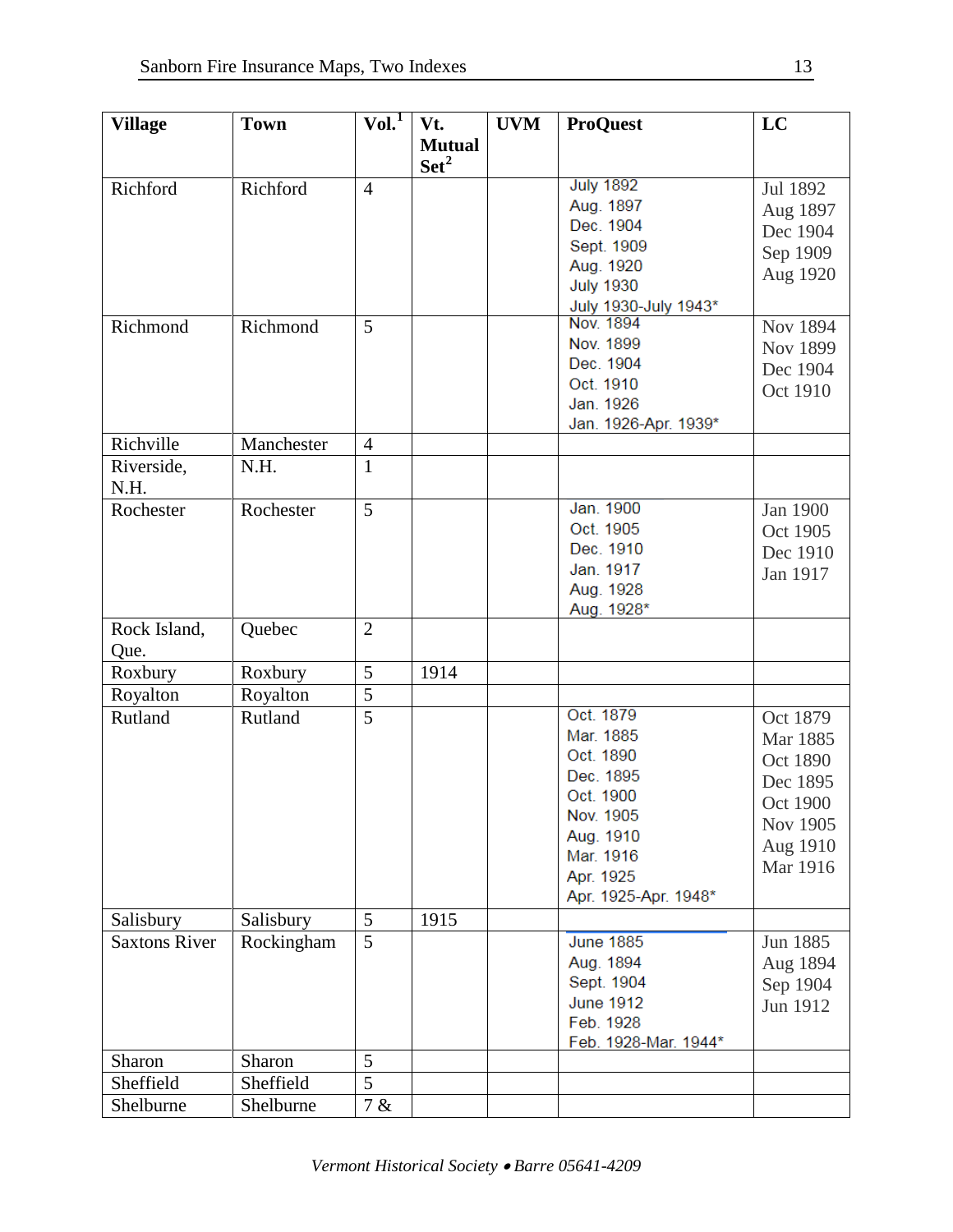| <b>Village</b>       | <b>Town</b>       | Vol. <sup>1</sup> | Vt.            | <b>UVM</b> | <b>ProQuest</b>       | LC       |
|----------------------|-------------------|-------------------|----------------|------------|-----------------------|----------|
|                      |                   |                   | <b>Mutual</b>  |            |                       |          |
|                      |                   |                   | $\text{Set}^2$ |            |                       |          |
|                      |                   | 8                 |                |            |                       |          |
| Sheldon              | Sheldon           | 5                 | 1915           |            |                       |          |
| Sheldon              | Sheldon           | 5                 |                |            | Mar. 1920             | Mar 1920 |
| Springs              |                   |                   |                |            | May 1927              |          |
|                      |                   |                   |                |            | May 1927*             |          |
| Shoreham             | Shoreham          | 5                 |                |            |                       |          |
| <b>South Barre</b>   | <b>Barre Town</b> | $\mathbf{1}$      |                |            |                       |          |
| South                | South             | 7 &               |                |            |                       |          |
| <b>Burlington</b>    | Burlington        | 8                 |                |            |                       |          |
| <b>South Dorset</b>  | Dorset            | $\overline{2}$    |                |            |                       |          |
| South                | Londonderry       | $\overline{3}$    |                |            |                       |          |
| Londonderry          |                   |                   |                |            |                       |          |
| <b>South Pomfret</b> | Pomfret           |                   | 1914           |            |                       |          |
| South                | Royalton          | 5                 |                |            | <b>July 1887</b>      | Jul 1887 |
| Royalton             |                   |                   |                |            | Oct. 1894             | Oct 1894 |
|                      |                   |                   |                |            | Feb. 1901             | Feb 1901 |
|                      |                   |                   |                |            | Oct. 1906             | Oct 1906 |
|                      |                   |                   |                |            | Sept. 1914            | Sep 1914 |
|                      |                   |                   |                |            | Nov. 1922             | Nov 1922 |
|                      |                   |                   |                |            | Apr. 1929             |          |
|                      |                   |                   |                |            | Apr. 1929-Apr. 1942*  |          |
| South Ryegate        | Ryegate           | 5                 |                |            |                       |          |
| South                | Strafford         | 6                 |                |            |                       |          |
| <b>Strafford</b>     |                   |                   |                |            |                       |          |
| South Vernon         | Vernon            | 6                 | 1915           |            |                       |          |
| South                | Woodstock         | 6                 |                |            |                       |          |
| Woodstock            |                   |                   |                |            |                       |          |
| Springfield          | Springfield       | 6                 |                |            | <b>June 1885</b>      | Jun 1885 |
|                      |                   |                   |                |            | Aug. 1894             | Aug 1894 |
|                      |                   |                   |                |            | Sept. 1900            | Sep 1900 |
|                      |                   |                   |                |            | <b>July 1905</b>      | Jul 1905 |
|                      |                   |                   |                |            | Nov. 1910             | Nov 1910 |
|                      |                   |                   |                |            | Sept. 1921            | Sep 1921 |
|                      |                   |                   |                |            | Mar. 1928             |          |
|                      |                   |                   |                |            | Mar. 1928-Sept. 1948* |          |
| St. Albans           | St. Albans        | 5                 |                |            | Nov. 1884             | Nov 1884 |
|                      |                   |                   |                |            | <b>June 1889</b>      | Jun 1889 |
|                      |                   |                   |                |            | Jan. 1895             | Jan 1895 |
|                      |                   |                   |                |            | <b>July 1896</b>      | Jul 1896 |
|                      |                   |                   |                |            | Oct. 1901             | Oct 1901 |
|                      |                   |                   |                |            | May 1906              | May 1906 |
|                      |                   |                   |                |            | Dec. 1912             | Dec 1912 |
|                      |                   |                   |                |            | Jan. 1920             | Jan 1920 |
|                      |                   |                   |                |            | May 1926              |          |
|                      |                   |                   |                |            | May 1926-June 1946*   |          |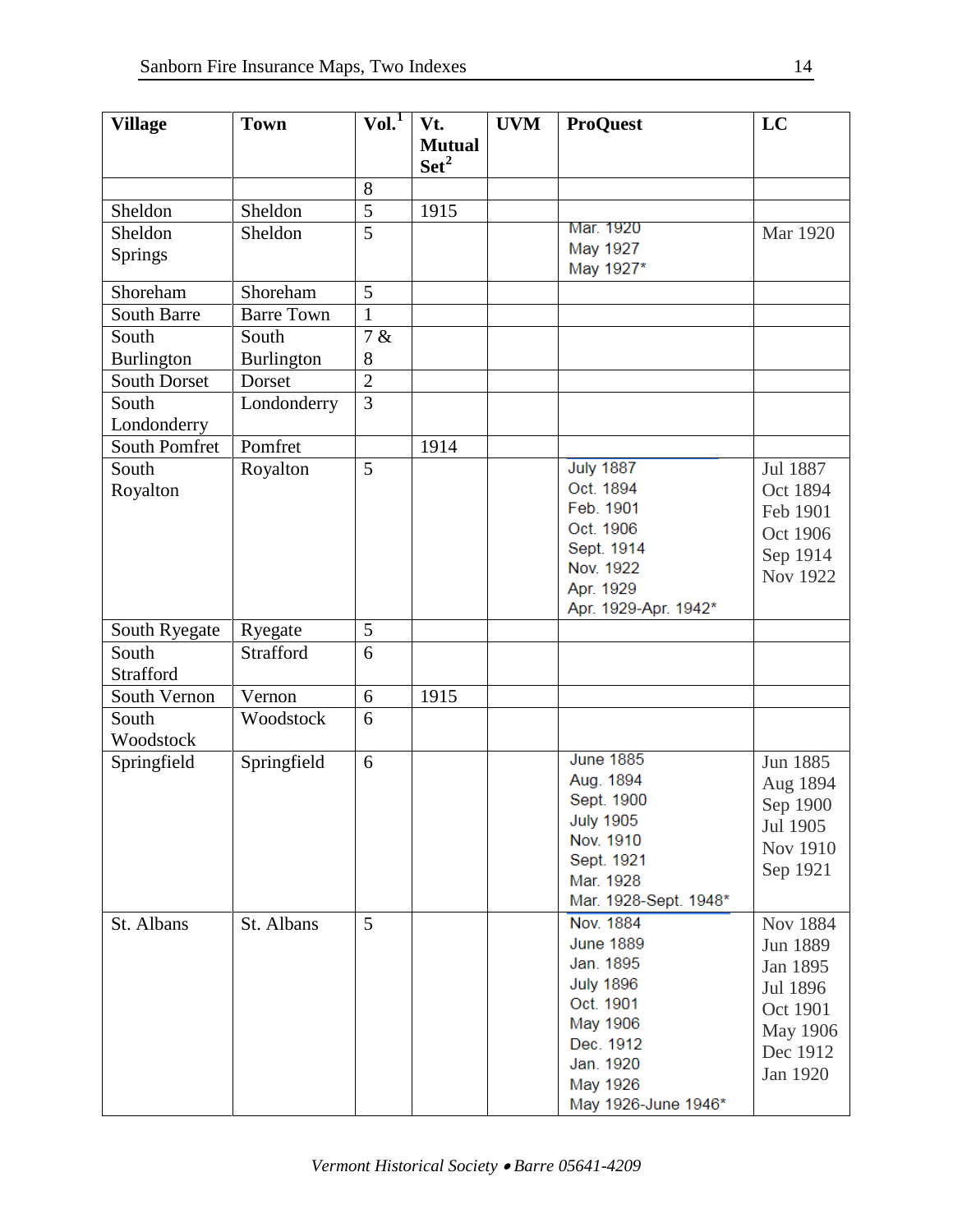| <b>Village</b> | <b>Town</b>       | $\overline{\text{Vol.}}^1$ | Vt.              | <b>UVM</b> | <b>ProQuest</b>      | LC       |
|----------------|-------------------|----------------------------|------------------|------------|----------------------|----------|
|                |                   |                            | <b>Mutual</b>    |            |                      |          |
|                |                   |                            | Set <sup>2</sup> |            |                      |          |
| St. Albans Bay | St. Albans        | 5                          |                  |            |                      |          |
| St. Johnsbury  | St. Johnsbury     | $\overline{5}$             |                  |            | Oct. 1884            | Oct 1884 |
|                |                   |                            |                  |            | <b>June 1889</b>     | Jun 1889 |
|                |                   |                            |                  |            | Jan. 1895            | Jan 1895 |
|                |                   |                            |                  |            | Dec. 1900            | Dec 1900 |
|                |                   |                            |                  |            | May 1905             | May 1905 |
|                |                   |                            |                  |            | <b>June 1912</b>     | Jun 1912 |
|                |                   |                            |                  |            | Oct. 1919            | Oct 1919 |
|                |                   |                            |                  |            | Mar. 1927            |          |
| St. Johnsbury  | St. Johnsbury     | 5                          |                  |            | Mar. 1927-July 1943* |          |
| Center         |                   |                            |                  |            |                      |          |
| Starksboro     | Starksboro        | 6                          | 1915             |            |                      |          |
| Stockbridge    | Stockbridge       | 6                          |                  |            |                      |          |
| <b>Stowe</b>   | <b>Stowe</b>      | 6                          |                  |            | Nov. 1898            |          |
|                |                   |                            |                  |            | Jan. 1905            | Nov 1898 |
|                |                   |                            |                  |            | Nov. 1912            | Jan 1905 |
|                |                   |                            |                  |            | Feb. 1926            | Nov 1912 |
|                |                   |                            |                  |            | Feb. 1926-Apr. 1939* |          |
| Strafford      | Strafford         | 6                          |                  |            |                      |          |
| Sutton         | Sutton            | 6                          |                  |            |                      |          |
| Swanton        | Swanton           | 6                          |                  |            | <b>July 1892</b>     | Jul 1892 |
|                |                   |                            |                  |            | Aug. 1897            | Aug 1897 |
|                |                   |                            |                  |            | Nov. 1904            | Nov 1904 |
|                |                   |                            |                  |            | Sept. 1909           | Sep 1909 |
|                |                   |                            |                  |            | <b>July 1920</b>     | Jul 1920 |
|                |                   |                            |                  |            | <b>June 1930</b>     |          |
|                |                   |                            |                  |            | June 1930-June 1938* |          |
| Taftsville     | Woodstock         | 6                          |                  |            |                      |          |
| Talcville      | Rochester         | 5                          |                  |            |                      |          |
| Thetford       | Thetford          | 6                          |                  |            |                      |          |
| Thompsons      | Charlotte         | 6                          | 1915             |            |                      |          |
| Point          |                   |                            |                  |            |                      |          |
| Topsham        | Topsham           | 6                          |                  |            |                      |          |
| Townshend      | Townshend         | 6                          |                  |            |                      |          |
| Troy           | <b>Troy</b>       |                            | 1916             |            |                      |          |
| Tunbridge      | Tunbridge         | 6                          |                  |            |                      |          |
| Underhill      | Underhill         | 6                          | 1915             |            |                      |          |
| Underhill      | Underhill         | 6                          | 1915             |            |                      |          |
| Center         |                   |                            |                  |            |                      |          |
| Upper          | <b>Barre Town</b> | $\mathbf{1}$               |                  |            |                      |          |
| Graniteville   |                   |                            |                  |            |                      |          |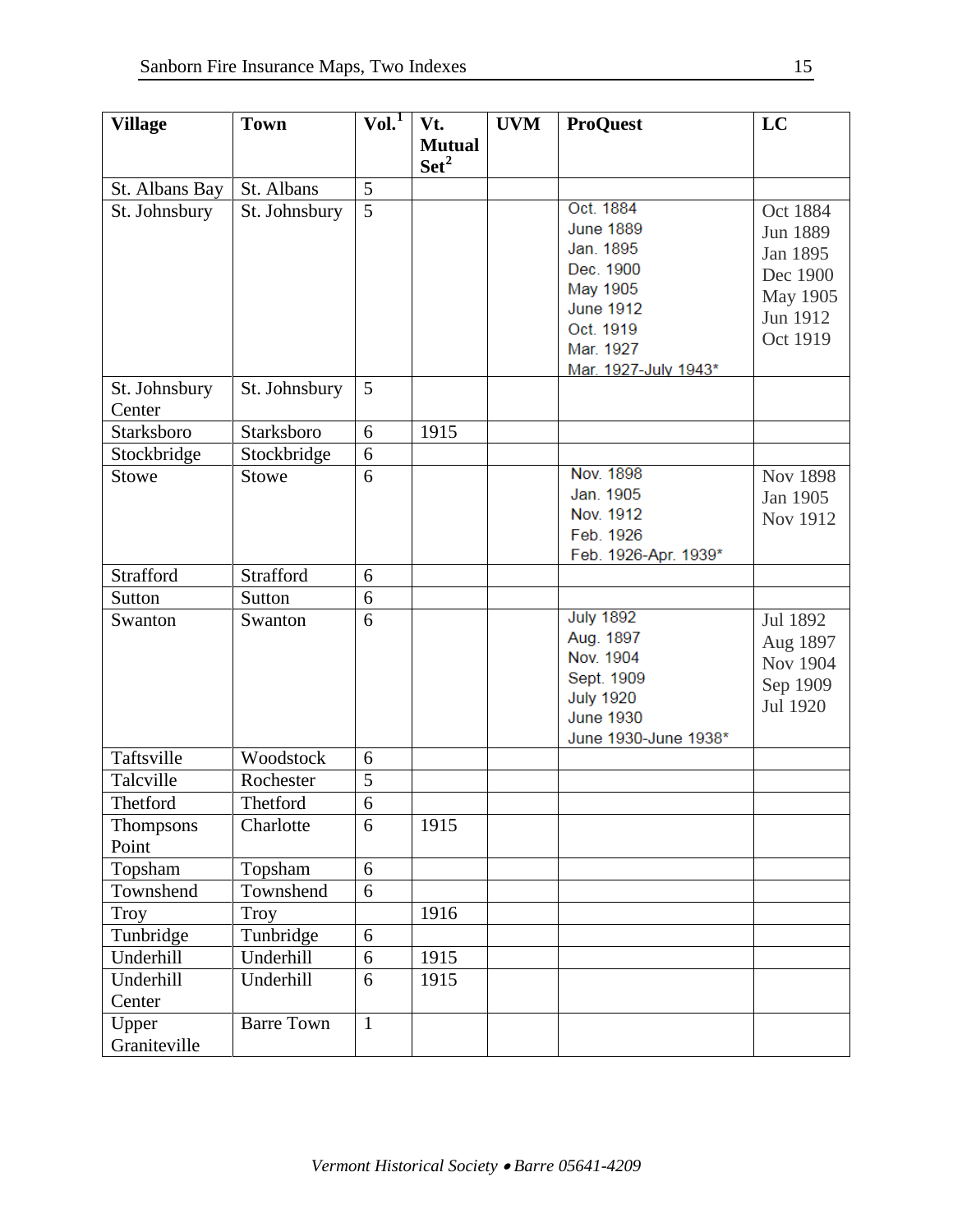| <b>Village</b>       | <b>Town</b>        | Vol. <sup>1</sup> | Vt.              | <b>UVM</b> | <b>ProQuest</b>       | LC              |
|----------------------|--------------------|-------------------|------------------|------------|-----------------------|-----------------|
|                      |                    |                   | <b>Mutual</b>    |            |                       |                 |
|                      |                    |                   | Set <sup>2</sup> |            |                       |                 |
| Vergennes            | Vergennes          | 6                 |                  |            | Jan. 1885             | Jan 1885        |
|                      |                    |                   |                  |            | <b>July 1892</b>      | Jul 1892        |
|                      |                    |                   |                  |            | Sept. 1897            | Sep 1897        |
|                      |                    |                   |                  |            | Jan. 1905             | Jan 1905        |
|                      |                    |                   |                  |            | Oct. 1910             | Oct 1910        |
|                      |                    |                   |                  |            | Mar. 1920             | Mar 1920        |
|                      |                    |                   |                  |            | Feb. 1927             |                 |
|                      |                    |                   |                  |            | Feb. 1927-Apr. 1944*  |                 |
| Waitsfield           | Waitsfield         | 6                 |                  |            |                       |                 |
| Wallingford          | Wallingford        | 6                 |                  |            | <b>July 1938</b>      | Jul 1938        |
|                      |                    |                   |                  |            | July 1938*            |                 |
| Warren               | Warren             | 6                 |                  |            |                       |                 |
| Washington           | Washington         | 6                 |                  |            |                       |                 |
| Waterbury            | Waterbury          | 6                 |                  |            | Nov. 1884             | <b>Nov 1884</b> |
|                      |                    |                   |                  |            | <b>July 1889</b>      | Jul 1889        |
|                      |                    |                   |                  |            | Oct. 1894             | Oct 1894        |
|                      |                    |                   |                  |            | Nov. 1899             | Nov 1899        |
|                      |                    |                   |                  |            | Dec. 1904             | Dec 1904        |
|                      |                    |                   |                  |            | Oct. 1909             | Oct 1909        |
|                      |                    |                   |                  |            | Sept. 1919            |                 |
|                      |                    |                   |                  |            | Jan. 1926             |                 |
|                      |                    | 6                 |                  |            | Jan. 1926-Sept. 1948* |                 |
| Waterbury            | Waterbury          |                   |                  |            |                       |                 |
| Center<br>Waterville | Waterville         | 6                 |                  |            |                       |                 |
| Websterville         | <b>Barre Town</b>  | $\mathbf{1}$      |                  |            |                       |                 |
| <b>Wells River</b>   |                    | 6                 |                  |            | Nov. 1884             | <b>Nov 1884</b> |
|                      | Newbury            |                   |                  |            | <b>June 1889</b>      |                 |
|                      |                    |                   |                  |            | Dec. 1894             | Jun 1889        |
|                      |                    |                   |                  |            | Oct. 1899             | Dec 1894        |
|                      |                    |                   |                  |            | Mar. 1905             | Oct 1899        |
|                      |                    |                   |                  |            | <b>June 1912</b>      | Mar 1905        |
|                      |                    |                   |                  |            | Aug. 1922             | Jun 1912        |
|                      |                    |                   |                  |            | Aug. 1922-Apr. 1938*  | Aug 1922        |
|                      |                    |                   |                  |            |                       | Aug             |
|                      |                    |                   |                  |            |                       | 1922-Aug        |
|                      |                    |                   |                  |            |                       | 1938*           |
| West                 | Arlington          | $\overline{4}$    |                  |            |                       |                 |
| Arlington            |                    |                   |                  |            |                       |                 |
| <b>West Barnet</b>   | <b>Barnet</b>      | $\mathbf{1}$      |                  |            |                       |                 |
| West                 | <b>Berkshire</b>   | $\overline{2}$    |                  |            |                       |                 |
| <b>Berkshire</b>     |                    |                   |                  |            |                       |                 |
| West                 | <b>Brattleboro</b> | $\overline{2}$    |                  |            |                       |                 |
| <b>Brattleboro</b>   |                    |                   |                  |            |                       |                 |
| West Burke           | <b>Burke</b>       | $\overline{4}$    |                  |            |                       |                 |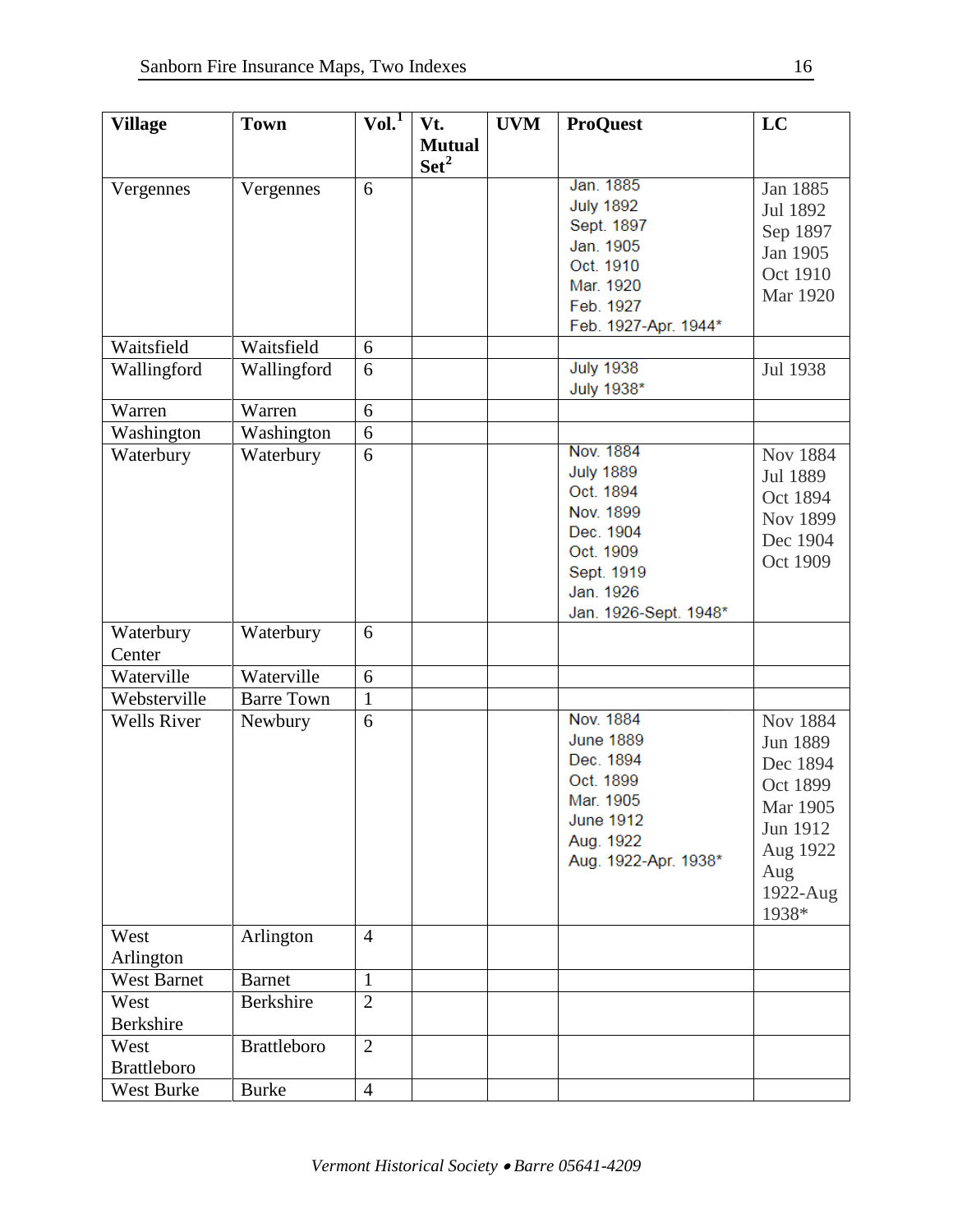| <b>Village</b>       | <b>Town</b>         | Vol. <sup>T</sup> | Vt.              | <b>UVM</b> | <b>ProQuest</b>                | LC             |
|----------------------|---------------------|-------------------|------------------|------------|--------------------------------|----------------|
|                      |                     |                   | <b>Mutual</b>    |            |                                |                |
|                      |                     |                   | $\mathbf{Set}^2$ |            |                                |                |
| West                 | Charleston          | $\overline{2}$    |                  |            |                                |                |
| Charleston           |                     | $\overline{2}$    |                  |            |                                |                |
| West Corinth         | Corinth             |                   |                  |            |                                |                |
| <b>West Cornwall</b> | Cornwall            |                   |                  | 1915       |                                |                |
| <b>West Danville</b> | Danville            | 3                 |                  |            |                                |                |
| <b>West Dover</b>    | Dover               |                   | 1915             |            |                                |                |
| <b>West Fairlee</b>  | <b>West Fairlee</b> | 3                 |                  |            |                                |                |
| <b>West Glover</b>   | Glover              | 3                 |                  |            |                                |                |
| West Hartford        | Hartford            | 3                 |                  |            |                                |                |
| <b>West Lincoln</b>  | Lincoln             | 3                 |                  |            |                                |                |
| <b>West Pawlet</b>   | Pawlet              |                   |                  | 1925       | Sept. 1901                     | Sep 1901       |
|                      |                     |                   |                  |            | Apr. 1910                      | Apr 1910       |
|                      |                     |                   |                  |            | Oct. 1925                      |                |
| West                 | Randolph            |                   |                  |            | Oct. 1925*<br><b>June 1885</b> | Jun 1885       |
| Randolph             |                     |                   |                  |            | Aug. 1892                      | Aug 1892       |
| <b>West Rutland</b>  | <b>West Rutland</b> | 5                 |                  |            | Aug. 1910                      | Aug 1910       |
|                      |                     |                   |                  |            | Jan. 1922                      | Jan 1922       |
|                      |                     |                   |                  |            | Aug. 1929                      |                |
|                      |                     |                   |                  |            | Aug. 1929-July 1938*           |                |
| West Topsham         | Topsham             | 6                 |                  |            |                                |                |
| West                 | Townshend           | 6                 |                  |            |                                |                |
| Townshend            |                     |                   |                  |            |                                |                |
| Westfield            | Westfield           | 6                 | 1914             |            |                                |                |
| Westminster          | Westminster         | 5                 |                  |            |                                |                |
| Weston               | Weston              | 6                 |                  |            |                                |                |
| Wheelock             | Wheelock            | 6                 | 1915             |            |                                |                |
| <b>White River</b>   | Hartford            | 6                 |                  |            | Sept. 1894                     | Sep 1894       |
| Junction             |                     |                   |                  |            | Feb. 1901                      | Feb 1901       |
|                      |                     |                   |                  |            | Oct. 1906                      | Oct 1906       |
|                      |                     |                   |                  |            | <b>June 1917</b>               | Jun 1917       |
|                      |                     |                   |                  |            | <b>June 1925</b>               |                |
| Whitingham           | Whitingham          | 6                 |                  |            | June 1925-Apr. 1941*           |                |
| Wilder               | Hartford            | 6                 |                  |            |                                |                |
| Williamstown         | Williamstown        | 6                 |                  |            |                                |                |
| Williston            | Williston           | 6                 |                  |            |                                |                |
| Wilmington           | Wilmington          | 6                 |                  |            | May 1901                       | <b>May 190</b> |
|                      |                     |                   |                  |            | <b>July 1906</b>               | Jul 1906       |
|                      |                     |                   |                  |            | Oct. 1925                      |                |
|                      |                     |                   |                  |            | Oct. 1925-Dec. 1941*           |                |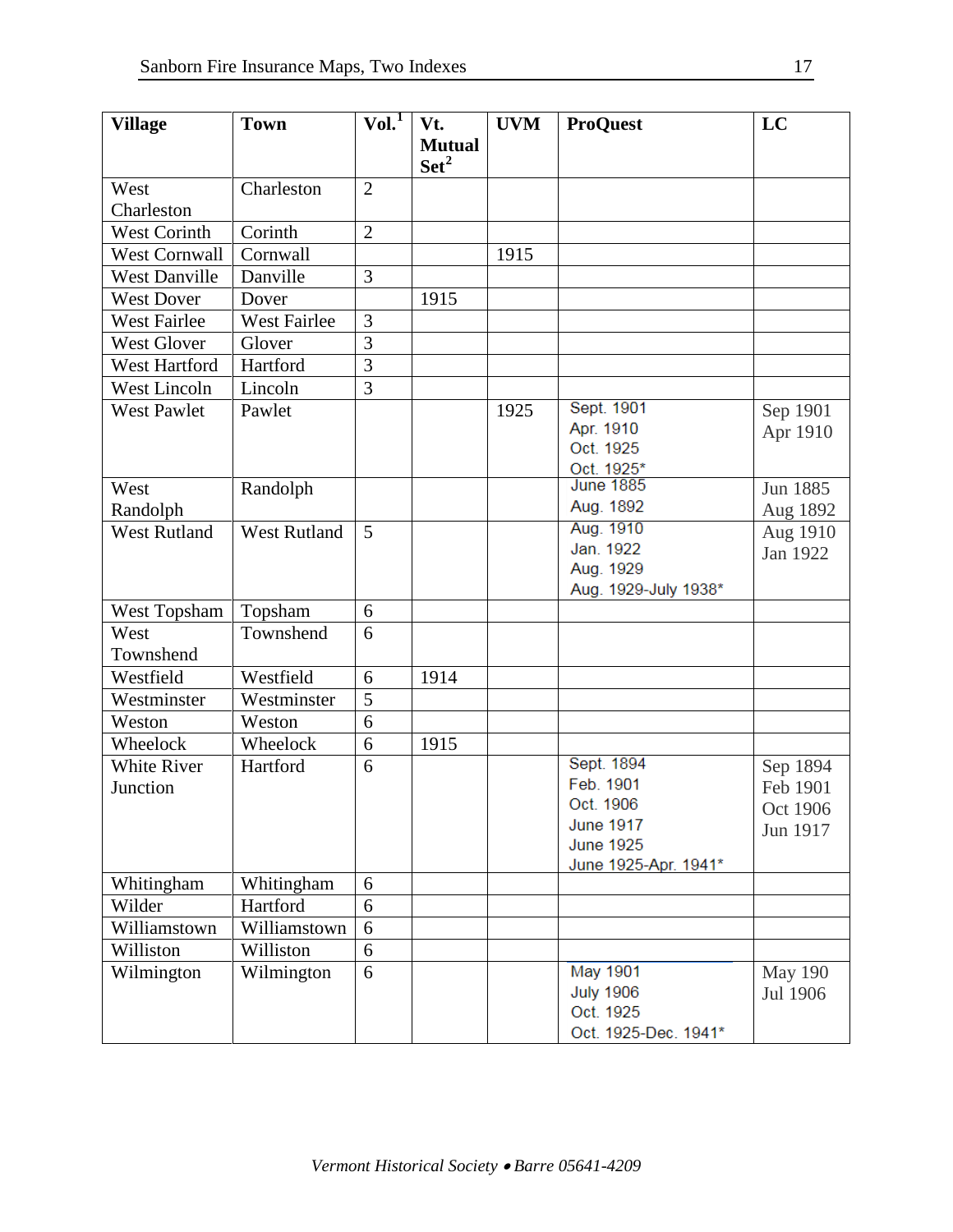| <b>Village</b> | <b>Town</b> | Vol. <sup>1</sup> | Vt.<br><b>Mutual</b> | <b>UVM</b> | <b>ProQuest</b>                                                                                                          | LC                                                                                                  |
|----------------|-------------|-------------------|----------------------|------------|--------------------------------------------------------------------------------------------------------------------------|-----------------------------------------------------------------------------------------------------|
|                |             |                   | $\text{Set}^2$       |            |                                                                                                                          |                                                                                                     |
| Windsor        | Windsor     | 6                 |                      |            | Nov. 1884<br><b>July 1889</b><br>Sept. 1894<br>Mar. 1901<br>Sept. 1906<br>Aug. 1917<br>Aug. 1925<br>Aug. 1925-Apr. 1941* | Nov 1884<br>Jul 1889<br>Sep 1894<br>Mar 1901<br>Sep 1906<br>Aug 1917                                |
| Winooski       | Winooski    | 7 &<br>8          |                      |            | Nov. 1884<br>May 1889<br>Nov. 1894<br>Nov. 1899<br>Nov. 1904<br>Nov. 1909<br><b>June 1919</b><br>Jan. 1926               | <b>Nov 1884</b><br>May 1889<br>Nov 1894<br>Nov 1899<br>Nov 1904<br>Nov 1909<br>Jun 1919<br>Jan 1926 |
| Wolcott        | Wolcott     | 6                 |                      |            | Sept. 1897<br>Dec. 1904<br>Oct. 1909<br>Apr. 1927<br>Apr. 1927*                                                          | Sep 1897<br>Dec 1904<br>Oct 1909                                                                    |
| Woodbury       | Woodbury    | 6                 |                      |            |                                                                                                                          |                                                                                                     |
| Woodstock      | Woodstock   | 6                 |                      |            | <b>June 1885</b><br>Aug. 1892<br>Sept. 1897<br>Dec. 1904<br>Dec. 1910<br><b>July 1925</b><br>July 1925-Apr. 1941*        | Jun 1885<br>Aug 1892<br>Sep 1897<br>Dec 1904<br>Dec 1910                                            |
| Worcester      | Worcester   | 6                 | 1914                 |            |                                                                                                                          |                                                                                                     |

## *Sorted by Town:*

| <b>Town</b> | <b>Village</b> | Vol. <sup>3</sup> | Vt.                               | <b>UVM</b> | <b>ProQuest</b> | LC |
|-------------|----------------|-------------------|-----------------------------------|------------|-----------------|----|
|             |                |                   | <b>Mutual</b><br>Set <sup>4</sup> |            |                 |    |
| Albany      | Albany         |                   |                                   |            |                 |    |
| Alburg      | Alburg         |                   |                                   |            |                 |    |
| Alburg      | East Alburg    |                   |                                   |            |                 |    |
| Arlington   | Arlington      | 4                 |                                   |            |                 |    |
| Arlington   | West           | 4                 |                                   |            |                 |    |

 $3$  Bound copies in photo room.

<span id="page-17-1"></span><span id="page-17-0"></span><sup>4</sup> Loose copies in VHS vault.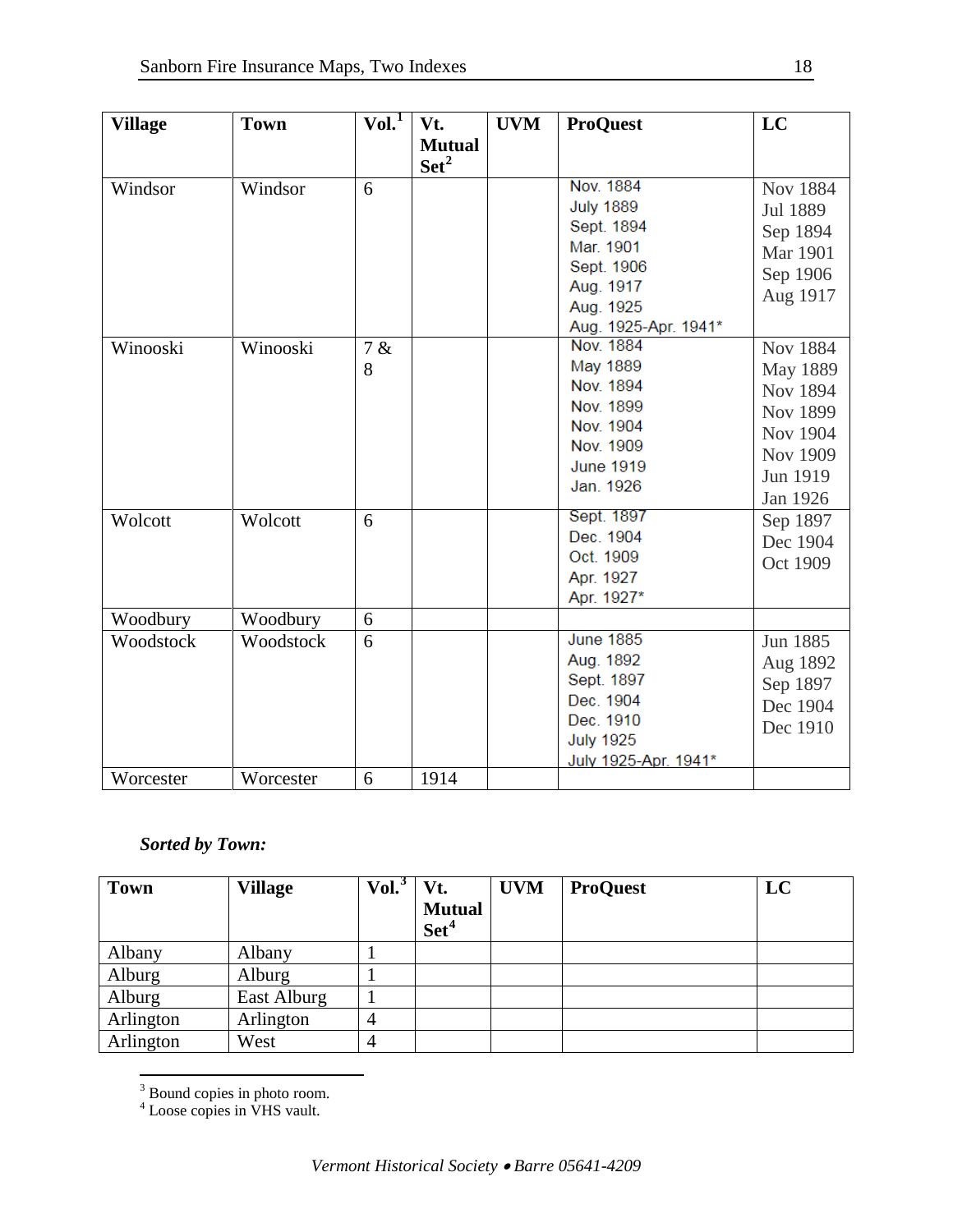| <b>Town</b>        | <b>Village</b>     | Vol. <sup>3</sup> | Vt.              | <b>UVM</b> | <b>ProQuest</b>      | LC              |
|--------------------|--------------------|-------------------|------------------|------------|----------------------|-----------------|
|                    |                    |                   | <b>Mutual</b>    |            |                      |                 |
|                    |                    |                   | Set <sup>4</sup> |            |                      |                 |
|                    | Arlington          |                   |                  |            |                      |                 |
| <b>Bakersfield</b> | <b>Bakersfield</b> | $\mathbf{1}$      |                  |            |                      |                 |
| <b>Barnard</b>     | <b>Barnard</b>     | $\mathbf{1}$      | 1914             |            |                      |                 |
| <b>Barnet</b>      | <b>Barnet</b>      | 1 &               |                  |            |                      |                 |
|                    |                    | 5                 |                  |            |                      |                 |
| <b>Barnet</b>      | <b>East Barnet</b> | $\mathbf{1}$      |                  |            |                      |                 |
| <b>Barnet</b>      | Inwood             | $\mathbf{1}$      |                  |            |                      |                 |
| <b>Barnet</b>      | McIndoe Falls      | $\overline{4}$    |                  |            |                      |                 |
| <b>Barnet</b>      | McIndoes           | $\overline{5}$    |                  |            |                      |                 |
| <b>Barnet</b>      | Passumpsic         | $\overline{5}$    |                  |            |                      |                 |
| <b>Barnet</b>      | <b>West Barnet</b> | $\mathbf{1}$      |                  |            |                      |                 |
| <b>Barre City</b>  | <b>Barre City</b>  | $\mathbf{1}$      |                  |            |                      |                 |
| <b>Barre Town</b>  | <b>Barre Town</b>  | $\mathbf{1}$      |                  |            | Nov. 1884            | <b>Nov 1884</b> |
|                    |                    |                   |                  |            | <b>July 1889</b>     | Jul 1889        |
|                    |                    |                   |                  |            | Dec. 1894            | Dec 1894        |
|                    |                    |                   |                  |            | Oct. 1900            | Oct 1900        |
|                    |                    |                   |                  |            | Oct. 1905            |                 |
|                    |                    |                   |                  |            | Dec. 1910            | Oct 1905        |
|                    |                    |                   |                  |            | <b>June 1916</b>     | Dec 1910        |
|                    |                    |                   |                  |            | <b>July 1925</b>     | Jun 1916        |
|                    |                    |                   |                  |            | July 1925-Oct. 1948* |                 |
| <b>Barre Town</b>  | <b>East Barre</b>  | $\mathbf{1}$      |                  |            |                      |                 |
| <b>Barre Town</b>  | Lower              | $\mathbf{1}$      |                  |            |                      |                 |
|                    | Graniteville       |                   |                  |            |                      |                 |
| <b>Barre Town</b>  | <b>South Barre</b> | $\mathbf{1}$      |                  |            |                      |                 |
| <b>Barre Town</b>  | Upper              | $\mathbf{1}$      |                  |            |                      |                 |
|                    | Graniteville       |                   |                  |            |                      |                 |
| <b>Barre Town</b>  | Websterville       | $\mathbf{1}$      |                  |            |                      |                 |
| <b>Barton</b>      | <b>Barton</b>      | $\mathbf{1}$      |                  |            | Dec. 1886            | Dec 1886        |
|                    |                    |                   |                  |            | <b>July 1892</b>     | Jul 1892        |
|                    |                    |                   |                  |            | Aug. 1897            | Aug 1897        |
|                    |                    |                   |                  |            | Dec. 1904            | Dec 1904        |
|                    |                    |                   |                  |            | <b>July 1912</b>     | Jul 1912        |
|                    |                    |                   |                  |            | <b>July 1922</b>     | Jul 1922        |
|                    |                    |                   |                  |            | Oct. 1928            |                 |
|                    |                    |                   |                  |            | Oct. 1928-June 1938* |                 |
| <b>Barton</b>      | <b>Barton</b>      |                   |                  |            | <b>July 1887</b>     | Jul 1887        |
|                    | Landing            |                   |                  |            | Jan. 1895            | Jan 1895        |
|                    |                    |                   |                  |            | Nov. 1900            | Nov 1900        |
|                    |                    |                   |                  |            | <b>June 1905</b>     | Jun 1905        |
| <b>Barton</b>      | Jacksonville       | $\overline{3}$    |                  |            |                      |                 |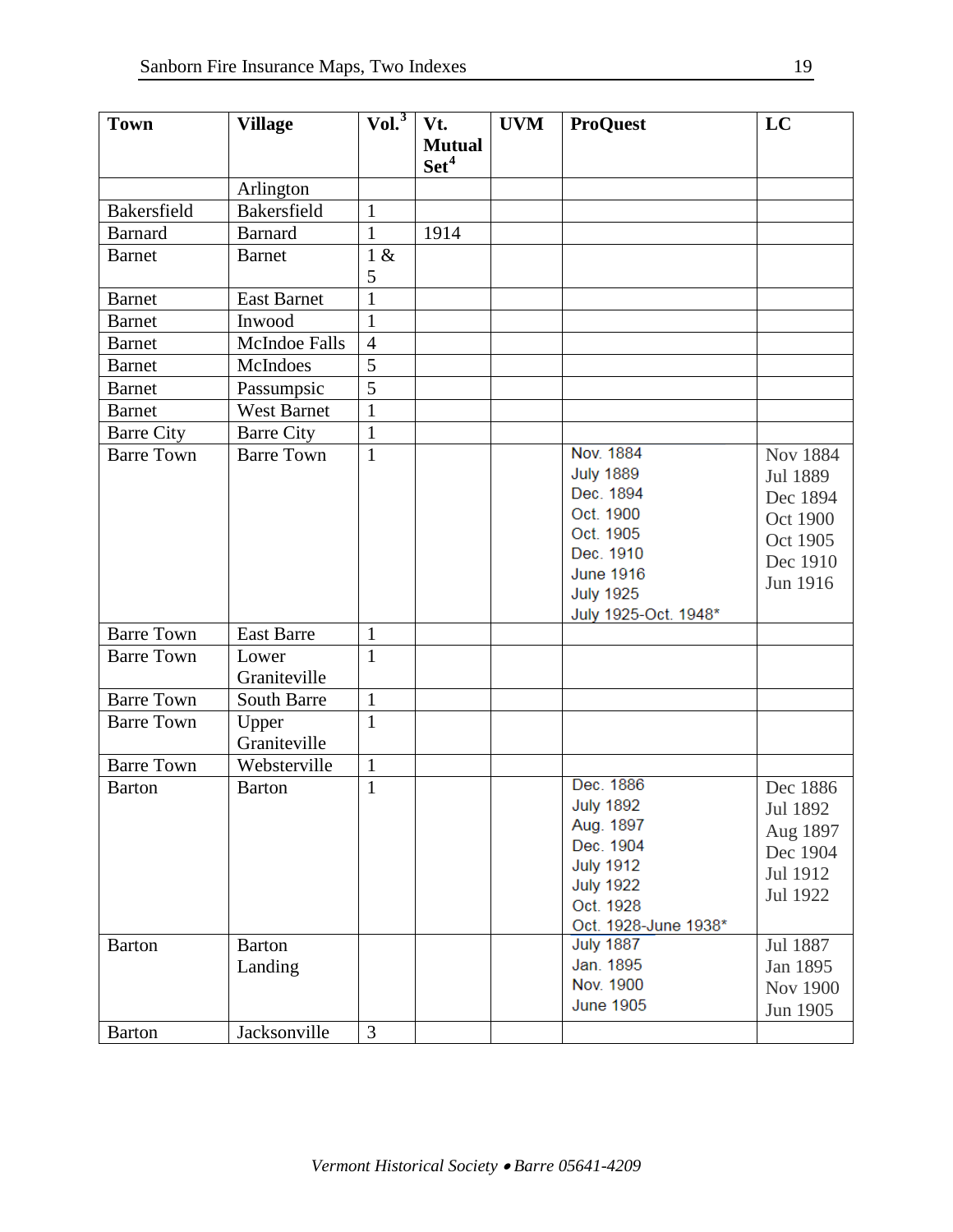| <b>Town</b>     | <b>Village</b>  | $ Vol.^3 $     | Vt.              | <b>UVM</b> | <b>ProQuest</b>      | LC       |
|-----------------|-----------------|----------------|------------------|------------|----------------------|----------|
|                 |                 |                | <b>Mutual</b>    |            |                      |          |
|                 |                 |                | Set <sup>4</sup> |            |                      |          |
| <b>Barton</b>   | Orleans         |                |                  | 1928       | Dec. 1910            | Dec 1910 |
|                 |                 |                |                  |            | <b>June 1922</b>     | Jun 1922 |
|                 |                 |                |                  |            | Oct. 1928            |          |
|                 |                 |                |                  |            | Oct. 1928-Apr. 1941* |          |
| Bennington      | Bennington      | $\overline{2}$ |                  |            | <b>May 1885</b>      | May 1885 |
|                 |                 |                |                  |            | Oct. 1891            | Oct 1891 |
|                 |                 |                |                  |            | <b>July 1896</b>     | Jul 1896 |
|                 |                 |                |                  |            | Sept. 1901           | Apr 1901 |
|                 |                 |                |                  |            | <b>June 1906</b>     | Sep 1901 |
|                 |                 |                |                  |            | <b>June 1912</b>     | Jun 1906 |
|                 |                 |                |                  |            | Mar. 1921            | Jun 1912 |
|                 |                 |                |                  |            | Apr. 1925            |          |
|                 |                 |                |                  |            | Apr. 1925-May 1946*  | Mar 1921 |
| Bennington      | North           | $\overline{2}$ |                  |            | May 1885             | May 1885 |
|                 | Bennington      |                |                  |            | Oct. 1891            | Oct 1891 |
|                 |                 |                |                  |            | <b>July 1896</b>     | Jul 1896 |
|                 |                 |                |                  |            | Sept. 1901           | Sep 1901 |
|                 |                 |                |                  |            | <b>July 1906</b>     | Jul 1906 |
|                 |                 |                |                  |            | Apr. 1921            | Apr 1921 |
|                 |                 |                |                  |            | Jan. 1928            |          |
|                 |                 |                |                  |            | Jan. 1928-Dec. 1941* |          |
| Benson          | Benson          | $\overline{2}$ |                  |            |                      |          |
| Berkshire       | Berkshire       | $\overline{2}$ |                  |            |                      |          |
| Berkshire       | East Berkshire  | $\overline{2}$ |                  |            |                      |          |
| Berkshire       | West            | $\overline{2}$ |                  |            |                      |          |
|                 | Berkshire       |                |                  |            |                      |          |
| <b>Bethel</b>   | <b>Bethel</b>   | $\overline{2}$ |                  |            | <b>July 1887</b>     | Jul 1887 |
|                 |                 |                |                  |            | Oct. 1894            | Oct 1894 |
|                 |                 |                |                  |            | Feb. 1901            | Feb 1901 |
|                 |                 |                |                  |            | Oct. 1906            | Oct 1906 |
|                 |                 |                |                  |            | Sept. 1914           | Sep 1914 |
|                 |                 |                |                  |            | Nov. 1922            | Nov 1922 |
|                 |                 |                |                  |            | Apr. 1929            |          |
|                 |                 |                |                  |            | Apr. 1929-July 1945* |          |
| Bethel          | East Bethel     | $\overline{2}$ |                  |            |                      |          |
| <b>Bradford</b> | <b>Bradford</b> | $\overline{2}$ |                  |            | <b>July 1887</b>     | Jul 1887 |
|                 |                 |                |                  |            | <b>July 1892</b>     | Jul 1892 |
|                 |                 |                |                  |            | Oct. 1898            | Oct 1898 |
|                 |                 |                |                  |            | Apr. 1905            | Apr 1905 |
|                 |                 |                |                  |            | <b>June 1912</b>     | Jun 1912 |
|                 |                 |                |                  |            | Aug. 1922            |          |
|                 |                 |                |                  |            | Aug. 1922-Apr. 1942* | Aug 1922 |
|                 |                 |                |                  |            |                      | Aug      |
|                 |                 |                |                  |            |                      | 1922-Aug |
|                 |                 |                |                  |            |                      | 1942*    |
| <b>Bradford</b> | <b>Bradford</b> | $\overline{2}$ |                  |            |                      |          |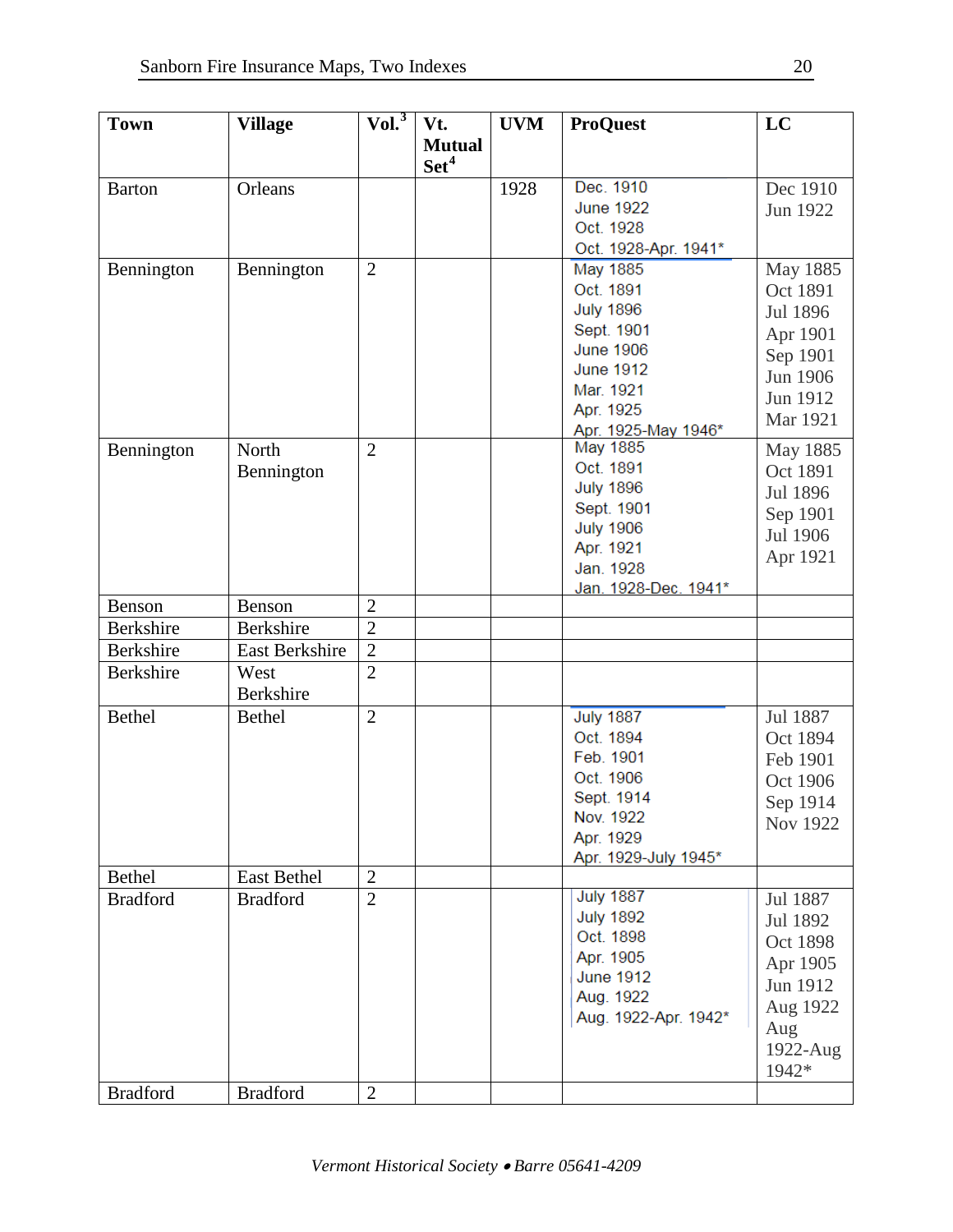| <b>Town</b>        | <b>Village</b>     | Vol. <sup>3</sup> | Vt.              | <b>UVM</b> | <b>ProQuest</b>      | LC         |
|--------------------|--------------------|-------------------|------------------|------------|----------------------|------------|
|                    |                    |                   | <b>Mutual</b>    |            |                      |            |
|                    |                    |                   | Set <sup>4</sup> |            |                      |            |
|                    | <b>Station</b>     |                   |                  |            |                      |            |
| <b>Brandon</b>     | <b>Brandon</b>     | $\overline{2}$    |                  |            | Jan. 1885            | Jan 1885   |
|                    |                    |                   |                  |            | <b>July 1892</b>     | Jul 1892   |
|                    |                    |                   |                  |            | Sept. 1897           | Sep 1897   |
|                    |                    |                   |                  |            | Dec. 1904            | Dec 1904   |
|                    |                    |                   |                  |            | Oct. 1909            | Oct 1909   |
|                    |                    |                   |                  |            | May 1920             | May 1920   |
|                    |                    |                   |                  |            | Jan. 1929            |            |
|                    |                    |                   |                  |            | Jan. 1929-Apr. 1937* |            |
| <b>Brandon</b>     | <b>Forest Dale</b> | $\overline{2}$    | 1915             |            |                      |            |
| <b>Brattleboro</b> | <b>Brattleboro</b> | $\overline{2}$    |                  |            | May 1885             | May 1885   |
|                    |                    |                   |                  |            | Nov. 1891            | Nov 1891   |
|                    |                    |                   |                  |            | Aug. 1896            | Aug 1896   |
|                    |                    |                   |                  |            | Apr. 1901            | Apr 1901   |
|                    |                    |                   |                  |            | Aug. 1906            | Aug 1906   |
|                    |                    |                   |                  |            | Apr. 1912            | Apr 1912   |
|                    |                    |                   |                  |            | Jan. 1919            | Jan 1919   |
|                    |                    |                   |                  |            | Sept. 1925           |            |
|                    |                    |                   |                  |            | Sept. 1925-May 1950* |            |
| <b>Brattleboro</b> | West               | $\overline{2}$    |                  |            |                      |            |
|                    | <b>Brattleboro</b> |                   |                  |            |                      |            |
| Bridgewater        | <b>Bridgewater</b> | $\overline{2}$    |                  |            |                      |            |
| Bridgewater        | Bridgewater        | $\overline{2}$    |                  |            |                      |            |
|                    | Corner             |                   |                  |            |                      |            |
| <b>Bridport</b>    | <b>Bridport</b>    | $\overline{2}$    |                  |            |                      |            |
| <b>Brighton</b>    | <b>Island Pond</b> | $\overline{3}$    |                  |            | <b>July 1889</b>     | Jul 1889   |
|                    |                    |                   |                  |            | Jan. 1895            | Jan 1895   |
|                    |                    |                   |                  |            | Nov. 1904            | Nov 1904   |
|                    |                    |                   |                  |            | Aug. 1909            | Aug 1909   |
|                    |                    |                   |                  |            | Oct. 1920            | Oct 1920   |
|                    |                    |                   |                  |            | Oct. 1920-July 1928* | Oct 1920   |
|                    |                    |                   |                  |            |                      | - Jul 1928 |
| <b>Bristol</b>     | <b>Bristol</b>     | $\overline{2}$    |                  |            | Feb. 1885            | Jan 1895   |
|                    |                    |                   |                  |            | Jan. 1895            | Sep 1901   |
|                    |                    |                   |                  |            | Sept. 1901           | May 1906   |
|                    |                    |                   |                  |            | May 1906             | Sep 1914   |
|                    |                    |                   |                  |            | Sept. 1914           | May 1920   |
|                    |                    |                   |                  |            | May 1920             | Feb 1927   |
|                    |                    |                   |                  |            | Feb. 1927            | Feb 1927-  |
|                    |                    |                   |                  |            | Feb. 1927-May 1935*  | Feb 1935*  |
| <b>Brookfield</b>  | <b>Brookfield</b>  | $\overline{2}$    | 1914             |            |                      |            |
|                    |                    | 3                 |                  |            |                      |            |
| Brownington        | Evansville         |                   | 1914             |            |                      |            |
| <b>Burke</b>       | <b>Burke</b>       | $\overline{2}$    |                  |            |                      |            |
| <b>Burke</b>       | East Burke         | $\overline{4}$    |                  |            |                      |            |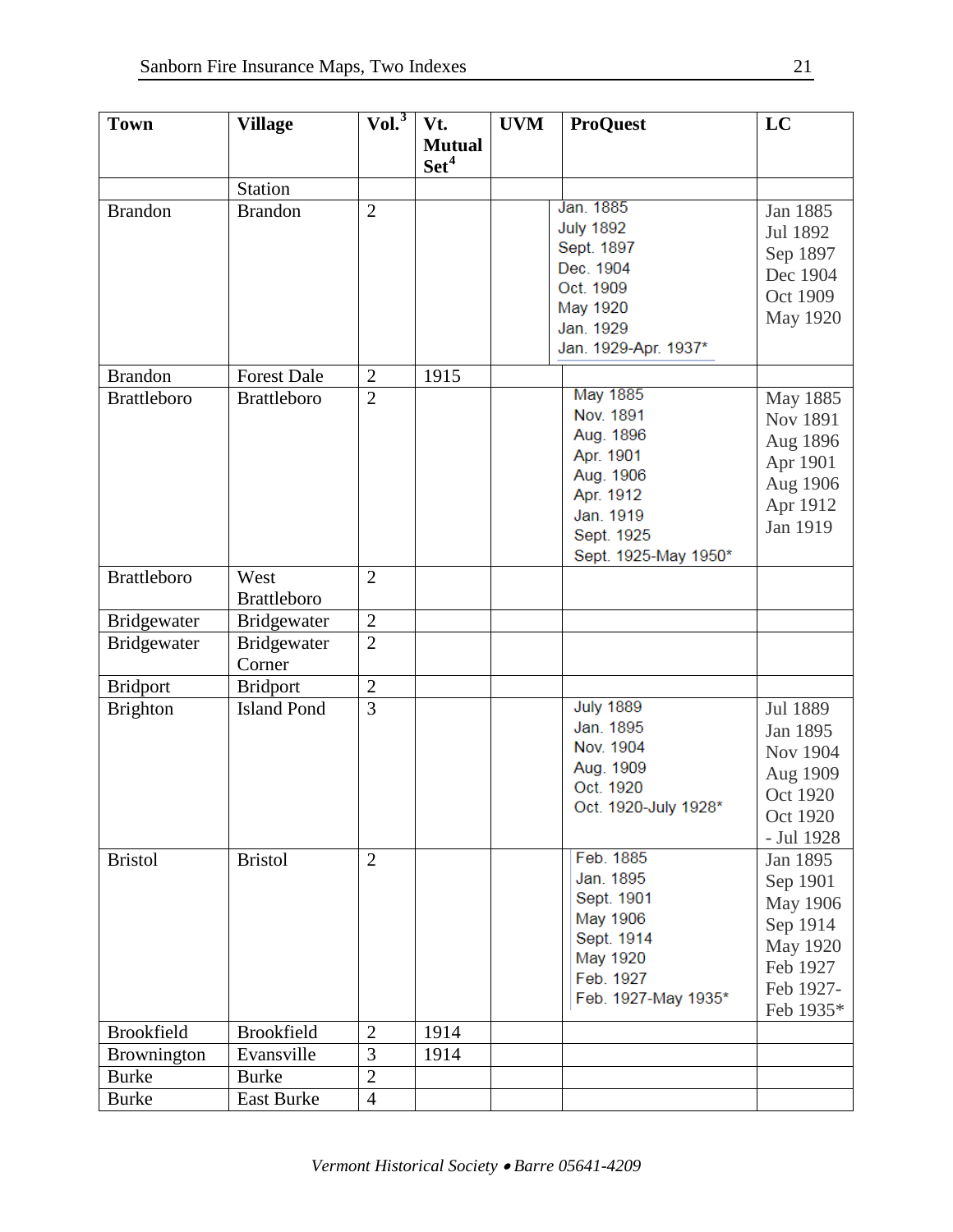| <b>Town</b>       | <b>Village</b>       | Vol. <sup>3</sup>           | Vt.              | <b>UVM</b> | <b>ProQuest</b>       | LC              |
|-------------------|----------------------|-----------------------------|------------------|------------|-----------------------|-----------------|
|                   |                      |                             | <b>Mutual</b>    |            |                       |                 |
|                   |                      |                             | Set <sup>4</sup> |            |                       |                 |
| <b>Burke</b>      | <b>West Burke</b>    | $\overline{4}$              |                  |            |                       |                 |
| <b>Burlington</b> | Burlington           | 7 &                         |                  |            | Jan. 1885             | Jan 1885        |
|                   |                      | 8                           |                  |            | <b>June 1889</b>      | Jun 1889        |
|                   |                      |                             |                  |            | Nov. 1894             | <b>Nov 1894</b> |
|                   |                      |                             |                  |            | Jan. 1900             | Jan 1900        |
|                   |                      |                             |                  |            | Mar. 1906             | Mar 1906        |
|                   |                      |                             |                  |            | Oct. 1912             | Oct 1912        |
|                   |                      |                             |                  |            | May 1919<br>Apr. 1926 | May 1919        |
|                   |                      |                             |                  |            | 1942                  | Apr 1926        |
|                   |                      |                             |                  |            | 1942-June 1950*       | 1942            |
|                   |                      |                             |                  |            |                       | 1942-Jun 19     |
| Cabot             | Cabot                | $\overline{2}$              |                  |            |                       |                 |
| Cabot             | <b>Lower Cabot</b>   | $\overline{2}$              |                  |            |                       |                 |
| Calais            | <b>East Calais</b>   | $\overline{2}$              |                  |            |                       |                 |
| Cambridge         | Cambridge            | $\overline{2}$              | 1915             |            |                       |                 |
| Cambridge         | Jeffersonville       | 3                           | 1915             |            |                       |                 |
| Canaan            | <b>Beecher Falls</b> | $\mathbf{1}$                |                  |            |                       |                 |
| Canaan            | Canaan               | $\overline{2}$              |                  |            |                       |                 |
| Castleton         | Castleton            | $\overline{3}$              |                  |            |                       |                 |
| Castleton         | Castleton            | $\overline{2}$              |                  |            |                       |                 |
| Cavendish         | Corner<br>Cavendish  | $\overline{2}$              |                  |            |                       |                 |
| Cavendish         | Proctorsville        | $\overline{4}$              |                  |            |                       |                 |
| Charleston        | East                 | $\overline{2}$              |                  |            |                       |                 |
|                   | Charleston           |                             |                  |            |                       |                 |
| Charleston        | West                 | $\overline{2}$              |                  |            |                       |                 |
|                   | Charleston           |                             |                  |            |                       |                 |
| Charlotte         | Cedar Beach          | $\overline{2}$              | 1915             |            |                       |                 |
| Charlotte         | Charlotte            | $\mathcal{D}_{\mathcal{L}}$ | 1915             |            |                       |                 |
| Charlotte         | Thompsons            | 6                           | 1915             |            |                       |                 |
|                   | Point                |                             |                  |            |                       |                 |
| Chelsea           | Chelsea              | $\overline{2}$              |                  |            |                       |                 |
| Chester           | Chester              | $\overline{2}$              |                  |            | Sept. 1900            | Sep 1900        |
|                   |                      |                             |                  |            | <b>July 1905</b>      | Jul 1905        |
|                   |                      |                             |                  |            | <b>June 1912</b>      | Jun 1912        |
|                   |                      |                             |                  |            | Oct. 1925             |                 |
| Chester           | <b>Chester Depot</b> | $\mathbf{2}$                |                  |            | Oct. 1925-Mar. 1944*  |                 |
| Clarendon         | East                 | $\overline{2}$              |                  |            |                       |                 |
|                   | Clarendon            |                             |                  |            |                       |                 |
| Clarendon         | North                | $\overline{2}$              |                  |            |                       |                 |
|                   | Clarendon            |                             |                  |            |                       |                 |
| Colchester        | Colchester           | 2, 7                        |                  |            |                       |                 |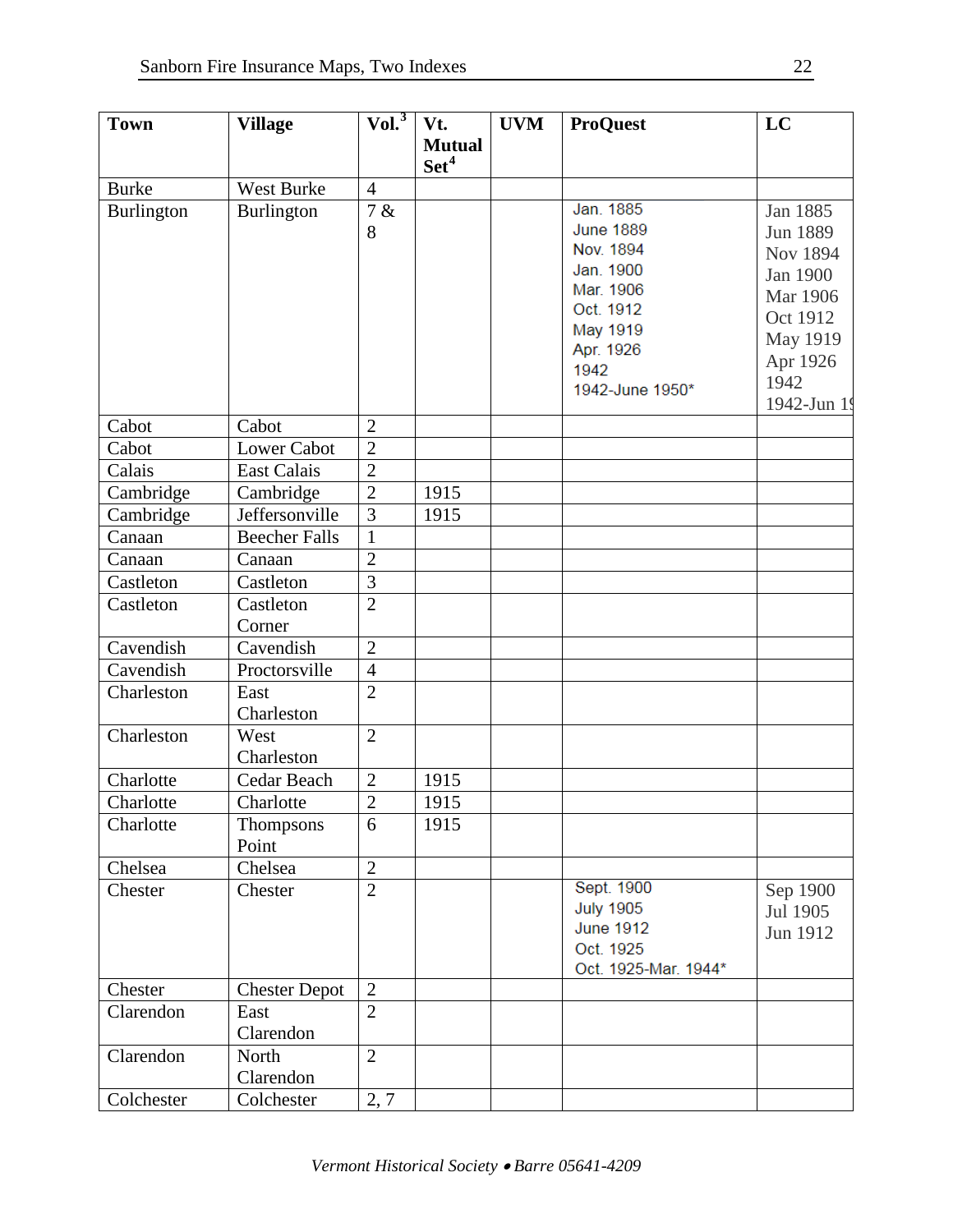| <b>Town</b> | <b>Village</b>       | Vol. <sup>3</sup> | Vt.              | <b>UVM</b> | <b>ProQuest</b>      | LC       |
|-------------|----------------------|-------------------|------------------|------------|----------------------|----------|
|             |                      |                   | <b>Mutual</b>    |            |                      |          |
|             |                      |                   | Set <sup>4</sup> |            |                      |          |
|             |                      | &8                |                  |            |                      |          |
| Concord     | Concord              | $\overline{2}$    | 1914             |            |                      |          |
| Corinth     | Cookville            | $\overline{2}$    |                  |            |                      |          |
| Corinth     | Corinth              | $\overline{2}$    | 1914             |            |                      |          |
| Corinth     | <b>East Corinth</b>  | $\overline{2}$    |                  |            |                      |          |
| Corinth     | <b>West Corinth</b>  | $\overline{2}$    |                  |            |                      |          |
| Cornwall    | <b>West Cornwall</b> |                   |                  | 1915       |                      |          |
| Coventry    | Coventry             | $\overline{2}$    |                  |            |                      |          |
| Craftsbury  | Craftsbury           | $\overline{2}$    |                  |            |                      |          |
| Craftsbury  | Craftsbury           | $\overline{2}$    |                  |            |                      |          |
|             | Common               |                   |                  |            |                      |          |
| Craftsbury  | East                 | $\overline{2}$    |                  |            |                      |          |
|             | Craftsbury           |                   |                  |            |                      |          |
| Craftsbury  | North                | $\overline{2}$    |                  |            |                      |          |
|             | Craftsbury           |                   |                  |            |                      |          |
| Danby       | Danby                | 2 &               |                  |            |                      |          |
|             |                      | $\overline{4}$    |                  |            |                      |          |
| Danville    | Danville             | $\overline{2}$    |                  |            |                      |          |
| Danville    | North Danville       | $\overline{2}$    |                  |            |                      |          |
| Danville    | <b>West Danville</b> | 3                 |                  |            |                      |          |
| Derby       | <b>Beebe Plain</b>   | $\mathbf{1}$      |                  |            |                      |          |
| Derby       | Derby                | $\overline{2}$    | 1916             |            |                      |          |
| Derby       | Derby Line           | $\overline{2}$    |                  |            | <b>July 1897</b>     | Jul 1897 |
|             |                      |                   |                  |            | Nov. 1904            | Nov 1904 |
|             |                      |                   |                  |            | Oct. 1909            | Oct 1909 |
|             |                      |                   |                  |            | Aug. 1919            | Aug 1919 |
|             |                      |                   |                  |            | Nov. 1925            |          |
|             |                      |                   |                  |            | Nov. 1925-June 1938* |          |
| Dorset      | Dorset               | $\overline{4}$    |                  |            |                      |          |
| Dorset      | East Dorset          | 4                 |                  |            |                      |          |
| Dorset      | South Dorset         | $\overline{2}$    |                  |            |                      |          |
| Dover       | Dover                | $\mathbf{1}$      |                  |            |                      |          |
| Dover       | West Dover           |                   | 1915             |            |                      |          |
| Duxbury     | Duxbury              | 6                 |                  |            |                      |          |
| East        | East                 |                   | 1914             |            |                      |          |
| Montpelier  | Montpelier           |                   |                  |            |                      |          |
| East        | North                |                   | 1914             |            |                      |          |
| Montpelier  | Montpelier           |                   |                  |            |                      |          |
| Eden        | Eden                 | $\overline{2}$    |                  |            |                      |          |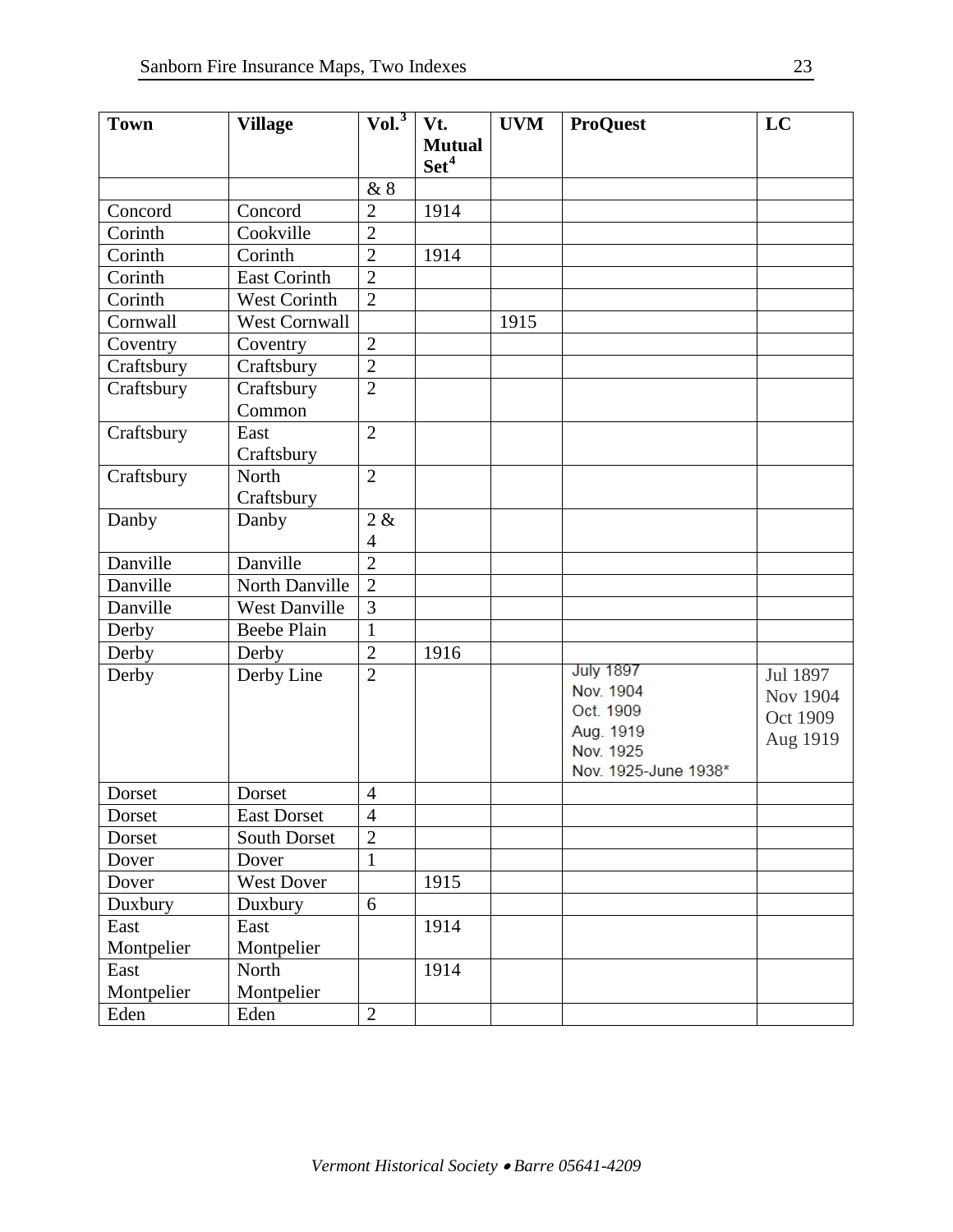| <b>Town</b>  | <b>Village</b>        | Vol. <sup>3</sup> | Vt.              | <b>UVM</b> | <b>ProQuest</b>      | LC              |
|--------------|-----------------------|-------------------|------------------|------------|----------------------|-----------------|
|              |                       |                   | <b>Mutual</b>    |            |                      |                 |
|              |                       |                   | Set <sup>4</sup> |            |                      |                 |
| Enosburg     | <b>Enosburg Falls</b> | $\overline{3}$    |                  |            | Jan. 1895            | Jan 1895        |
|              |                       |                   |                  |            | Nov. 1900            | <b>Nov 1900</b> |
|              |                       |                   |                  |            | <b>July 1905</b>     |                 |
|              |                       |                   |                  |            | Jan. 1911            | Jul 1905        |
|              |                       |                   |                  |            | <b>July 1920</b>     | Jan 1911        |
|              |                       |                   |                  |            | <b>July 1930</b>     | Jul 1920        |
|              |                       |                   |                  |            | July 1930*           |                 |
| <b>Essex</b> | <b>Essex Center</b>   | 3                 |                  |            |                      |                 |
| <b>Essex</b> | <b>Essex Junction</b> | $\overline{3}$    |                  |            | Nov. 1894            | Nov 1894        |
|              |                       |                   |                  |            | Nov. 1899            | Nov 1899        |
|              |                       |                   |                  |            | Dec. 1904            | Dec 1904        |
|              |                       |                   |                  |            | Oct. 1910            | Oct 1910        |
|              |                       |                   |                  |            | Apr. 1922            |                 |
|              |                       |                   |                  |            | Nov. 1928            | Apr 1922        |
|              |                       |                   |                  |            | Nov. 1928-May 1944*  |                 |
| Fair Haven   | Fair Haven            | $\overline{3}$    |                  |            | Apr. 1885            | Apr 1885        |
|              |                       |                   |                  |            | <b>June 1892</b>     | Jun 1892        |
|              |                       |                   |                  |            | Sept. 1897           | Sep 1897        |
|              |                       |                   |                  |            | Dec. 1904            | Dec 1904        |
|              |                       |                   |                  |            | Oct. 1909            | Oct 1909        |
|              |                       |                   |                  |            | Feb. 1922            | Feb 1922        |
|              |                       |                   |                  |            | Mar. 1929            |                 |
|              |                       |                   |                  |            | Mar. 1929-Apr. 1944* |                 |
| Fairfax      | Fairfax               | 3                 |                  |            |                      |                 |
| Fairfield    | <b>East Fairfield</b> | $\overline{3}$    |                  |            |                      |                 |
| Fairfield    | Fairfield             | $\overline{3}$    |                  |            |                      |                 |
| Fairlee      | Fairlee               | $\overline{3}$    |                  |            | <b>July 1927</b>     |                 |
|              |                       |                   |                  |            | July 1927-Apr. 1942* |                 |
| Ferrisburg   | Ferrisburg            | 6                 |                  |            |                      |                 |
| Ferrisburg   | Long Point            | 3                 | 1915             |            |                      |                 |
| Ferrisburg   | North                 |                   | 1915             |            |                      |                 |
|              | Ferrisburg            |                   |                  |            |                      |                 |
| Ferrisburg   | North                 | 3                 |                  |            |                      |                 |
|              | Ferrisburg            |                   |                  |            |                      |                 |
| Fletcher     | Binghamville          | $\overline{2}$    | 1915             |            |                      |                 |
| Fletcher     | Fletcher              |                   | 1915             |            |                      |                 |
| Franklin     | Franklin              | $\overline{3}$    |                  |            |                      |                 |
| Glover       | Glover                | $\overline{3}$    |                  |            |                      |                 |
| Glover       | West Glover           | $\overline{3}$    |                  |            |                      |                 |
| Grafton      | Grafton               | $\overline{3}$    | 1915             |            |                      |                 |
| Greensboro   | Greensboro            |                   |                  | 1914       |                      |                 |
| Greensboro   | Greensboro            |                   |                  | 1914       |                      |                 |
|              |                       |                   |                  |            |                      |                 |
|              | Bend                  |                   |                  |            |                      |                 |
| Groton       | Groton                | 3                 |                  |            |                      |                 |
| Guildhall    | Guildhall             | $\overline{3}$    | 1914             |            |                      |                 |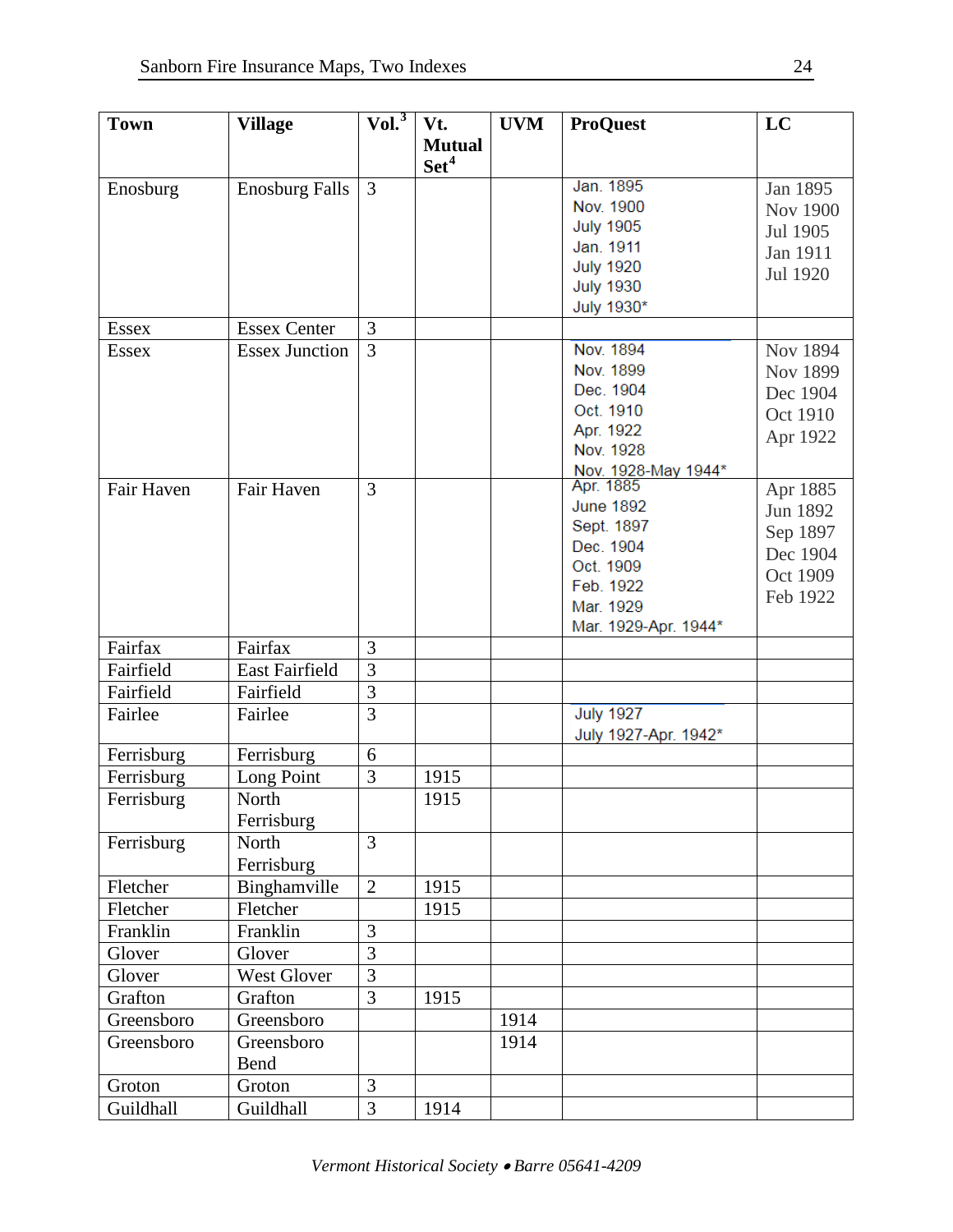| <b>Town</b>      | <b>Village</b>       | $ Vol.^3 $     | Vt.              | <b>UVM</b> | <b>ProQuest</b>                | LC         |
|------------------|----------------------|----------------|------------------|------------|--------------------------------|------------|
|                  |                      |                | <b>Mutual</b>    |            |                                |            |
|                  |                      |                | Set <sup>4</sup> |            |                                |            |
| Hancock          | Hancock              | 3              | 1914             |            |                                |            |
| Hardwick         | <b>East Hardwick</b> | $\overline{3}$ |                  |            |                                |            |
| Hardwick         | Hardwick             | $\overline{3}$ |                  |            | Oct. 1898                      | Oct 1898   |
|                  |                      |                |                  |            | Jan. 1905                      | Jan 1905   |
|                  |                      |                |                  |            | Nov. 1912                      | Nov 1912   |
|                  |                      |                |                  |            | <b>June 1922</b>               | Jun 1922   |
|                  |                      |                |                  |            | Jan. 1929                      |            |
|                  |                      |                |                  |            | Jan. 1929-Apr. 1939*           |            |
| Hartford         | Hartford             | 6              |                  |            |                                |            |
| Hartford         | Quechee              | 6              |                  |            |                                |            |
| Hartford         | West Hartford        | $\overline{3}$ |                  |            |                                |            |
| Hartford         | <b>White River</b>   | 6              |                  |            | Sept. 1894                     | Sep 1894   |
|                  | Junction             |                |                  |            | Feb. 1901                      | Feb 1901   |
|                  |                      |                |                  |            | Oct. 1906                      | Oct 1906   |
|                  |                      |                |                  |            | <b>June 1917</b>               | Jun 1917   |
|                  |                      |                |                  |            | <b>June 1925</b>               |            |
|                  |                      |                |                  |            | June 1925-Apr. 1941*           |            |
| Hartford         | Wilder               | 6              |                  |            |                                |            |
| Hartland         | Evarts               | 6              |                  |            |                                |            |
| Hartland         | Hartland             | $\overline{3}$ | 1915             |            | <b>June 1925</b><br>June 1925* | Jun 1925   |
| Hartland         | North                |                | 1914             |            |                                |            |
|                  | Hartland             |                |                  |            |                                |            |
| Hartland         | North                | 3 &            |                  |            |                                |            |
|                  | Hartland             | 6              |                  |            |                                |            |
| Highgate         | East Highgate        | 3              |                  |            |                                |            |
| Highgate         | Highgate             | $\overline{3}$ |                  |            |                                |            |
| Highgate         | Highgate             | 3              |                  |            |                                |            |
|                  | Center               |                |                  |            |                                |            |
| Highgate         | Highgate             | 3              |                  |            |                                |            |
|                  | Springs              |                |                  |            |                                |            |
| Hinesburg        | Hinesburg            | 3              | 1915             |            |                                |            |
| Huntington       | Huntington           | 3              | 1915             |            |                                |            |
| Huntington       | Huntington           | 3              | 1915             |            |                                |            |
|                  | Center               |                |                  |            |                                |            |
| <b>Hyde Park</b> | <b>Hyde Park</b>     | $\overline{3}$ |                  |            | <b>July 1896</b>               | Jul 1896   |
|                  |                      |                |                  |            | Oct. 1909                      | Oct 1909   |
|                  |                      |                |                  |            | <b>June 1922</b>               | Jun 1922   |
|                  |                      |                |                  |            | June 1922-June 1943*           | Jun 1922 - |
|                  |                      |                |                  |            |                                | Jun 1943*  |
| Hyde Park        | Hydeville            | 3              | 1915             |            |                                |            |
| <b>Hyde Park</b> | North Hyde           | $\overline{3}$ |                  |            |                                |            |
|                  | Park                 |                |                  |            |                                |            |
| Irasburg         | Irasburg             | 3              |                  |            |                                |            |
|                  |                      |                |                  |            |                                |            |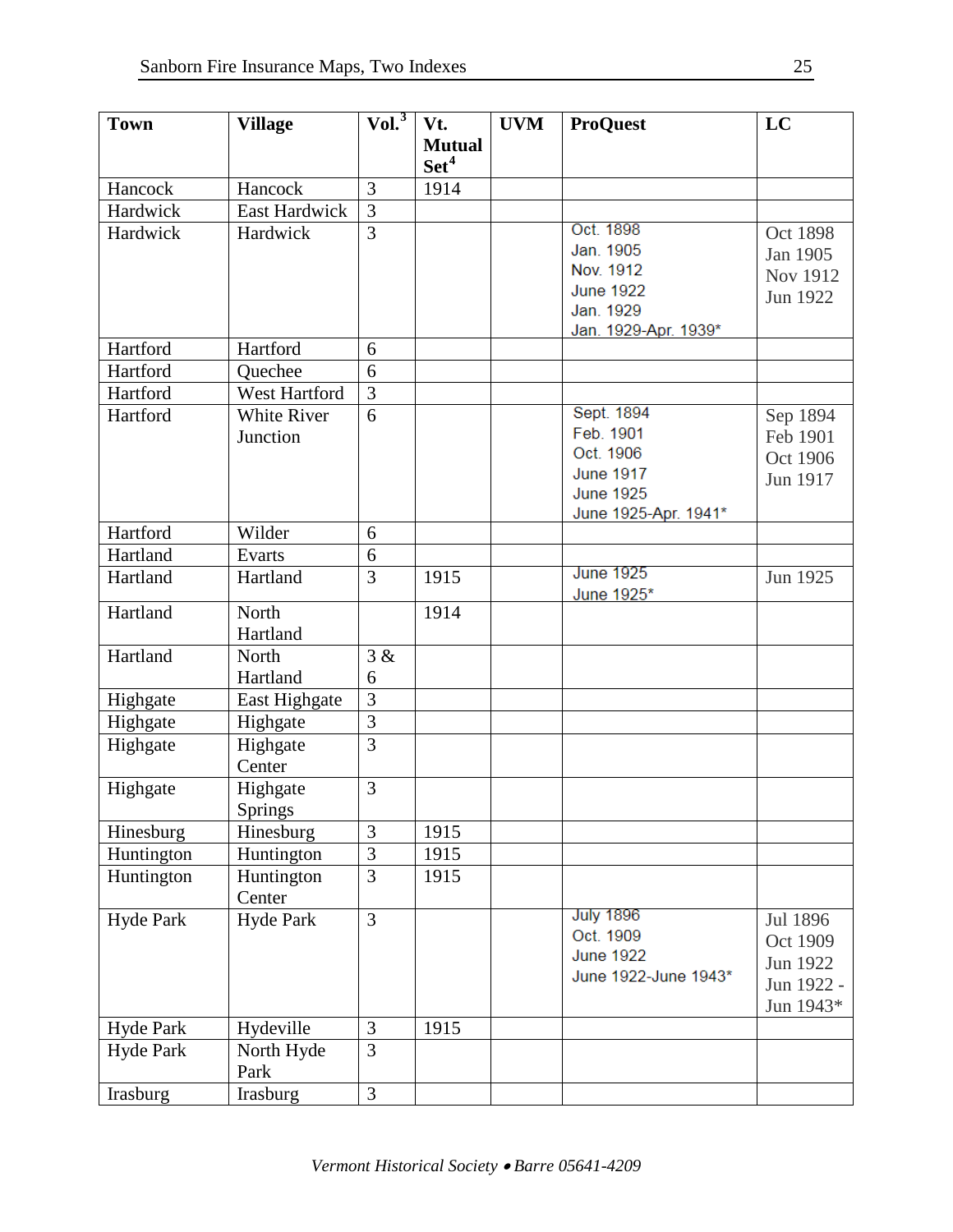| <b>Town</b>      | <b>Village</b>       | Vol. <sup>3</sup> | Vt.              | <b>UVM</b> | <b>ProQuest</b>                      | LC                   |
|------------------|----------------------|-------------------|------------------|------------|--------------------------------------|----------------------|
|                  |                      |                   | <b>Mutual</b>    |            |                                      |                      |
|                  |                      |                   | Set <sup>4</sup> |            |                                      |                      |
| Isle La Mott     | Isle La Mott         | 3                 | 1915             |            |                                      |                      |
| Jamaica          | Jamaica              | 3                 | 1915             |            |                                      |                      |
| Jericho          | Jericho              | $\overline{3}$    |                  |            |                                      |                      |
| Jericho          | Jericho Center       | $\overline{3}$    | 1915             |            |                                      |                      |
| Johnson          | Johnson              | $\overline{3}$    |                  |            | <b>July 1887</b>                     | Jul 1887             |
|                  |                      |                   |                  |            | Sept. 1897                           | Sep 1897             |
|                  |                      |                   |                  |            | Dec. 1904                            | Dec 1904             |
|                  |                      |                   |                  |            | Oct. 1909<br>Nov. 1925               | Oct 1909             |
|                  |                      |                   |                  |            | Nov. 1925-May 1936*                  |                      |
| Johnson          | Johnson              | 3                 |                  |            |                                      |                      |
|                  | Center               |                   |                  |            |                                      |                      |
| Lincoln          | Lincoln              | $\overline{2}$    | 1915             |            |                                      |                      |
| Lincoln          | West Lincoln         | $\overline{3}$    |                  |            |                                      |                      |
|                  |                      | $\overline{3}$    |                  |            |                                      |                      |
| Londonderry      | Londonderry<br>South | 3                 |                  |            |                                      |                      |
| Londonderry      | Londonderry          |                   |                  |            |                                      |                      |
| Lowell           | Lowell               | 3                 |                  |            |                                      |                      |
| Ludlow           | Ludlow               | $\overline{3}$    |                  |            | <b>June 1885</b>                     | Jun 1885             |
|                  |                      |                   |                  |            | Aug. 1894                            | Aug 1894             |
|                  |                      |                   |                  |            | Sept. 1900                           | Sep 1900             |
|                  |                      |                   |                  |            | <b>July 1905</b>                     | Jul 1905             |
|                  |                      |                   |                  |            | <b>July 1912</b><br><b>June 1921</b> | Jul 1912             |
|                  |                      |                   |                  |            | June 1921-Apr. 1940*                 | Jun 1921             |
|                  |                      |                   |                  |            |                                      | Jun 1921 -           |
|                  |                      |                   |                  |            |                                      | Apr                  |
|                  |                      |                   |                  |            |                                      | 1940*                |
| Lunenburg        | Gilman               | 3                 |                  |            | Aug. 1925                            |                      |
|                  |                      | $\overline{4}$    | 1914             |            | Aug. 1925*                           |                      |
| Lunenburg        | Lunenburg            | $\overline{4}$    |                  |            | Oct. 1884                            |                      |
| Lyndon           | Lyndon               |                   |                  |            | <b>June 1889</b>                     | Oct 1884<br>Jun 1889 |
|                  |                      |                   |                  |            | Nov. 1895                            |                      |
|                  |                      |                   |                  |            | Nov. 1900                            | Nov 1895<br>Nov 1900 |
|                  | <b>Lyndon Center</b> | $\overline{4}$    |                  |            |                                      |                      |
| Lyndon<br>Lyndon | Lyndonville          | $\overline{4}$    |                  |            | Nov. 1884                            | Nov 1884             |
|                  |                      |                   |                  |            | <b>June 1889</b>                     | Jun 1889             |
|                  |                      |                   |                  |            | Nov. 1895                            |                      |
|                  |                      |                   |                  |            | Nov. 1900                            | Nov 1895             |
|                  |                      |                   |                  |            | <b>June 1905</b>                     | <b>Nov 1900</b>      |
|                  |                      |                   |                  |            | Apr. 1912                            | Jun 1905             |
|                  |                      |                   |                  |            | Aug. 1922                            | Apr 1912             |
|                  |                      |                   |                  |            | Oct. 1928                            | Aug 1922             |
|                  |                      |                   |                  |            | Oct. 1928-July 1945*                 | Oct 1928             |
|                  |                      |                   |                  |            |                                      |                      |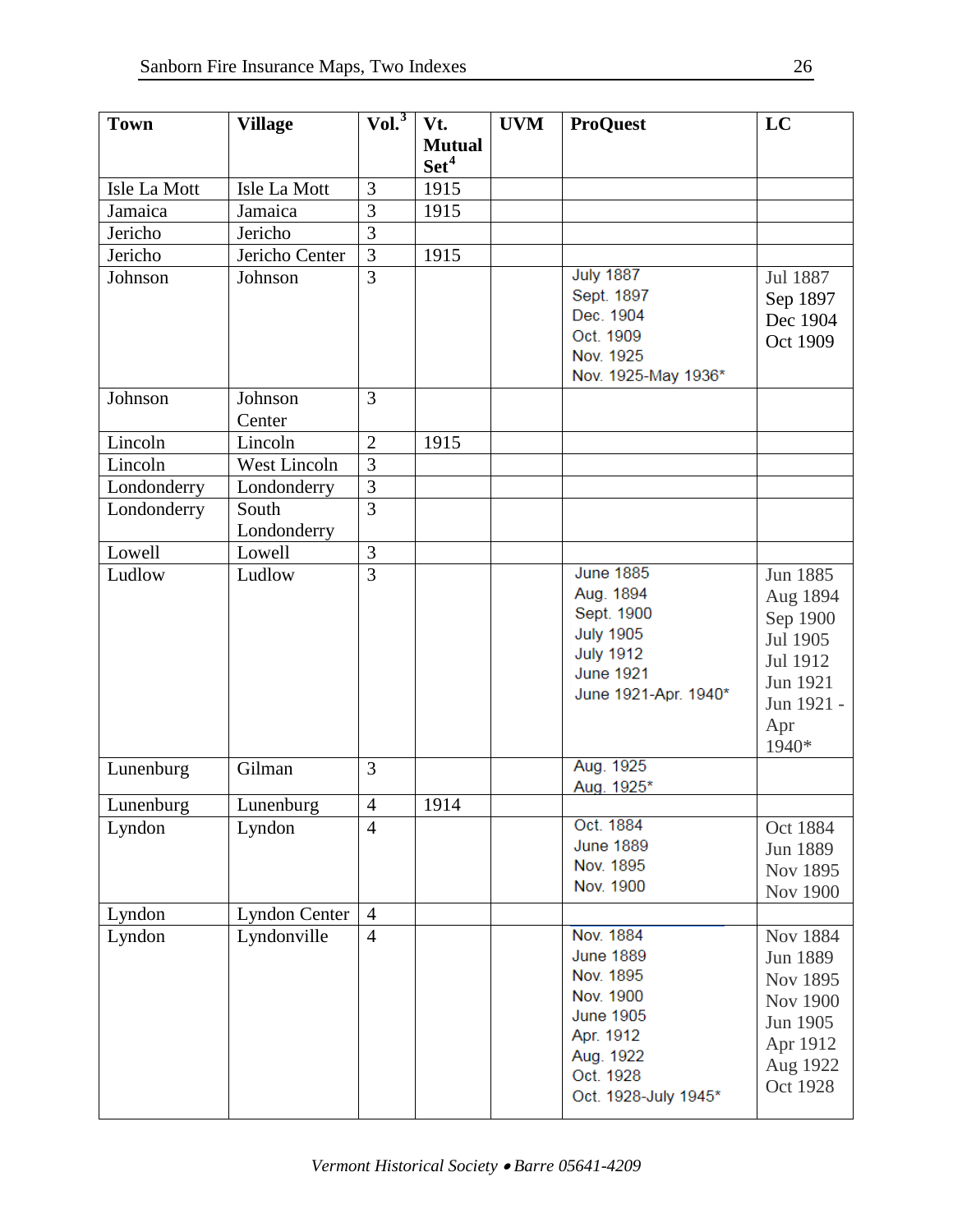| <b>Town</b>    | <b>Village</b>       | Vol. <sup>3</sup>                | Vt.              | <b>UVM</b> | <b>ProQuest</b>         | LC         |
|----------------|----------------------|----------------------------------|------------------|------------|-------------------------|------------|
|                |                      |                                  | <b>Mutual</b>    |            |                         |            |
|                |                      |                                  | Set <sup>4</sup> |            |                         |            |
| Manchester     | Manchester           |                                  |                  |            | Apr. 1885               | Apr 1885   |
|                |                      |                                  |                  |            | <b>June 1892</b>        | Jun 1892   |
|                |                      |                                  |                  |            | Oct. 1897               | Oct 1897   |
|                |                      |                                  |                  |            | Dec. 1904               | Dec 1904   |
|                |                      |                                  |                  |            | Sept. 1909<br>May 1921  | Sep 1909   |
|                |                      |                                  |                  |            | May 1921-July 1943*     | May 1921   |
|                |                      |                                  |                  |            |                         | May 1921   |
|                |                      |                                  |                  |            |                         | $-Jul$     |
|                |                      |                                  |                  |            |                         | 1943*      |
| Manchester     | Manchester           | $\overline{4}$                   |                  |            |                         |            |
|                | Center               |                                  |                  |            |                         |            |
| Manchester     | Manchester           | $\overline{4}$                   |                  |            |                         |            |
|                | Depot                |                                  |                  |            |                         |            |
| Manchester     | Manchester           | $\overline{4}$                   |                  |            |                         |            |
|                | Village              |                                  |                  |            |                         |            |
| Manchester     | Richville            | $\overline{4}$                   |                  |            |                         |            |
| Marshfield     | Marshfield           | $\overline{4}$                   |                  |            |                         |            |
| Middlebury     | Middlebury           |                                  |                  | 1927       | Jan. 1885               | Jan 1885   |
|                |                      |                                  |                  |            | <b>July 1892</b>        | Jul 1892   |
|                |                      |                                  |                  |            | Jan. 1905               | Jan 1905   |
|                |                      |                                  |                  |            | Sept. 1910<br>Feb. 1920 | Sep 1910   |
|                |                      |                                  |                  |            | Jan. 1927               | Feb 1920   |
|                |                      |                                  |                  |            | Jan. 1927-Apr. 1944*    | Jan 1927   |
|                |                      |                                  |                  |            |                         | Jan 1927 - |
|                |                      |                                  |                  |            |                         | Apr        |
|                |                      |                                  |                  |            |                         | 1944*      |
| Middlesex      | Middlesex            |                                  | 1914             |            |                         |            |
| Middlesex      | Putnamville          | $\overline{4}$                   | 1914             |            |                         |            |
| Middletown     | Middletown           |                                  | 1915             |            |                         |            |
| <b>Springs</b> | Springs              |                                  |                  |            |                         |            |
| Milton         | Milton               |                                  |                  | 1938       |                         |            |
| Montgomery     | Montgomery           | $\overline{4}$<br>$\overline{4}$ |                  |            |                         |            |
| Montgomery     | Montgomery<br>Center |                                  |                  |            |                         |            |
| Montpelier     | Montpelier           | $\overline{4}$                   |                  |            | Nov. 1884               | Nov 1884   |
|                |                      |                                  |                  |            | <b>July 1889</b>        | Jul 1889   |
|                |                      |                                  |                  |            | Nov. 1894               | Nov 1894   |
|                |                      |                                  |                  |            | Oct. 1899               | Oct 1899   |
|                |                      |                                  |                  |            | Jan. 1905               | Jan 1905   |
|                |                      |                                  |                  |            | Dec. 1909               | Dec 1909   |
|                |                      |                                  |                  |            | Mar. 1915               | Mar 1915   |
|                |                      |                                  |                  |            | Aug. 1925               |            |
|                |                      |                                  |                  |            | Aug. 1925-July 1945*    |            |
| Moretown       | Moretown             |                                  |                  | 1914       |                         |            |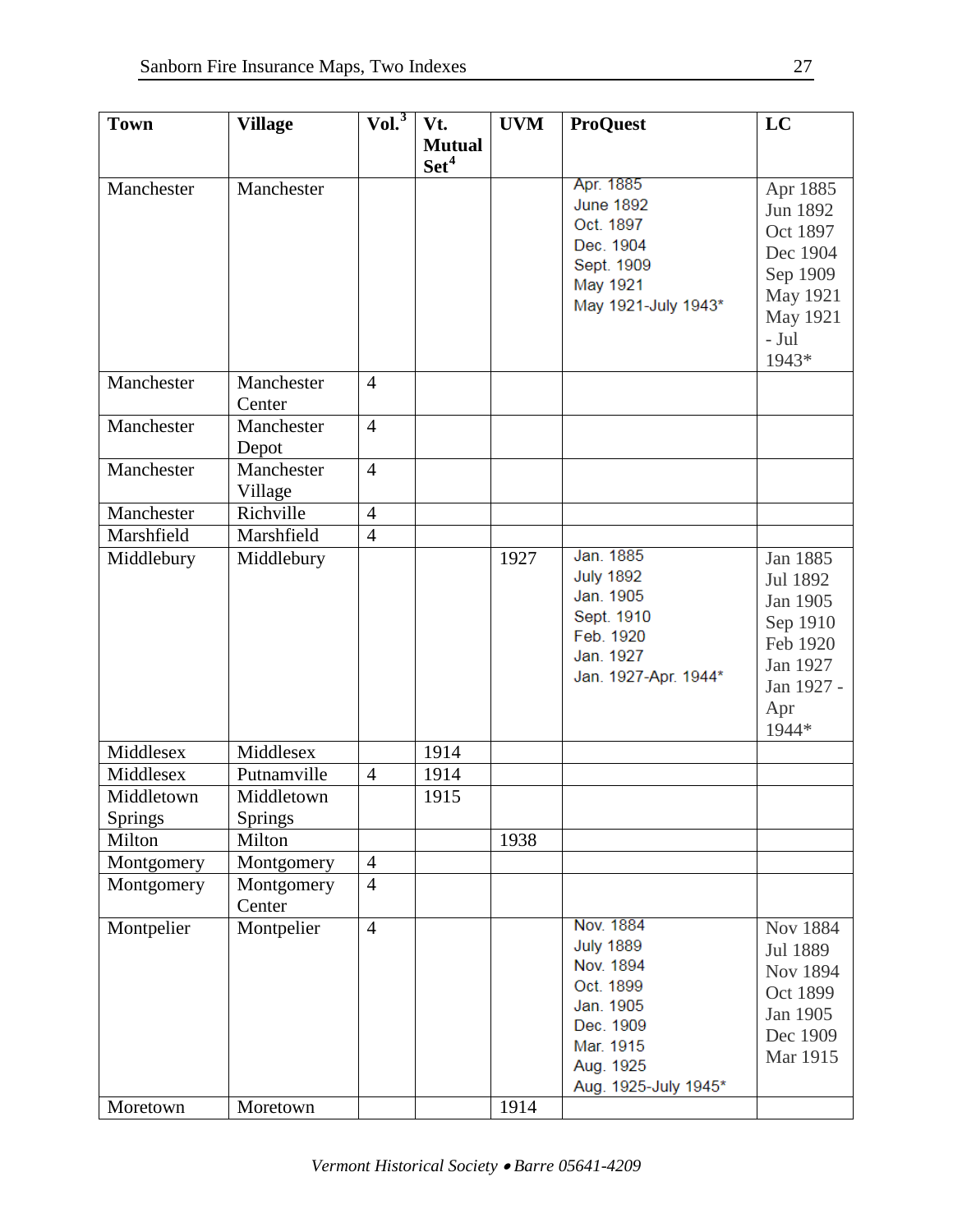| <b>Town</b> | <b>Village</b>     | $ Vol.^3 $     | Vt.              | <b>UVM</b> | <b>ProQuest</b>      | LC              |
|-------------|--------------------|----------------|------------------|------------|----------------------|-----------------|
|             |                    |                | <b>Mutual</b>    |            |                      |                 |
|             |                    |                | Set <sup>4</sup> |            |                      |                 |
| Morristown  | Morrisville        |                |                  | 1928       | <b>July 1887</b>     | Jul 1887        |
|             |                    |                |                  |            | <b>July 1892</b>     | Jul 1892        |
|             |                    |                |                  |            | Aug. 1897            | Aug 1897        |
|             |                    |                |                  |            | Oct. 1903            | Oct 1903        |
|             |                    |                |                  |            | Oct. 1909            | Oct 1909        |
|             |                    |                |                  |            | May 1922             | May 1922        |
|             |                    |                |                  |            | Nov. 1928            |                 |
| Mount Holly | <b>Belmont</b>     | $\mathbf{1}$   | 1914             |            | Nov. 1928-July 1945* |                 |
| Mount Holly | Mount Holly        |                | 1914             |            |                      |                 |
| N.H.        | North Walpole      | $\mathbf{1}$   |                  |            |                      |                 |
| N.H.        | Orford, N.H.       | $\overline{3}$ |                  |            |                      |                 |
| N.H.        | Piermont,          | $\overline{2}$ |                  |            |                      |                 |
|             | N.H.               |                |                  |            |                      |                 |
| N.H.        | Riverside,         | $\mathbf{1}$   |                  |            |                      |                 |
|             | N.H.               |                |                  |            |                      |                 |
| New Haven   | New Haven          | $\overline{2}$ |                  |            |                      |                 |
|             | Mills              |                |                  |            |                      |                 |
| New Haven   | New Haven          |                | 1915             |            |                      |                 |
|             | <b>Street</b>      |                |                  |            |                      |                 |
| Newbury     | Boltonville        | 6              |                  |            |                      |                 |
|             | (Wells River)      |                |                  |            |                      |                 |
| Newbury     | Newbury            |                | 1914             |            |                      |                 |
| Newbury     | <b>Wells River</b> | 6              |                  |            | Nov. 1884            | <b>Nov 1884</b> |
|             |                    |                |                  |            | <b>June 1889</b>     | Jun 1889        |
|             |                    |                |                  |            | Dec. 1894            | Dec 1894        |
|             |                    |                |                  |            | Oct. 1899            | Oct 1899        |
|             |                    |                |                  |            | Mar. 1905            | Mar 1905        |
|             |                    |                |                  |            | <b>June 1912</b>     | Jun 1912        |
|             |                    |                |                  |            | Aug. 1922            | Aug 1922        |
|             |                    |                |                  |            | Aug. 1922-Apr. 1938* | Aug             |
|             |                    |                |                  |            |                      | 1922-Aug        |
|             |                    |                |                  |            |                      | 1938*           |
| Newfane     | Newfane            |                |                  | 1915       |                      |                 |
| Newport     | Newport            | $\overline{4}$ |                  |            | Sept. 1885           | Sep 1885        |
|             |                    |                |                  |            | <b>June 1889</b>     | Jun 1889        |
|             |                    |                |                  |            | Jan. 1895            | Jan 1895        |
|             |                    |                |                  |            | Oct. 1900            | Oct 1900        |
|             |                    |                |                  |            | <b>July 1905</b>     | Jul 1905        |
|             |                    |                |                  |            | Aug. 1909            | Aug 1909        |
|             |                    |                |                  |            | Nov. 1913            | Nov 1913        |
|             |                    |                |                  |            | <b>July 1919</b>     | Jul 1919        |
|             |                    |                |                  |            | Nov. 1925            |                 |
|             |                    |                |                  |            | Nov. 1925-June 1943* |                 |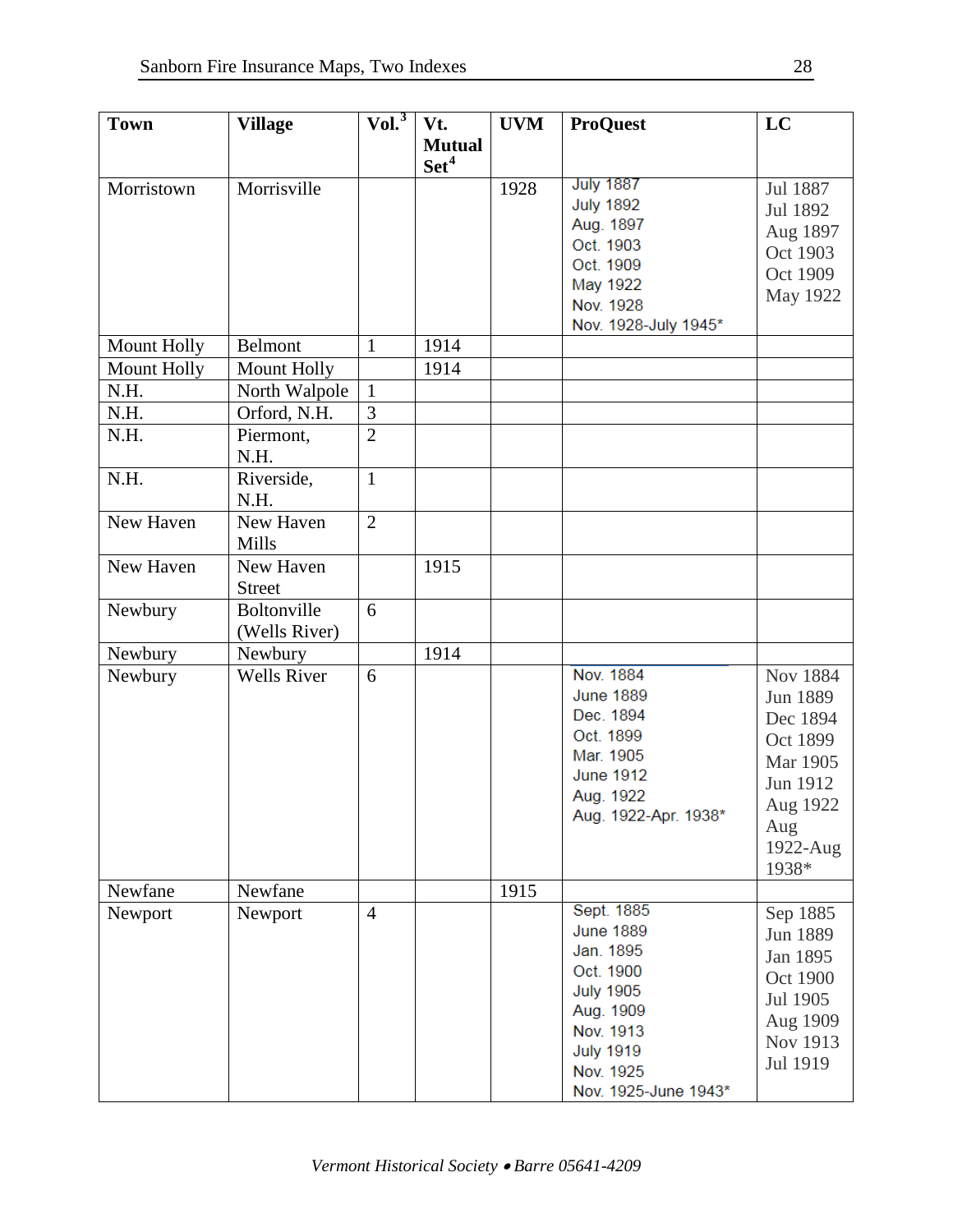| <b>Town</b> | <b>Village</b>       | Vol. <sup>3</sup> | Vt.                               | <b>UVM</b> | <b>ProQuest</b>                                                                                                          | LC                                                                          |
|-------------|----------------------|-------------------|-----------------------------------|------------|--------------------------------------------------------------------------------------------------------------------------|-----------------------------------------------------------------------------|
|             |                      |                   | <b>Mutual</b><br>Set <sup>4</sup> |            |                                                                                                                          |                                                                             |
| Newport     | Newport              |                   |                                   | 1914       |                                                                                                                          |                                                                             |
|             | Center               |                   |                                   |            |                                                                                                                          |                                                                             |
| Northfield  | Northfield           |                   |                                   | 1926       | <b>June 1885</b><br>Aug. 1892<br>Aug. 1897<br>Oct. 1903<br>Nov. 1910<br>Sept. 1919<br>Jan. 1926<br>Jan. 1926-Apr. 1940*  | Jun 1885<br>Aug 1892<br>Aug 1897<br>Oct 1903<br><b>Nov 1910</b><br>Sep 1919 |
| Norwich     | Norwich              |                   | 1914                              |            |                                                                                                                          |                                                                             |
| Orwell      | Orwell               |                   | 1915                              |            |                                                                                                                          |                                                                             |
| Pawlet      | Pawlet               |                   |                                   | 1915       |                                                                                                                          |                                                                             |
| Pawlet      | <b>West Pawlet</b>   |                   |                                   | 1925       | Sept. 1901<br>Apr. 1910<br>Oct. 1925<br>Oct. 1925*                                                                       | Sep 1901<br>Apr 1910                                                        |
| Peacham     | Peacham              |                   |                                   | 1937       |                                                                                                                          |                                                                             |
| Pittsfield  | Pittsfield           |                   | 1914                              |            |                                                                                                                          |                                                                             |
| Pittsford   | Florence             | 3                 |                                   |            |                                                                                                                          |                                                                             |
| Pittsford   | Pittsford            |                   |                                   | 1915       |                                                                                                                          |                                                                             |
| Plainfield  | Plainfield           |                   |                                   | 1914       |                                                                                                                          |                                                                             |
| Pomfret     | South Pomfret        |                   | 1914                              |            |                                                                                                                          |                                                                             |
| Poultney    | Poultney             |                   |                                   | 1929       | Apr. 1885<br><b>June 1892</b><br>Sept. 1897<br>Dec. 1904<br>Sept. 1909<br>Mar. 1922<br>Apr. 1929<br>Apr. 1929-Apr. 1940* | Apr 1885<br>Jun 1892<br>Sep 1897<br>Dec 1904<br>Sep 1909<br>Mar 1922        |
| Pownal      | North Pownal         |                   |                                   | 1915       |                                                                                                                          |                                                                             |
| Pownal      | Pownal               |                   |                                   | 1915       |                                                                                                                          |                                                                             |
| Proctor     | Proctor              | $\overline{4}$    |                                   |            | Sept. 1910<br>Jan. 1922<br>Feb. 1929<br>Feb. 1929-Apr. 1944*                                                             | Sep 1910<br>Jan 1922                                                        |
| Putney      | Putney               | $\overline{4}$    | 1915                              |            |                                                                                                                          |                                                                             |
| Quebec      | Rock Island,<br>Que. | $\overline{2}$    |                                   |            |                                                                                                                          |                                                                             |
| Randolph    | East Randolph        | $\overline{4}$    |                                   |            |                                                                                                                          |                                                                             |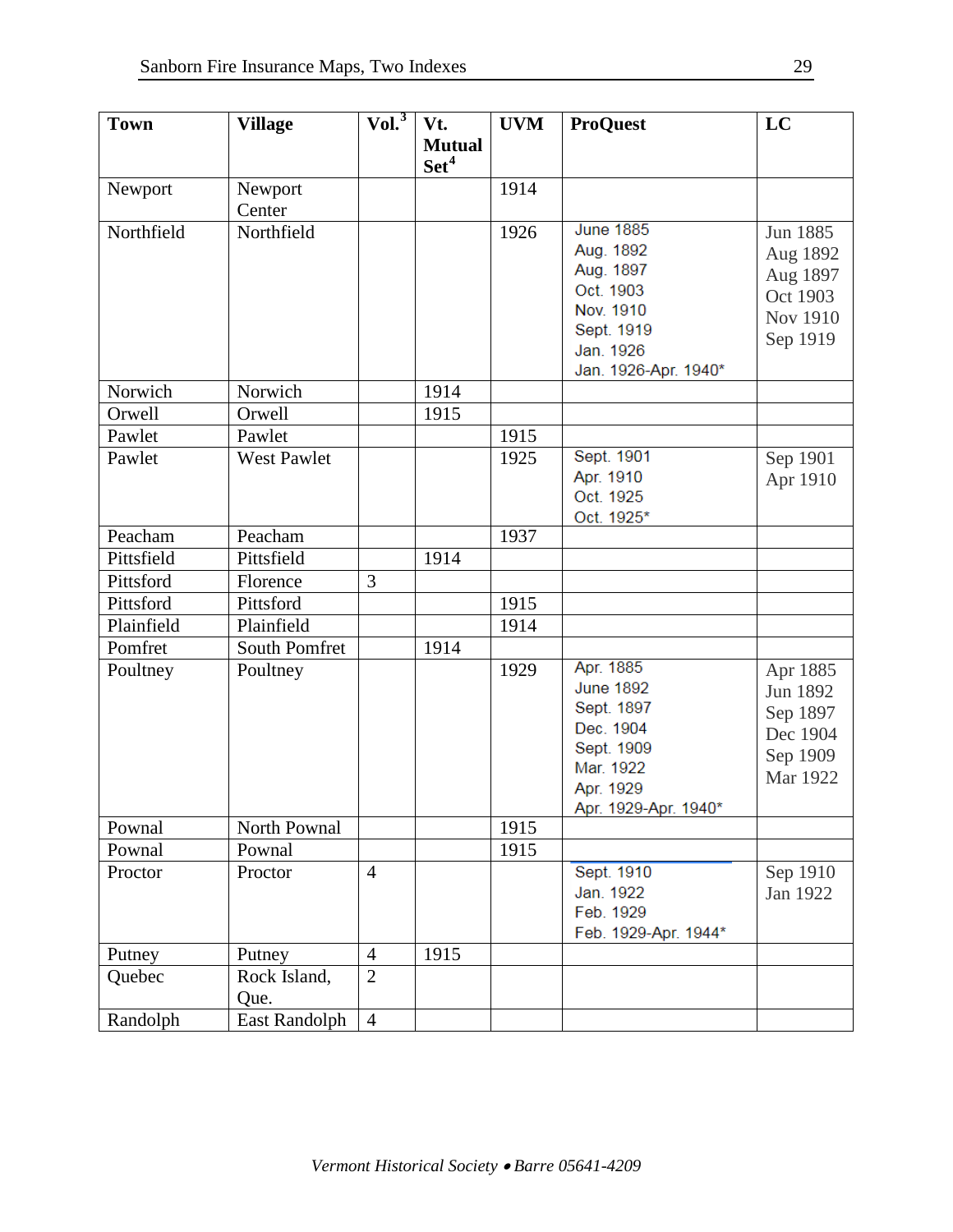| <b>Town</b> | <b>Village</b>       | $ Vol.^3 $     | Vt.              | <b>UVM</b> | <b>ProQuest</b>                   | LC              |
|-------------|----------------------|----------------|------------------|------------|-----------------------------------|-----------------|
|             |                      |                | <b>Mutual</b>    |            |                                   |                 |
|             |                      |                | Set <sup>4</sup> |            |                                   |                 |
| Randolph    | Randolph             | $\overline{4}$ |                  |            | Sept. 1897                        | Sep 1897        |
|             |                      |                |                  |            | Jan. 1905                         | Jan 1905        |
|             |                      |                |                  |            | Nov. 1910                         | <b>Nov 1910</b> |
|             |                      |                |                  |            | Oct. 1922                         | Oct 1922        |
|             |                      |                |                  |            | Apr. 1929                         |                 |
|             |                      |                |                  |            | Apr. 1929-July 1945*              |                 |
| Randolph    | Randolph             | $\overline{4}$ |                  |            |                                   |                 |
|             | Center               |                |                  |            |                                   |                 |
| Randolph    | West                 |                |                  |            | <b>June 1885</b>                  | Jun 1885        |
|             | Randolph             |                |                  |            | Aug. 1892                         | Aug 1892        |
| Reading     | Felchville           | $\overline{4}$ |                  |            |                                   |                 |
| Reading     | Reading              | $\overline{4}$ |                  |            |                                   |                 |
|             | (Felchville)         |                |                  |            |                                   |                 |
| Readsboro   | Readsboro            | $\overline{4}$ |                  |            | Sept. 1909                        | Sep 1909        |
|             |                      |                |                  |            | Oct. 1919                         | Oct 1919        |
|             |                      |                |                  |            | Aug. 1927                         | Aug 1927        |
|             |                      |                |                  |            | Aug. 1927*                        |                 |
| Richford    | <b>East Richford</b> | $\overline{4}$ |                  |            |                                   |                 |
| Richford    | Richford             | $\overline{4}$ |                  |            | <b>July 1892</b>                  | Jul 1892        |
|             |                      |                |                  |            | Aug. 1897                         | Aug 1897        |
|             |                      |                |                  |            | Dec. 1904                         | Dec 1904        |
|             |                      |                |                  |            | Sept. 1909                        | Sep 1909        |
|             |                      |                |                  |            | Aug. 1920<br><b>July 1930</b>     | Aug 1920        |
|             |                      |                |                  |            |                                   |                 |
| Richmond    | Richmond             | 5              |                  |            | July 1930-July 1943*<br>Nov. 1894 | Nov 1894        |
|             |                      |                |                  |            | Nov. 1899                         | <b>Nov 1899</b> |
|             |                      |                |                  |            | Dec. 1904                         |                 |
|             |                      |                |                  |            | Oct. 1910                         | Dec 1904        |
|             |                      |                |                  |            | Jan. 1926                         | Oct 1910        |
|             |                      |                |                  |            | Jan. 1926-Apr. 1939*              |                 |
| Rochester   | Lower                | 5              |                  |            |                                   |                 |
|             | Rochester            |                |                  |            |                                   |                 |
| Rochester   | Rochester            | 5              |                  |            | Jan. 1900                         | Jan 1900        |
|             |                      |                |                  |            | Oct. 1905                         | Oct 1905        |
|             |                      |                |                  |            | Dec. 1910                         | Dec 1910        |
|             |                      |                |                  |            | Jan. 1917                         | Jan 1917        |
|             |                      |                |                  |            | Aug. 1928                         |                 |
|             |                      |                |                  |            | Aug. 1928*                        |                 |
| Rochester   | Talcville            | 5              |                  |            |                                   |                 |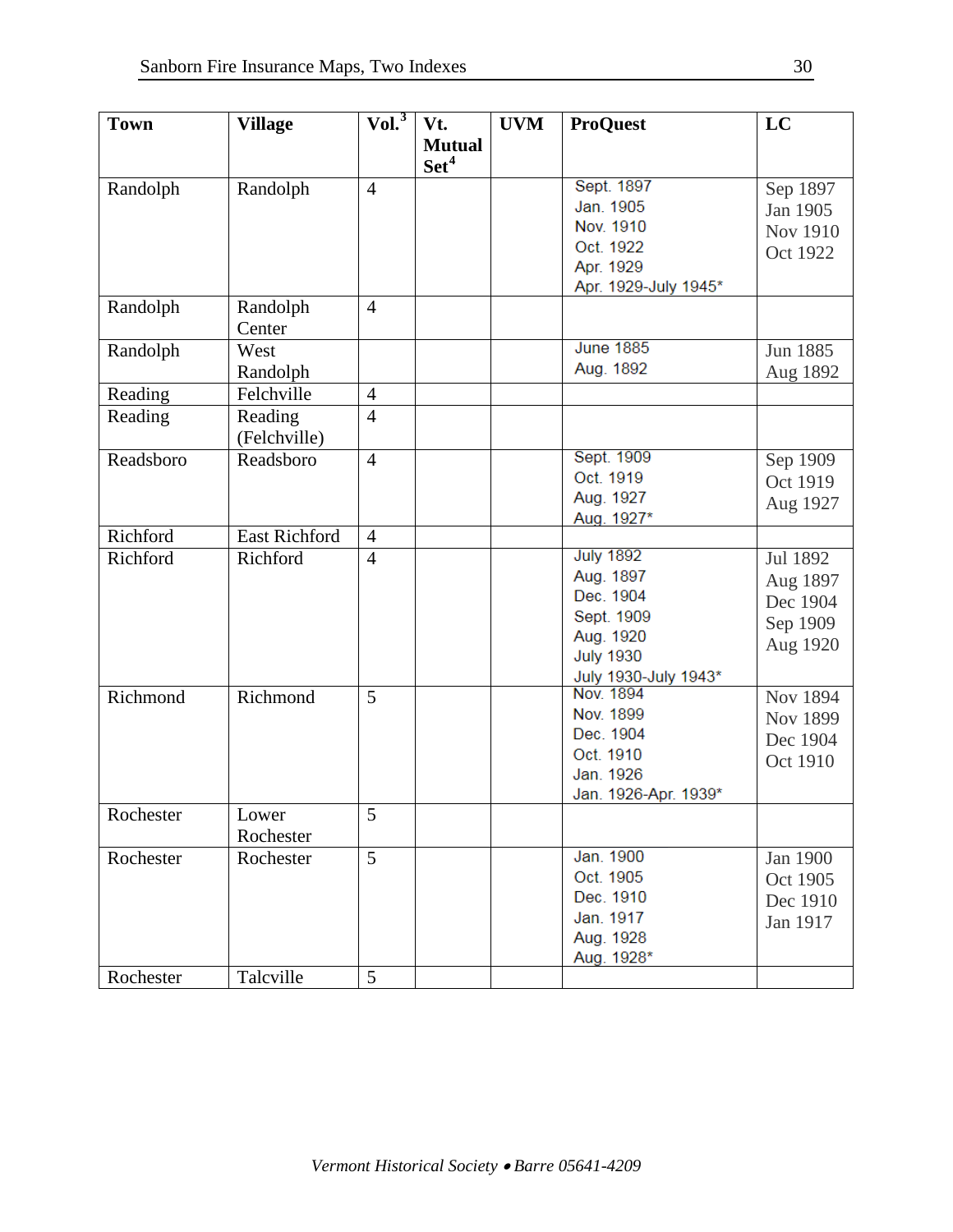| <b>Town</b> | <b>Village</b>       | Vol. <sup>3</sup> | Vt.              | <b>UVM</b> | <b>ProQuest</b>      | LC       |
|-------------|----------------------|-------------------|------------------|------------|----------------------|----------|
|             |                      |                   | <b>Mutual</b>    |            |                      |          |
|             |                      |                   | Set <sup>4</sup> |            |                      |          |
|             | <b>Bellows Falls</b> | $\mathbf{1}$      |                  |            | <b>June 1885</b>     |          |
| Rockingham  |                      |                   |                  |            | Oct. 1891            | Jun 1885 |
|             |                      |                   |                  |            |                      | Oct 1891 |
|             |                      |                   |                  |            | Aug. 1896            | Aug 1896 |
|             |                      |                   |                  |            | Apr. 1901            | Apr 1901 |
|             |                      |                   |                  |            | Sept. 1906           | Sep 1906 |
|             |                      |                   |                  |            | <b>June 1912</b>     | Jun 1912 |
|             |                      |                   |                  |            | Oct. 1920            | Oct 1920 |
|             |                      |                   |                  |            | Apr. 1927            |          |
|             |                      |                   |                  |            | Apr. 1927-Aug. 1949* |          |
| Rockingham  | Cambridgeport        | $\overline{2}$    | 1915             |            |                      |          |
| Rockingham  | <b>Saxtons River</b> | 5                 |                  |            | <b>June 1885</b>     | Jun 1885 |
|             |                      |                   |                  |            | Aug. 1894            | Aug 1894 |
|             |                      |                   |                  |            | Sept. 1904           | Sep 1904 |
|             |                      |                   |                  |            | <b>June 1912</b>     | Jun 1912 |
|             |                      |                   |                  |            | Feb. 1928            |          |
|             |                      |                   |                  |            | Feb. 1928-Mar. 1944* |          |
| Roxbury     | Roxbury              | 5                 | 1914             |            |                      |          |
| Royalton    | Royalton             | 5                 |                  |            |                      |          |
| Royalton    | South                | $\overline{5}$    |                  |            | <b>July 1887</b>     | Jul 1887 |
|             | Royalton             |                   |                  |            | Oct. 1894            | Oct 1894 |
|             |                      |                   |                  |            | Feb. 1901            | Feb 1901 |
|             |                      |                   |                  |            | Oct. 1906            |          |
|             |                      |                   |                  |            | Sept. 1914           | Oct 1906 |
|             |                      |                   |                  |            | Nov. 1922            | Sep 1914 |
|             |                      |                   |                  |            | Apr. 1929            | Nov 1922 |
|             |                      |                   |                  |            | Apr. 1929-Apr. 1942* |          |
| Rutland     | Center               | $\overline{2}$    |                  |            |                      |          |
|             | Rutland              |                   |                  |            |                      |          |
| Rutland     | Rutland              | $\overline{5}$    |                  |            | Oct. 1879            | Oct 1879 |
|             |                      |                   |                  |            | Mar. 1885            |          |
|             |                      |                   |                  |            | Oct. 1890            | Mar 1885 |
|             |                      |                   |                  |            | Dec. 1895            | Oct 1890 |
|             |                      |                   |                  |            | Oct. 1900            | Dec 1895 |
|             |                      |                   |                  |            | Nov. 1905            | Oct 1900 |
|             |                      |                   |                  |            | Aug. 1910            | Nov 1905 |
|             |                      |                   |                  |            | Mar. 1916            | Aug 1910 |
|             |                      |                   |                  |            |                      | Mar 1916 |
|             |                      |                   |                  |            | Apr. 1925            |          |
|             |                      |                   |                  |            | Apr. 1925-Apr. 1948* |          |
| Ryegate     | <b>East Ryegate</b>  | 6                 |                  |            |                      |          |
|             | (Wells River         |                   |                  |            |                      |          |
|             | map)                 |                   |                  |            |                      |          |
| Ryegate     | South Ryegate        | 5                 |                  |            |                      |          |
| Salisbury   | Salisbury            | $\overline{5}$    | 1915             |            |                      |          |
| Sharon      | Sharon               | $\overline{5}$    |                  |            |                      |          |
| Sheffield   | Sheffield            | 5                 |                  |            |                      |          |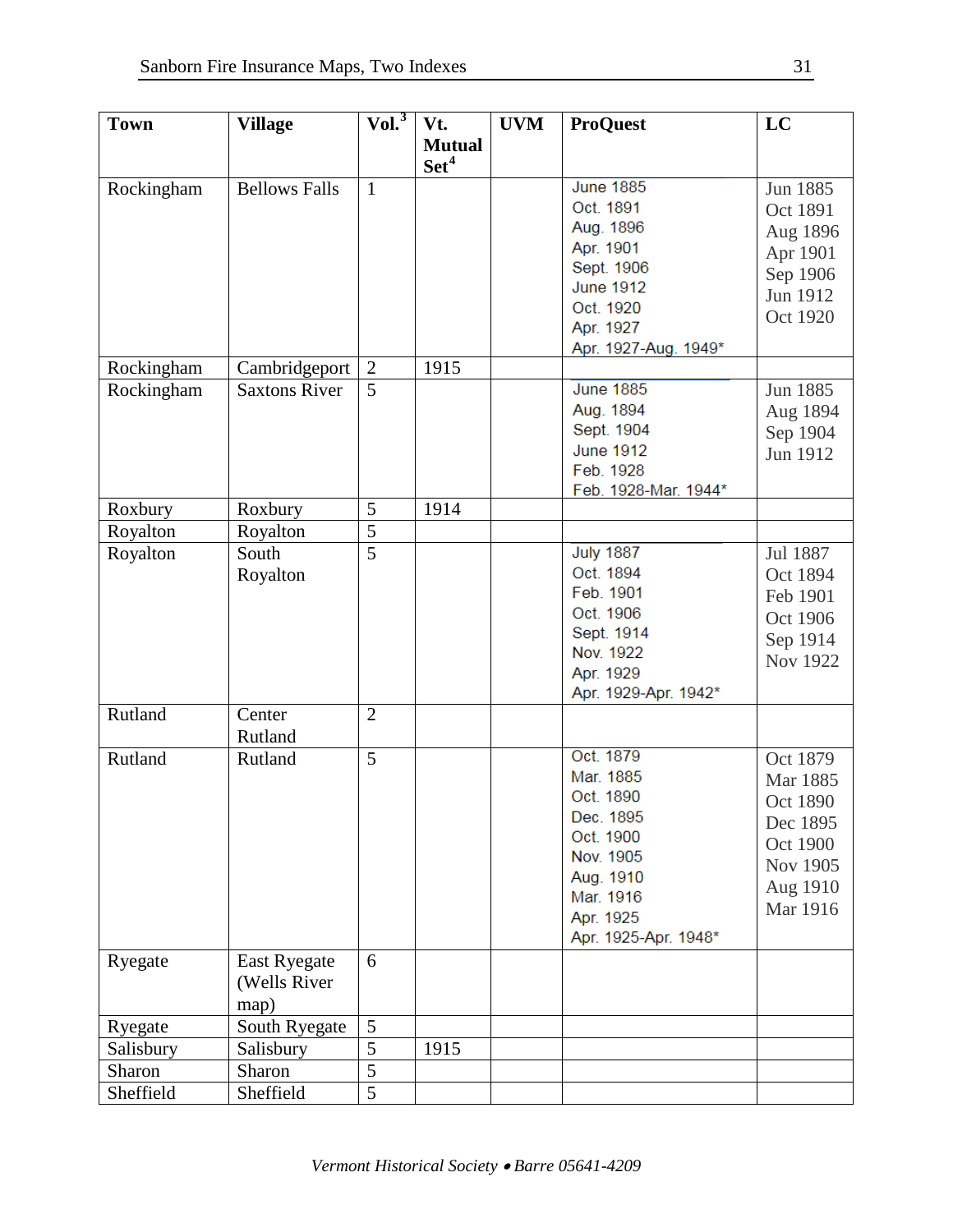| <b>Town</b>       | <b>Village</b>    | Vol. <sup>3</sup> | Vt.              | <b>UVM</b> | <b>ProQuest</b>        | LC              |
|-------------------|-------------------|-------------------|------------------|------------|------------------------|-----------------|
|                   |                   |                   | <b>Mutual</b>    |            |                        |                 |
|                   |                   |                   | Set <sup>4</sup> |            |                        |                 |
| Shelburne         | Shelburne         | 7 &               |                  |            |                        |                 |
|                   |                   | $8\,$             |                  |            |                        |                 |
| Sheldon           | Sheldon           | $\overline{5}$    | 1915             |            |                        |                 |
| Sheldon           | Sheldon           | $\overline{5}$    |                  |            | Mar. 1920              | Mar 1920        |
|                   | <b>Springs</b>    |                   |                  |            | May 1927               |                 |
|                   |                   |                   |                  |            | May 1927*              |                 |
| Shoreham          | Shoreham          | 5                 |                  |            |                        |                 |
| Shrewsbury        | Cuttingsville     | $\overline{2}$    | 1914             |            |                        |                 |
| South             | South             | 7 &               |                  |            |                        |                 |
| <b>Burlington</b> | <b>Burlington</b> | $8\,$             |                  |            |                        |                 |
| Springfield       | North             | 6                 |                  |            |                        |                 |
|                   | Springfield       |                   |                  |            |                        |                 |
| Springfield       | Springfield       | 6                 |                  |            | <b>June 1885</b>       | Jun 1885        |
|                   |                   |                   |                  |            | Aug. 1894              | Aug 1894        |
|                   |                   |                   |                  |            | Sept. 1900             | Sep 1900        |
|                   |                   |                   |                  |            | <b>July 1905</b>       | Jul 1905        |
|                   |                   |                   |                  |            | Nov. 1910              | Nov 1910        |
|                   |                   |                   |                  |            | Sept. 1921             | Sep 1921        |
|                   |                   |                   |                  |            | Mar. 1928              |                 |
|                   |                   |                   |                  |            | Mar. 1928-Sept. 1948*  |                 |
| St. Albans        | St. Albans        | 5                 |                  |            | <b>Nov. 1884</b>       | <b>Nov 1884</b> |
|                   |                   |                   |                  |            | <b>June 1889</b>       | Jun 1889        |
|                   |                   |                   |                  |            | Jan. 1895              | Jan 1895        |
|                   |                   |                   |                  |            | <b>July 1896</b>       | Jul 1896        |
|                   |                   |                   |                  |            | Oct. 1901              | Oct 1901        |
|                   |                   |                   |                  |            | May 1906               | May 1906        |
|                   |                   |                   |                  |            | Dec. 1912              | Dec 1912        |
|                   |                   |                   |                  |            | Jan. 1920              | Jan 1920        |
|                   |                   |                   |                  |            | May 1926               |                 |
|                   |                   |                   |                  |            | May 1926-June 1946*    |                 |
| St. Albans        | St. Albans Bay    | $\overline{5}$    |                  |            |                        |                 |
| St. Johnsbury     | East St.          | $\overline{5}$    |                  |            |                        |                 |
|                   | Johnsbury         |                   |                  |            |                        |                 |
| St. Johnsbury     | St. Johnsbury     | $\overline{5}$    |                  |            | Oct. 1884              | Oct 1884        |
|                   |                   |                   |                  |            | <b>June 1889</b>       | Jun 1889        |
|                   |                   |                   |                  |            | Jan. 1895<br>Dec. 1900 | Jan 1895        |
|                   |                   |                   |                  |            | May 1905               | Dec 1900        |
|                   |                   |                   |                  |            | <b>June 1912</b>       | May 1905        |
|                   |                   |                   |                  |            | Oct. 1919              | Jun 1912        |
|                   |                   |                   |                  |            | Mar. 1927              | Oct 1919        |
|                   |                   |                   |                  |            | Mar. 1927-July 1943*   |                 |
| St. Johnsbury     | St. Johnsbury     | 5                 |                  |            |                        |                 |
|                   | Center            |                   |                  |            |                        |                 |
| Starksboro        | Starksboro        | 6                 | 1915             |            |                        |                 |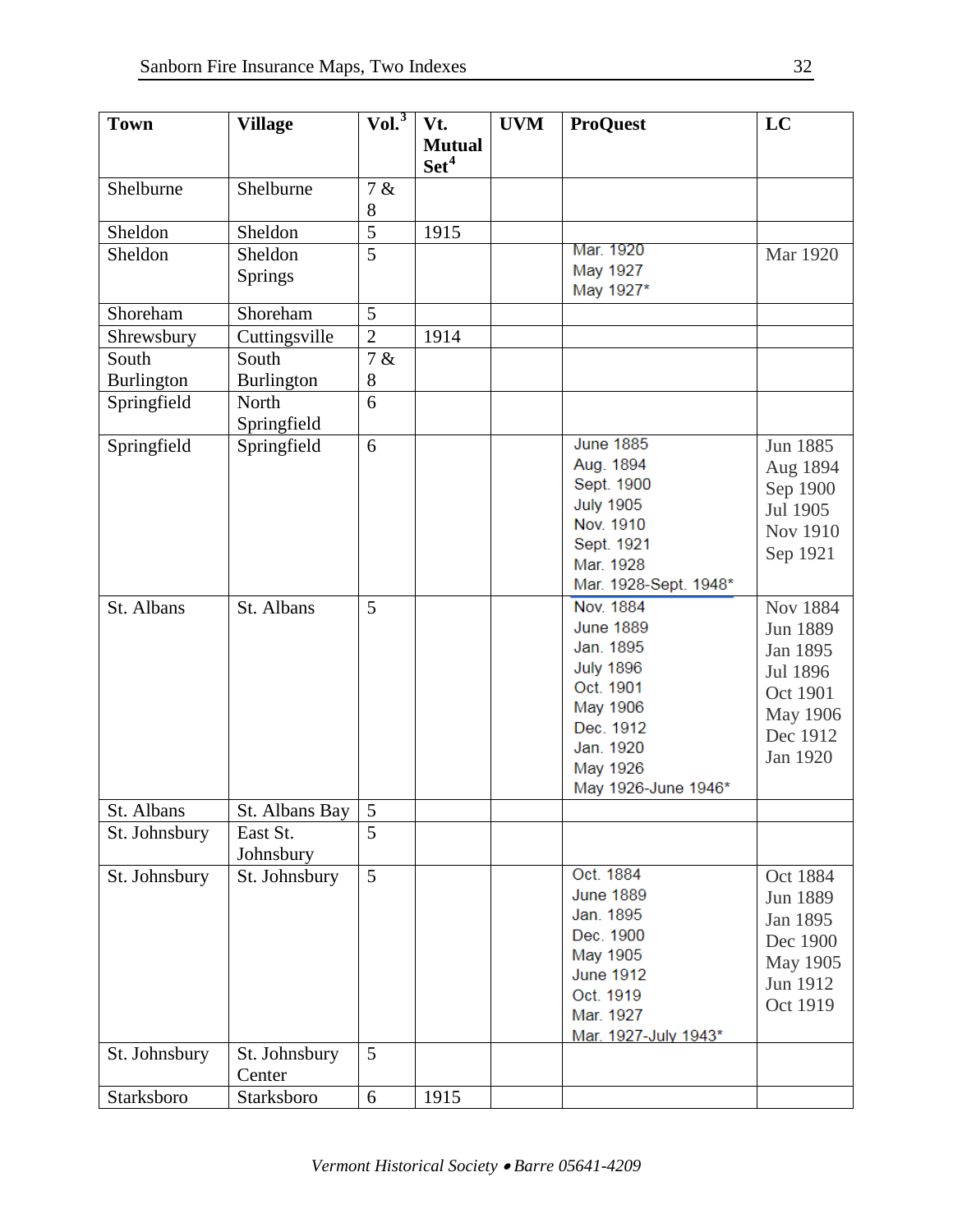| <b>Town</b>  | <b>Village</b> | Vol. <sup>3</sup> | Vt.              | <b>UVM</b> | <b>ProQuest</b>      | LC              |
|--------------|----------------|-------------------|------------------|------------|----------------------|-----------------|
|              |                |                   | <b>Mutual</b>    |            |                      |                 |
|              |                |                   | Set <sup>4</sup> |            |                      |                 |
| Stockbridge  | Gaysville      | 3                 |                  |            |                      |                 |
| Stockbridge  | Stockbridge    | 6                 |                  |            |                      |                 |
| <b>Stowe</b> | <b>Stowe</b>   | 6                 |                  |            | Nov. 1898            | <b>Nov 1898</b> |
|              |                |                   |                  |            | Jan. 1905            | Jan 1905        |
|              |                |                   |                  |            | Nov. 1912            | Nov 1912        |
|              |                |                   |                  |            | Feb. 1926            |                 |
|              |                |                   |                  |            | Feb. 1926-Apr. 1939* |                 |
| Strafford    | South          | 6                 |                  |            |                      |                 |
|              | Strafford      |                   |                  |            |                      |                 |
| Strafford    | Strafford      | 6                 |                  |            |                      |                 |
| Sutton       | Sutton         | $\overline{6}$    |                  |            |                      |                 |
| Swanton      | Swanton        | 6                 |                  |            | <b>July 1892</b>     | Jul 1892        |
|              |                |                   |                  |            | Aug. 1897            | Aug 1897        |
|              |                |                   |                  |            | Nov. 1904            | Nov 1904        |
|              |                |                   |                  |            | Sept. 1909           | Sep 1909        |
|              |                |                   |                  |            | <b>July 1920</b>     | Jul 1920        |
|              |                |                   |                  |            | <b>June 1930</b>     |                 |
|              |                |                   |                  |            | June 1930-June 1938* |                 |
| Thetford     | North          | 6                 |                  |            |                      |                 |
|              | Thetford       |                   |                  |            |                      |                 |
|              | (Northboro)    |                   |                  |            |                      |                 |
| Thetford     | Northboro      | 6                 |                  |            |                      |                 |
|              | (North         |                   |                  |            |                      |                 |
|              | Thetford)      |                   |                  |            |                      |                 |
| Thetford     | Thetford       | 6                 |                  |            |                      |                 |
| Topsham      | Topsham        | 6                 |                  |            |                      |                 |
| Topsham      | West Topsham   | 6                 |                  |            |                      |                 |
| Townshend    | Harmonyville   | 6                 |                  |            |                      |                 |
| Townshend    | Townshend      | 6                 |                  |            |                      |                 |
| Townshend    | West           | 6                 |                  |            |                      |                 |
|              | Townshend      |                   |                  |            |                      |                 |
| <b>Troy</b>  | North Troy     | 6                 |                  |            | <b>July 1887</b>     | Jul 1887        |
|              |                |                   |                  |            | Jan. 1895            | Jan 1895        |
|              |                |                   |                  |            | Dec. 1904            | Dec 1904        |
|              |                |                   |                  |            | Aug. 1909            | Aug 1909        |
|              |                |                   |                  |            | Aug. 1919            | Aug 1919        |
|              |                |                   |                  |            | Nov. 1925            |                 |
| <b>Troy</b>  | Troy           |                   | 1916             |            | Nov. 1925-June 1938* |                 |
| Tunbridge    | North          | 6                 |                  |            |                      |                 |
|              | Tunbridge      |                   |                  |            |                      |                 |
| Tunbridge    | Tunbridge      | 6                 |                  |            |                      |                 |
| Underhill    | Underhill      | 6                 | 1915             |            |                      |                 |
|              |                |                   |                  |            |                      |                 |
| Underhill    | Underhill      | 6                 | 1915             |            |                      |                 |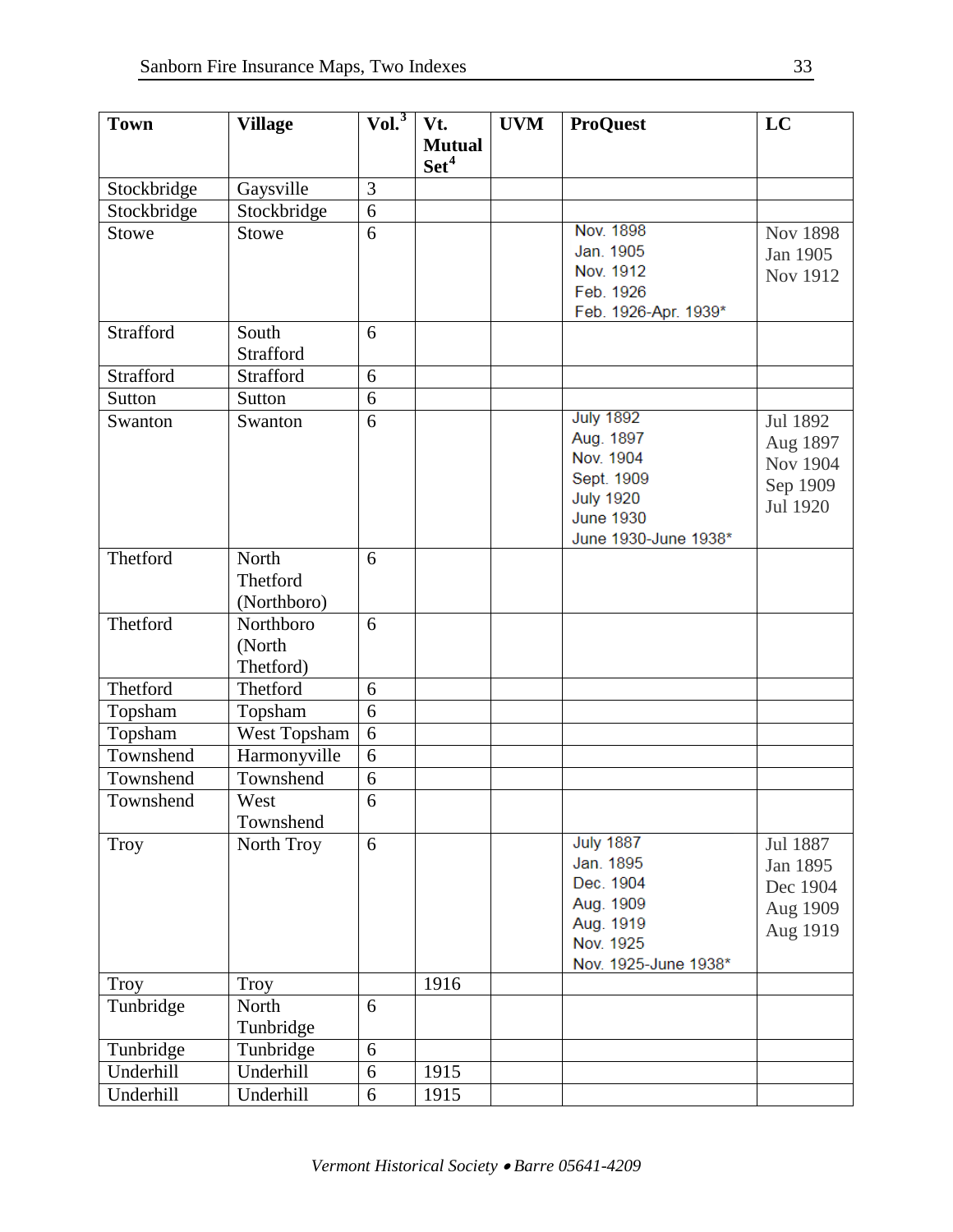| <b>Town</b>         | <b>Village</b>       | Vol. <sup>3</sup> | Vt.                               | <b>UVM</b> | <b>ProQuest</b>                                                                                                                       | LC                                                                   |
|---------------------|----------------------|-------------------|-----------------------------------|------------|---------------------------------------------------------------------------------------------------------------------------------------|----------------------------------------------------------------------|
|                     |                      |                   | <b>Mutual</b><br>Set <sup>4</sup> |            |                                                                                                                                       |                                                                      |
|                     | Center               |                   |                                   |            |                                                                                                                                       |                                                                      |
| Vergennes           | Vergennes            | 6                 |                                   |            | Jan. 1885<br><b>July 1892</b><br>Sept. 1897                                                                                           | Jan 1885<br>Jul 1892<br>Sep 1897                                     |
|                     |                      |                   |                                   |            | Jan. 1905<br>Oct. 1910<br>Mar. 1920<br>Feb. 1927<br>Feb. 1927-Apr. 1944*                                                              | Jan 1905<br>Oct 1910<br>Mar 1920                                     |
| Vernon              | South Vernon         | 6                 | 1915                              |            |                                                                                                                                       |                                                                      |
| Waitsfield          | Waitsfield           | 6                 |                                   |            |                                                                                                                                       |                                                                      |
| Wallingford         | East<br>Wallingford  | 6                 |                                   |            |                                                                                                                                       |                                                                      |
| Wallingford         | Wallingford          | 6                 |                                   |            | <b>July 1938</b><br>July 1938*                                                                                                        | Jul 1938                                                             |
| Warren              | Warren               | 6                 |                                   |            |                                                                                                                                       |                                                                      |
| Washington          | Washington           | 6                 |                                   |            |                                                                                                                                       |                                                                      |
| Waterbury           | Colbyville           | $\overline{2}$    |                                   |            |                                                                                                                                       |                                                                      |
| Waterbury           | Waterbury            | 6                 |                                   |            | Nov. 1884<br><b>July 1889</b><br>Oct. 1894<br>Nov. 1899<br>Dec. 1904<br>Oct. 1909<br>Sept. 1919<br>Jan. 1926<br>Jan. 1926-Sept. 1948* | Nov 1884<br>Jul 1889<br>Oct 1894<br>Nov 1899<br>Dec 1904<br>Oct 1909 |
| Waterbury           | Waterbury<br>Center  | 6                 |                                   |            |                                                                                                                                       |                                                                      |
| Waterville          | Waterville           | 6                 |                                   |            |                                                                                                                                       |                                                                      |
| Weathersfield       | Ascutneyville        | $\mathbf{1}$      |                                   |            |                                                                                                                                       |                                                                      |
| West Fairlee        | <b>West Fairlee</b>  | 3                 |                                   |            |                                                                                                                                       |                                                                      |
| <b>West Rutland</b> | <b>West Rutland</b>  | $\overline{5}$    |                                   |            | Aug. 1910<br>Jan. 1922<br>Aug. 1929<br>Aug. 1929-July 1938*                                                                           | Aug 1910<br>Jan 1922                                                 |
| West Windsor        | Brownsville          | $\mathbf{2}$      | 1915                              |            |                                                                                                                                       |                                                                      |
| Westfield           | Westfield            | 6                 | 1914                              |            |                                                                                                                                       |                                                                      |
| Westminster         | North<br>Westminster | $\mathbf{1}$      |                                   |            |                                                                                                                                       |                                                                      |
| Westminster         | Westminster          | 5                 |                                   |            |                                                                                                                                       |                                                                      |
| Weston              | Weston               | 6                 |                                   |            |                                                                                                                                       |                                                                      |
| Wheelock            | Wheelock             | 6                 | 1915                              |            |                                                                                                                                       |                                                                      |
| Whitingham          | Whitingham           | 6                 |                                   |            |                                                                                                                                       |                                                                      |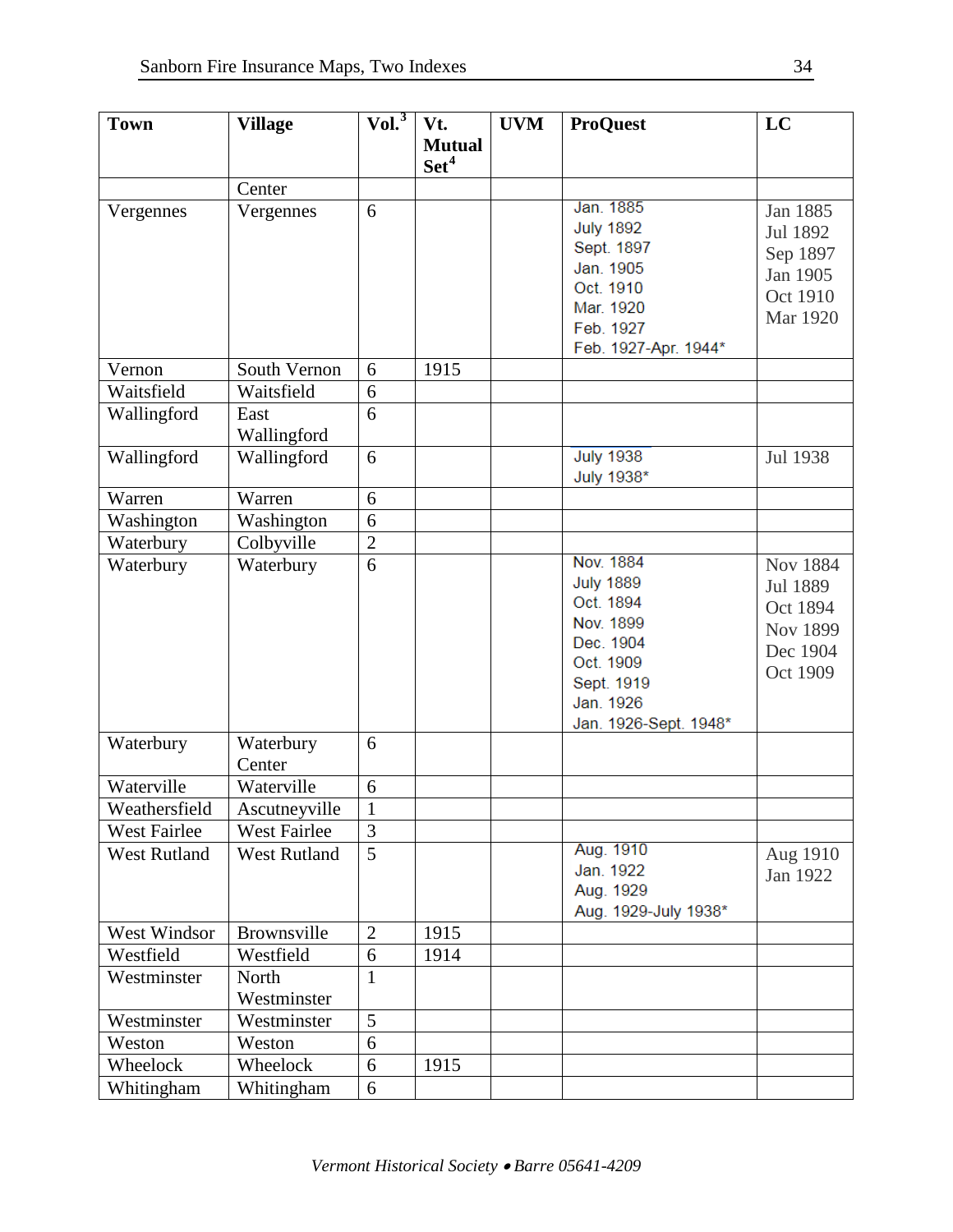| <b>Town</b>  | <b>Village</b> | Vol. <sup>3</sup> | Vt.                               | <b>UVM</b> | <b>ProQuest</b>         | LC              |
|--------------|----------------|-------------------|-----------------------------------|------------|-------------------------|-----------------|
|              |                |                   | <b>Mutual</b><br>Set <sup>4</sup> |            |                         |                 |
| Williamstown | Williamstown   | 6                 |                                   |            |                         |                 |
| Williston    | North          |                   | 1915                              |            |                         |                 |
|              | Williston      |                   |                                   |            |                         |                 |
| Williston    | North          | 6                 |                                   |            |                         |                 |
|              | Williston      |                   |                                   |            |                         |                 |
| Williston    | Williston      | 6                 |                                   |            |                         |                 |
| Wilmington   | Wilmington     | 6                 |                                   |            | May 1901                | <b>May 190</b>  |
|              |                |                   |                                   |            | <b>July 1906</b>        | Jul 1906        |
|              |                |                   |                                   |            | Oct. 1925               |                 |
|              |                |                   |                                   |            | Oct. 1925-Dec. 1941*    |                 |
| Windsor      | Windsor        | 6                 |                                   |            | Nov. 1884               | <b>Nov 1884</b> |
|              |                |                   |                                   |            | <b>July 1889</b>        | Jul 1889        |
|              |                |                   |                                   |            | Sept. 1894<br>Mar. 1901 | Sep 1894        |
|              |                |                   |                                   |            | Sept. 1906              | <b>Mar</b> 1901 |
|              |                |                   |                                   |            | Aug. 1917               | Sep 1906        |
|              |                |                   |                                   |            | Aug. 1925               | Aug 1917        |
|              |                |                   |                                   |            | Aug. 1925-Apr. 1941*    |                 |
| Winhall      | Bondville      | $\overline{2}$    |                                   |            |                         |                 |
| Winooski     | Winooski       | 7 &               |                                   |            | Nov. 1884               | <b>Nov 1884</b> |
|              |                | 8                 |                                   |            | May 1889                | May 1889        |
|              |                |                   |                                   |            | Nov. 1894               | Nov 1894        |
|              |                |                   |                                   |            | Nov. 1899               | Nov 1899        |
|              |                |                   |                                   |            | Nov. 1904               | Nov 1904        |
|              |                |                   |                                   |            | Nov. 1909               | Nov 1909        |
|              |                |                   |                                   |            | <b>June 1919</b>        | Jun 1919        |
|              |                |                   |                                   |            | Jan. 1926               | Jan 1926        |
| Wolcott      | Wolcott        | 6                 |                                   |            | Sept. 1897              | Sep 1897        |
|              |                |                   |                                   |            | Dec. 1904               | Dec 1904        |
|              |                |                   |                                   |            | Oct. 1909               | Oct 1909        |
|              |                |                   |                                   |            | Apr. 1927               |                 |
|              |                |                   |                                   |            | Apr. 1927*              |                 |
| Woodbury     | Woodbury       | 6                 |                                   |            |                         |                 |
| Woodstock    | South          | 6                 |                                   |            |                         |                 |
|              | Woodstock      |                   |                                   |            |                         |                 |
| Woodstock    | Taftsville     | 6                 |                                   |            |                         |                 |
| Woodstock    | Woodstock      | 6                 |                                   |            | <b>June 1885</b>        | Jun 1885        |
|              |                |                   |                                   |            | Aug. 1892               | Aug 1892        |
|              |                |                   |                                   |            | Sept. 1897<br>Dec. 1904 | Sep 1897        |
|              |                |                   |                                   |            | Dec. 1910               | Dec 1904        |
|              |                |                   |                                   |            | <b>July 1925</b>        | Dec 1910        |
|              |                |                   |                                   |            | July 1925-Apr. 1941*    |                 |
| Worcester    | Worcester      | 6                 | 1914                              |            |                         |                 |